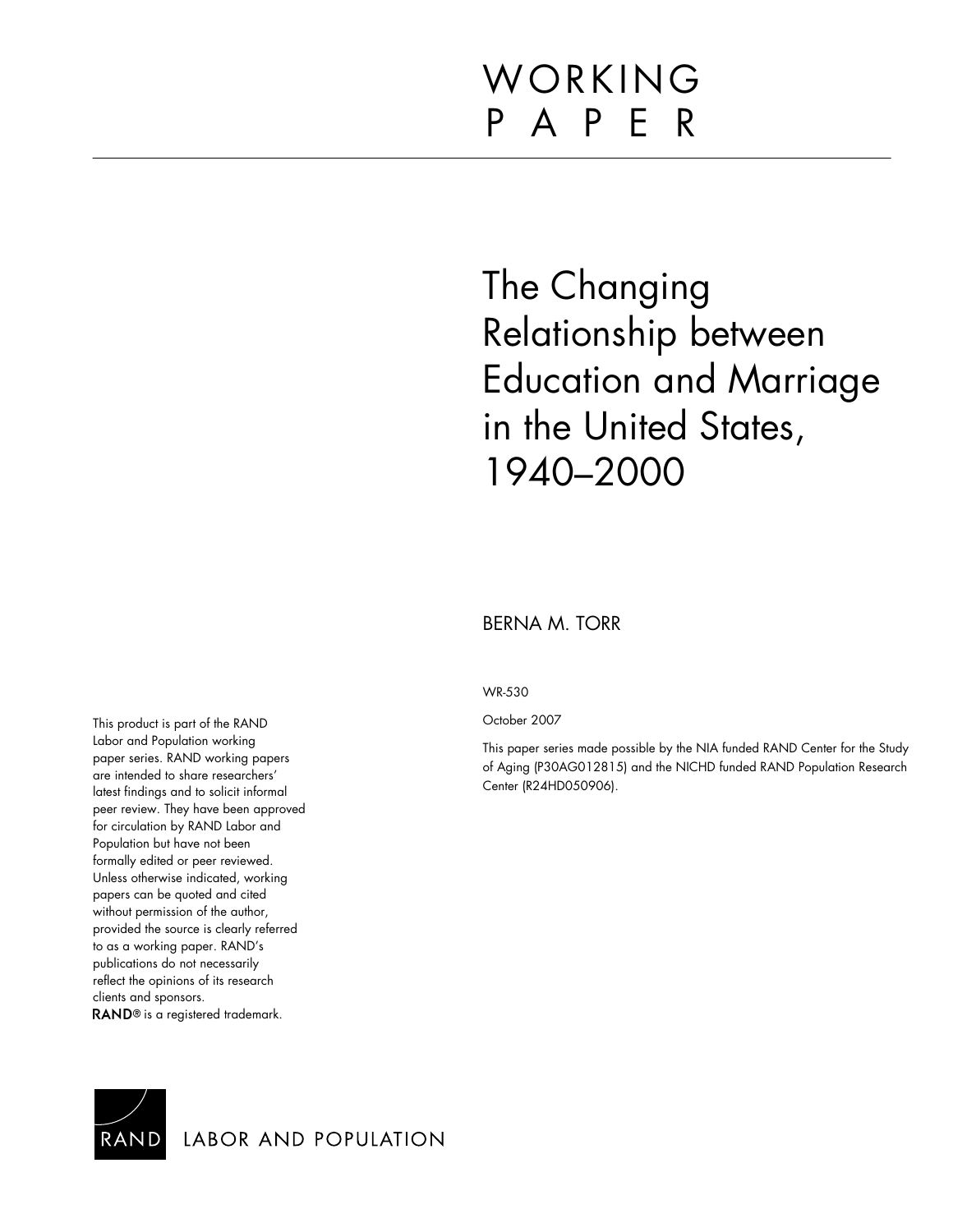## **THE CHANGING RELATIONSHIP BETWEEN EDUCATION AND MARRIAGE IN THE UNITED STATES, 1940–2000\***

Berna M. Torr, RAND Corporation

1776 Main Street, P.O. Box 2138 Santa Monica, CA 90407-2138 Email: berna\_torr@rand.org; Phone: (310)393-0411 x6127 Fax: 310 260-8160.

<sup>\*</sup> The author gratefully acknowledges support from the National Institute of Child Health and Human Development under pre-doctoral training grant T32-HD07338 to the Population Studies Center at Brown University and postdoctoral training grant T32-HD007329 to RAND Corporation, and from Brown University under a Florence K. Harnish Dissertation Fellowship. I would like to thank Frances Goldscheider, Susan Short, John Modell, Steven Ruggles, Catherine Fitch, Jacob Klerman, and Maryhelen MacInnes for their helpful comments.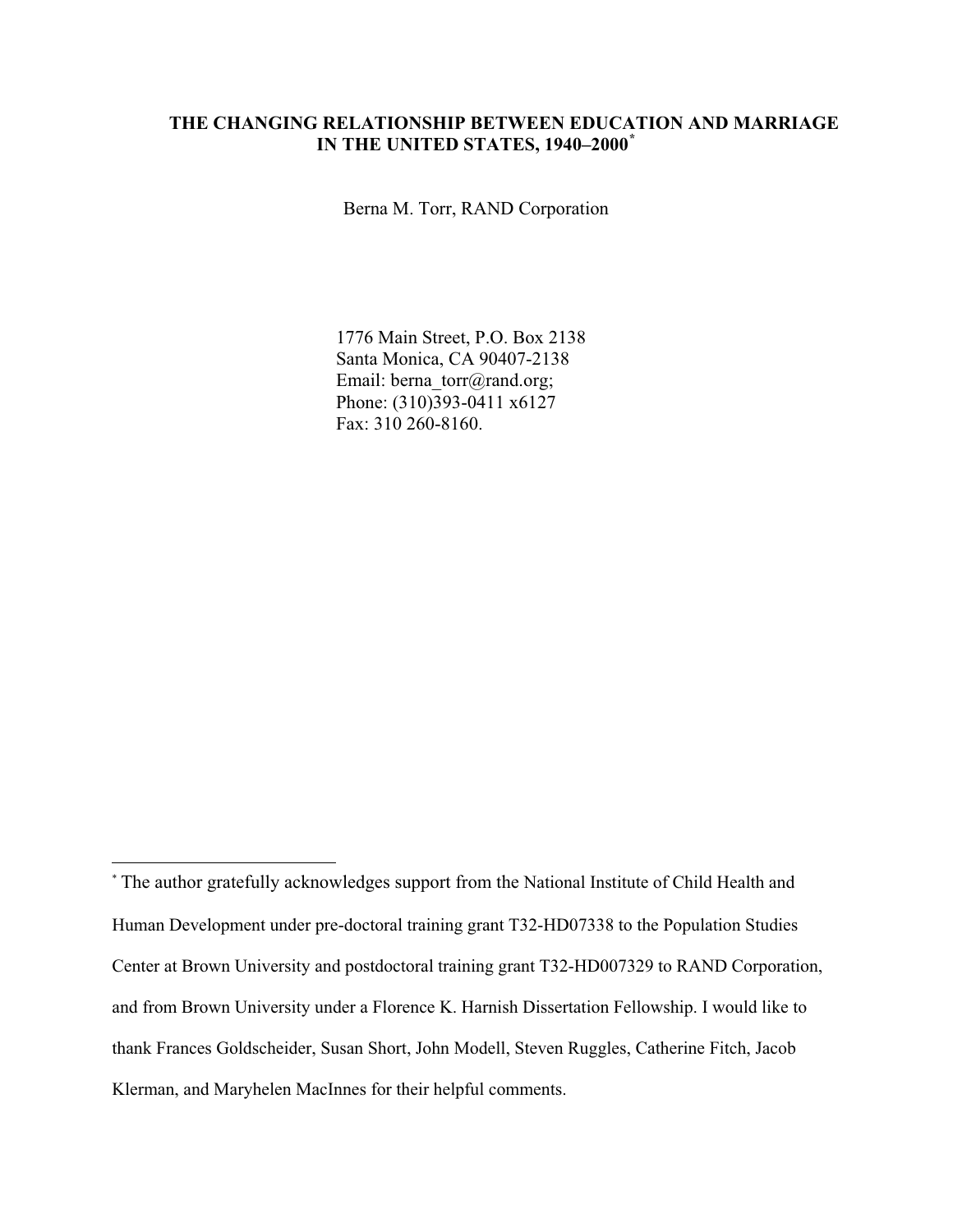## **THE CHANGING RELATIONSHIP BETWEEN EDUCATION AND MARRIAGE IN THE UNITED STATES, 1940–2000**

#### **Abstract**

This analysis examines the changing relationship between education and marital status between 1940 and 2000 for black and white women. In 1940, when gender specialization was high, there was a negative relationship between education and marital status for women. Collegeeducated women were least likely to be currently married and most likely to be never married. By 2000, when gender specialization was low, there was a positive relationship between education and marriage for women. The change in the relationship between education and marriage was observed for both black and white women. However, the transition occurred earlier for black women, consistent with black women's earlier mass entry into the labor force. In addition, the transition was observed across all marital statuses for black women, but only among the currently married for white women. These changes suggest that the relationship between education and marriage is dependent on the gender-role context.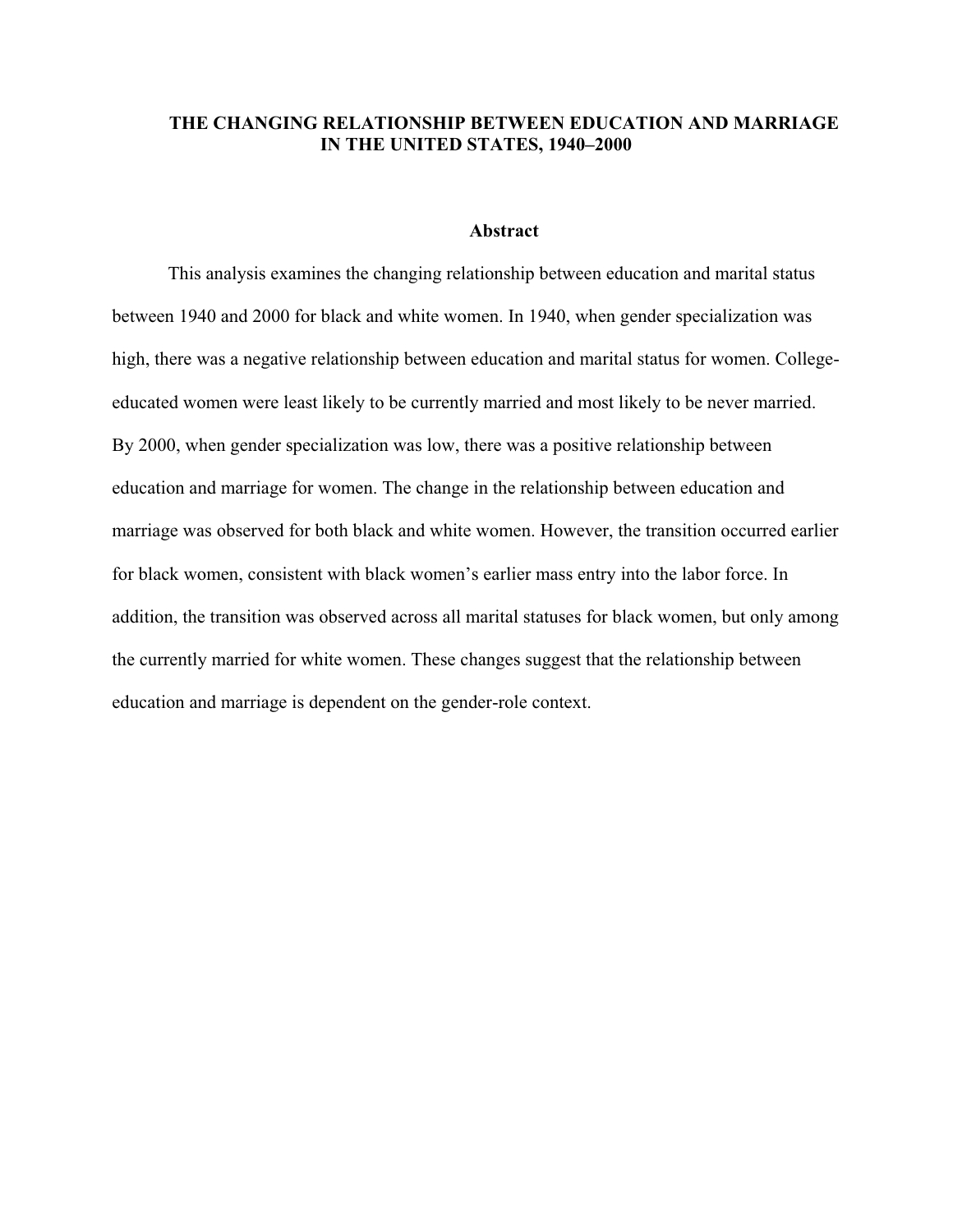#### **THE CHANGING RELATIONSHIP BETWEEN EDUCATION AND MARRIAGE IN THE UNITED STATES, 1940–2000**

#### **INTRODUCTION**

Over the last 60 years there have been dramatic changes in union formation and living arrangements, gender roles, and work in the United States. Between 1940 and 1960, first marriage rates rose along with fertility rates, creating the high-marriage, high-fertility babyboom years. After 1960 (and continuing through the present), marriage rates and marital fertility began to fall, while age at first marriage and rates of divorce, cohabitation, living alone, and nonmarital childbearing all rose (Axinn and Thornton 2000; Cherlin 1992). Declines in marriage rates have been especially dramatic for blacks and those with less education and income. These changes in family formation behaviors were accompanied by the expansion of education and significant changes in gender roles and in the economy. Of particular note is the movement of women, particularly married women and mothers of young children, into the labor force (Goldin 1990). The dramatic increase in women's labor force participation led to an increase in women's economic status.

There has been much debate about the consequences of women's increased economic status, or independence, on family formation. Specialization and exchange theorists argue that greater economic status should decrease the likelihood of marriage for women, but increase it for men. Thus, observed declines in marriage rates result from women's increased status and independence (e.g., Becker 1982). In contrast, theorists who focus exclusively on the current similarity of men and women in the labor market argue that, since men and women now have similar roles in the labor market, they should also have a similar (positive) relationship between economic status and marriage (e.g., Oppenheimer 1988; Sweeney 2002). This approach suggests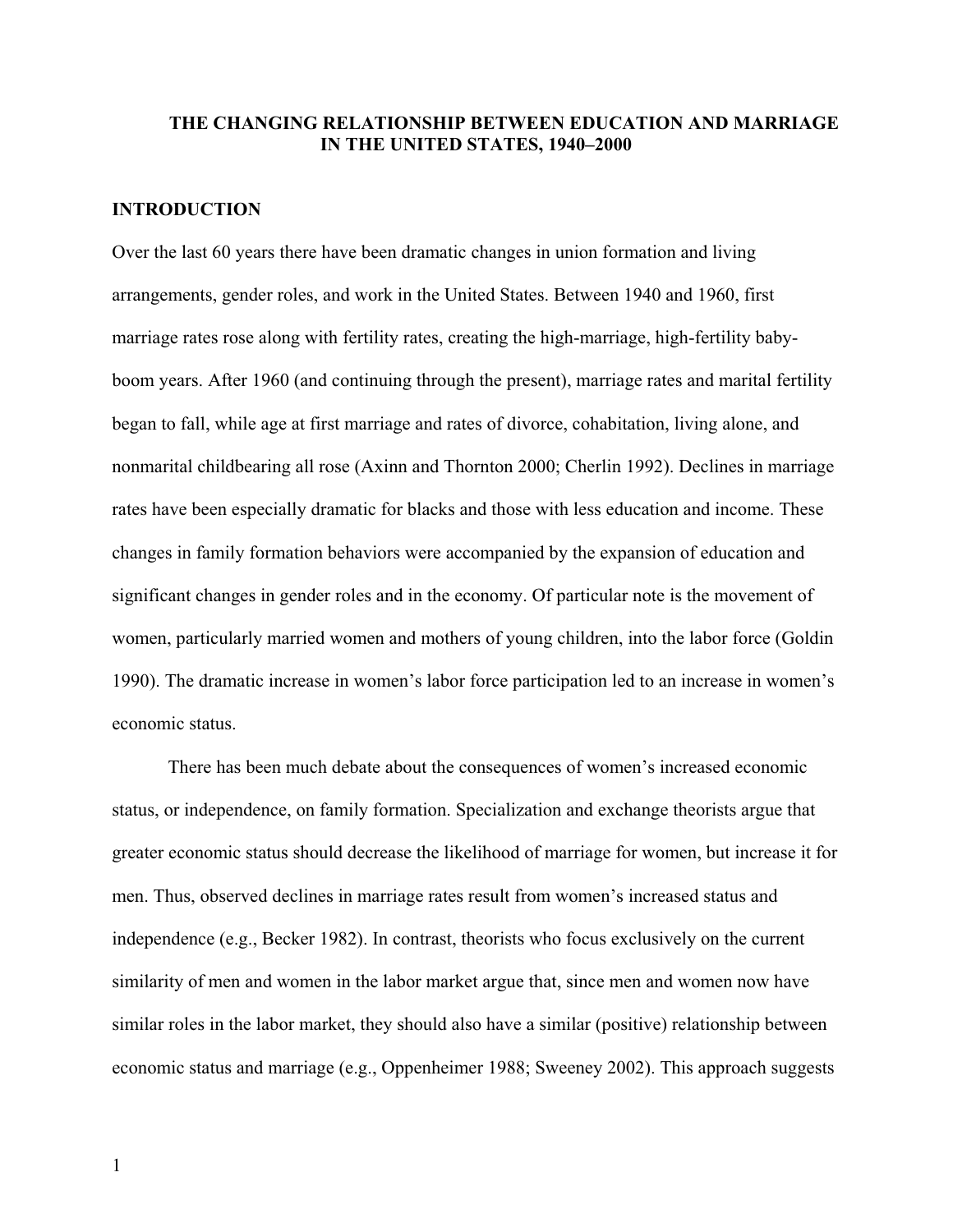that declining marriage rates result from increases in economic disadvantage, especially among men, rather than increases in independence. While empirical research consistently finds a positive relationship between economic status and marriage for men, the evidence for women is mixed. Previous research has reported a negative relationship (e.g., Bennett, Bloom, and Craig 1989; Raymo and Iwasawa 2006), no relationship (e.g., Bloom and Bennett 1990), and a positive relationship (e.g., Goldstein and Kenney 2001; Sweeney 2002) between economic status and marriage for women.

Rather than treating these two theories as oppositional (as is often the case in the literature), it may make more sense to think of them as complementary theories that can be combined to create a more dynamic theory of marriage, in which the relationship between economic status and marriage for women varies depending on the gender-role context. Recent work on gender equity and fertility suggests that the relationship between women's labor force participation and fertility varies depending on the gender-role context (e.g., Chesnais 1998; McDonald 2000; Torr and Short 2004). This may be a useful concept for theories of marriage as well. If this is the case, then we would expect the relationship between education and marriage for women in the U.S. to change over time as women's roles became more similar to men's. Not only does this make sense theoretically, but as I describe in this study, this provides a better explanation for the changes in the relationship between education and marriage for women over the last 60 years.

This study examines changes in the relationship between education and marital status for women between 1940 and 2000 and whether these changes were coincident with changes in gender roles. While a large body of literature has examined the relationship between economic status and marriage, most of this research has focused on one point in time, with only a handful

2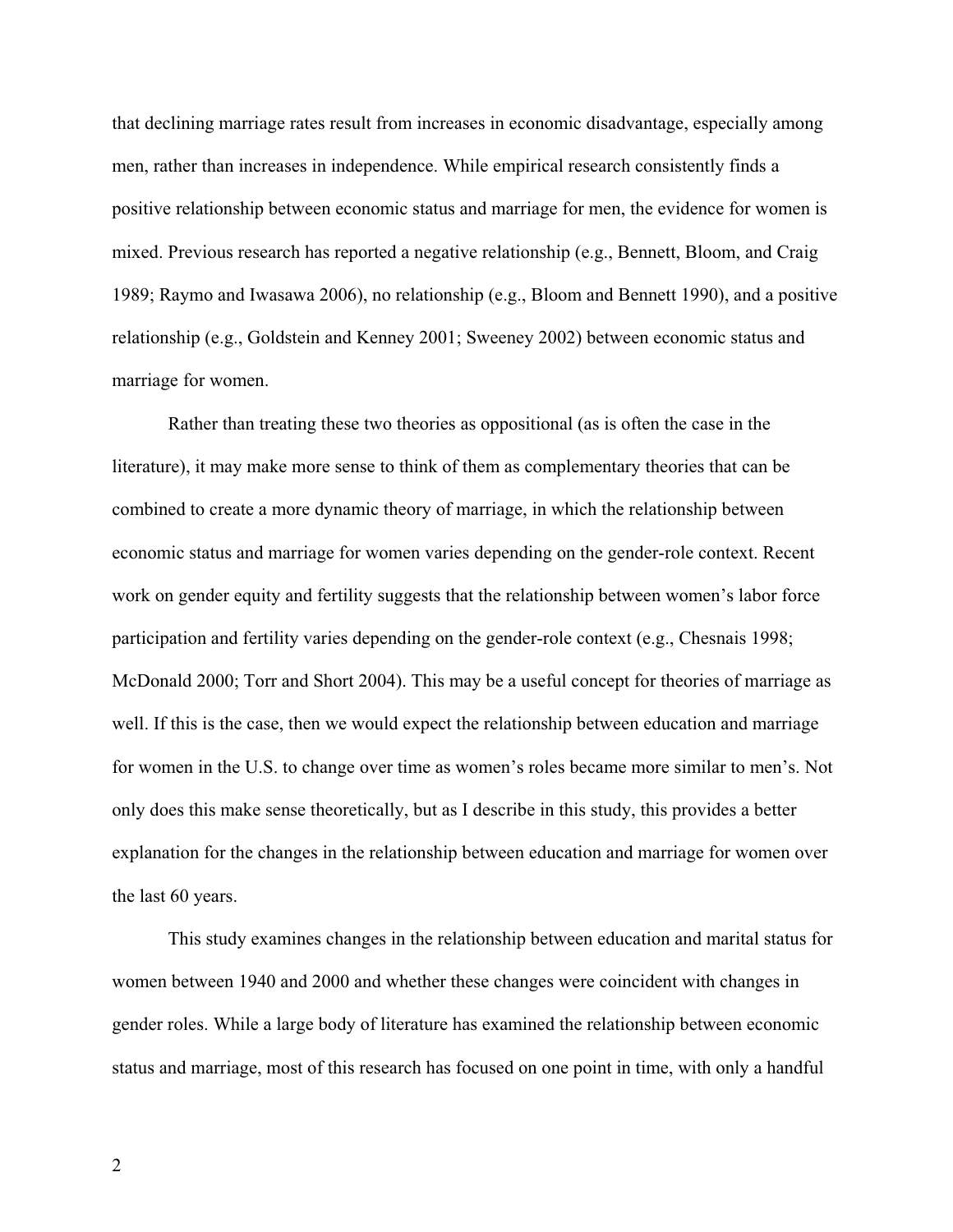assessing change across periods (Fitch 2005; Fitch and Ruggles 2000) or cohorts (Goldstein and Kenney 2001; Sassler and Goldscheider 2004; Sweeney 2002). Using IPUMS data, this study extends the analysis to include census data for 1940 to 2000. This allows an examination of the relationship between education and marital status before, during, and after the baby boom, which has not previously been done in a multivariate context. These data allow the examination of the relationship between education and marital status for women born as early as 1901 and as late as 1982. And they allow an examination of how period changes in the gender-role context may alter the relationship between education and marital status.

This analysis also complements previous work by examining marital status more generally, including the never, currently, and previously married. Most previous work has focused on the relationship between economic status and first marriages, marriage timing, or ever-marriage rates. As a result, divorce and remarriage are largely ignored in discussion of the changing relationship between education and marriage. Given the dramatic rise in divorce and remarriage in the recent past, it is important to asses the role that economic status may play not just in getting married, but also in staying married.

### **BACKGROUND**

#### **Theory**

The coincident timing of changes in marriage and family life, along with changes in gender roles and the expansion of economic opportunity for women, has led many social scientists to theorize a connection between the two. Specialization and exchange theories draw on Becker's ([1981]1992) discussion of "New Home Economics," which outlines how gendered role specialization and exchange shape what makes a person an attractive marriage partner. Becker argues that people utilize a rational decision-making approach to marriage and marry in order to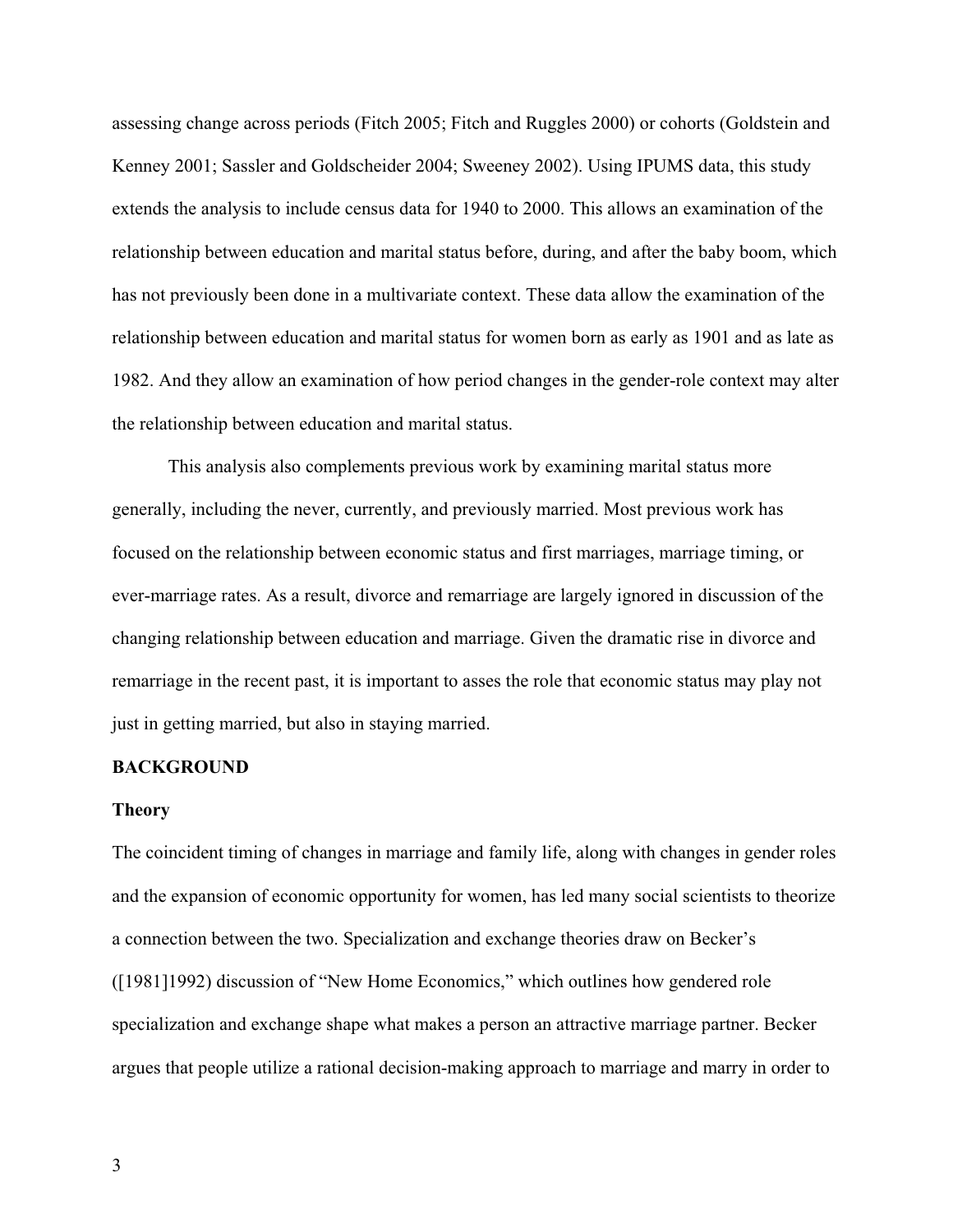maximize their mutual economic benefit (or utility). Thus, individuals make attractive marriage partners if they can provide something that the other person wants or needs. Exchanges need not be limited to income or housework and reproductive activities, but these are generally the most relevant factors for discussions of marriage.

In this framework, the decline in specialization that accompanied increases in women's economic status has two important consequences for marriage. First, higher-status women make less attractive marriage partners because they are less focused on tasks of home production. Second, women themselves derive less benefit from marriage since they have less need of a husband's income for financial support. That is, economic independence affords women the financial freedom to opt out of marriage. Demographic constraints on the availability of normatively appropriate (e.g., higher-status) potential spouses for high-status women may play an additional role in reducing marriage rates (Bernard [1972]1982; Raymo and Iwasawa 2006). As a result, specialization and exchange theory suggests a gendered relationship between economic status and marriage. Greater economic status increases the marriage chances of men, but decreases the marriage chances of women. This is often referred to as the "independence hypothesis." Since higher-status women are less likely to marry, macro-level increases in women's status, such as those that accompanied increases in women's education and labor force participation in the latter half of the twentieth century, will cause macro-level declines in marriage rates overall, and particularly for women with higher status.

In contrast, Oppenheimer (1988, 1994, 1997, 2000) argues that women's mass entry into the labor force, and especially the increase in labor force participation among married women in the recent period, fundamentally altered what makes women attractive marriage partners. As women become more like men in the labor market, so too should they become more like men in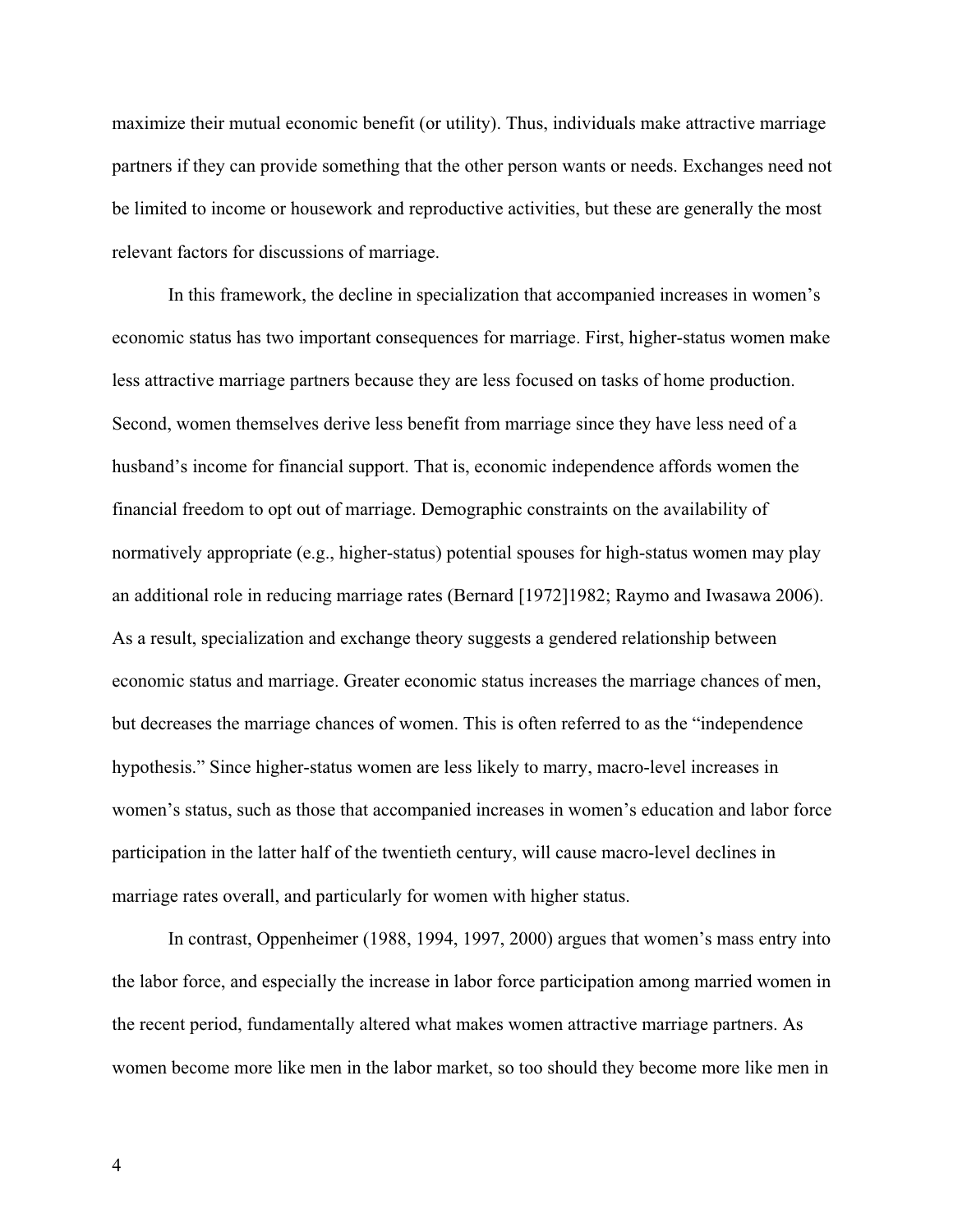the marriage market. Oppenheimer also points out that, at the same time that women's economic status was increasing, men experienced substantial declines in real wages. As a result, the gap between men's and women's relative status narrowed considerably, and the marriage search process was reshaped to adjust to the new economic reality. The shift in gender roles fundamentally altered the marriage bargain (Oppenheimer 1988, 2000; Sweeney 2002). As a result, greater economic status not only increases the marriage chances for men, but also for women. Thus, observed declines in marriage are the result of increasingly poor economic prospects for men, rather than increases in women's independence.

No discussion of changes in marriage in the United States can ignore the substantial differences in marriage patterns by race over the last 60 years. Prior to 1940, blacks had higher marriage rates and earlier ages at first marriage than whites. Between 1940 and 1960, whites experienced a substantial marriage and baby boom, which was experienced to a much smaller extent by blacks. As a result, by 1960, there was a racial crossover in marriage rates and whites now had higher marriage rates and earlier ages at first marriage (Fitch 2005; Fitch and Ruggles 2000; Koball 1998). Marriage rates declined for all women after 1960, but declined much more dramatically for black women, resulting in what is often called "the retreat from marriage" for black women.

Specialization and exchange theory would suggest that declines in marriage among black women are a result of black women's increased status. In contrast, focusing on the changes in the relative economic status of men and women suggests that the race differences in marriage rates emerging over the period, including the retreat from marriage for black women, might be tied to the differential economic position of blacks and whites. Fitch and Ruggles (2000) argue that the lack of a marriage boom for blacks was due to the poor employment prospects for black men as

5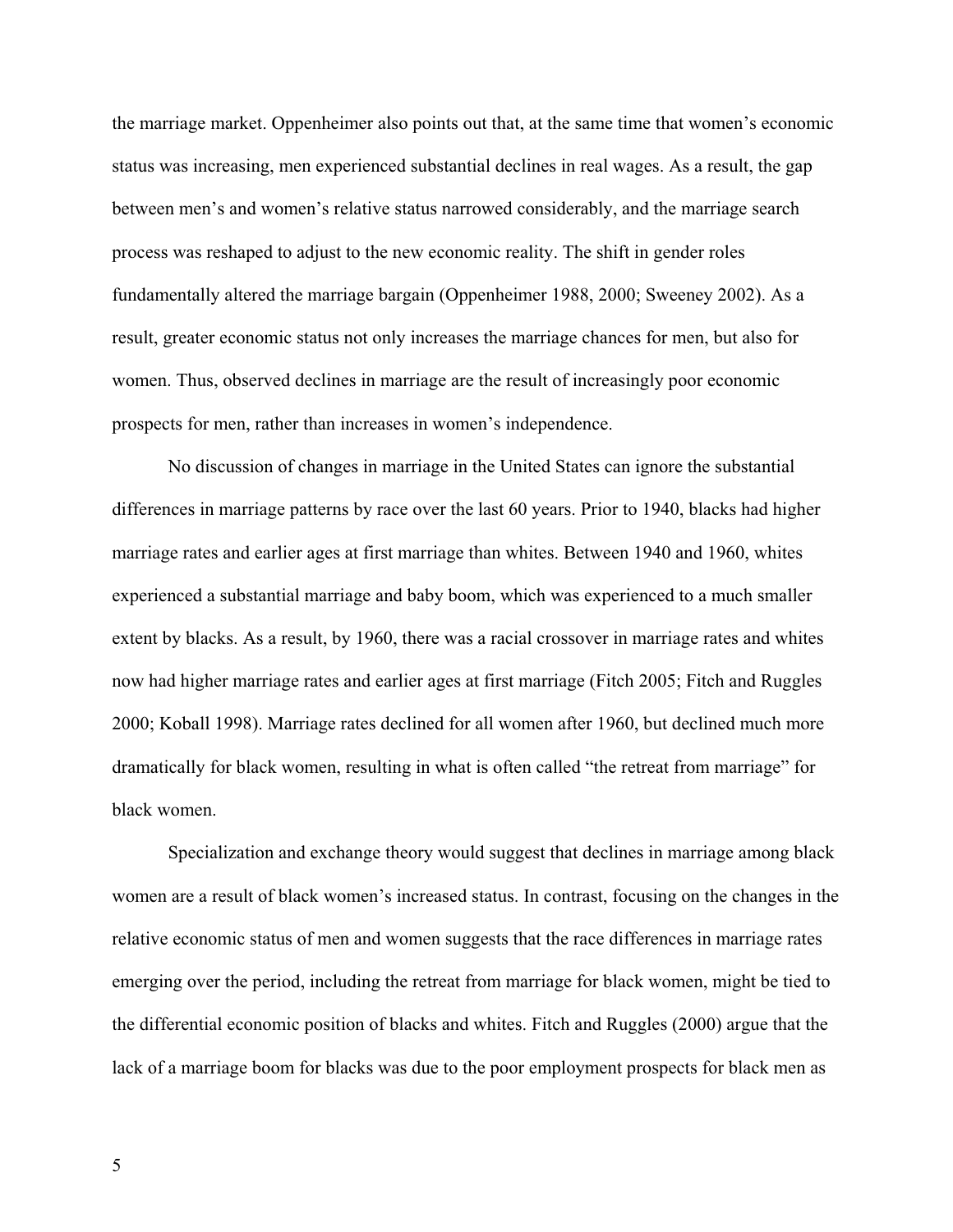the economy shifted away from agriculture. Similarly, Oppenheimer (2000) finds that declines in economic status among men (concurrent with women's mass entry into the labor force) were particularly acute for black men and less educated men. In the more recent period, demographic constraints, including unfavorable sex ratios due to high incarceration and mortality rates among young black males, may also play a role (Wilson and Neckerman 1987).

Rather than considering these two theories as oppositional, it may be more useful to consider them complementary. Combining these approaches yields a more dynamic and flexible theory of marriage that results in different predictions for the relationship between economic status and marriage under different gender role contexts. Thus, in a context where gender specialization is high, we might expect a gendered relationship between economic status and marriage. Specifically, we would anticipate an inverse relationship between education and marriage for women. But, where gender specialization is low, we might expect a similar, positive relationship between economic status and marriage for both men and women. In addition, if declines in specialization alter the relationship between economic status and marriage, then we might expect black women's earlier entry into the labor force to alter the relationship between economic status and marriage earlier for black women than for white women. This integrated approach may allow us to better understand variation in marriage patterns over time, across groups, and across countries.

## **Prior Research**

As predicted by both theories, empirical research consistently finds a consistent and positive relationship between socioeconomic status and marriage for men, both historically and today (e.g., Bennett, Bloom, and Craig 1989; Fitch and Ruggles 2000; Goldscheider and Waite 1986; Oppenheimer 2003; Raley 2000; Sweeney 2002), regardless of whether economic status is

6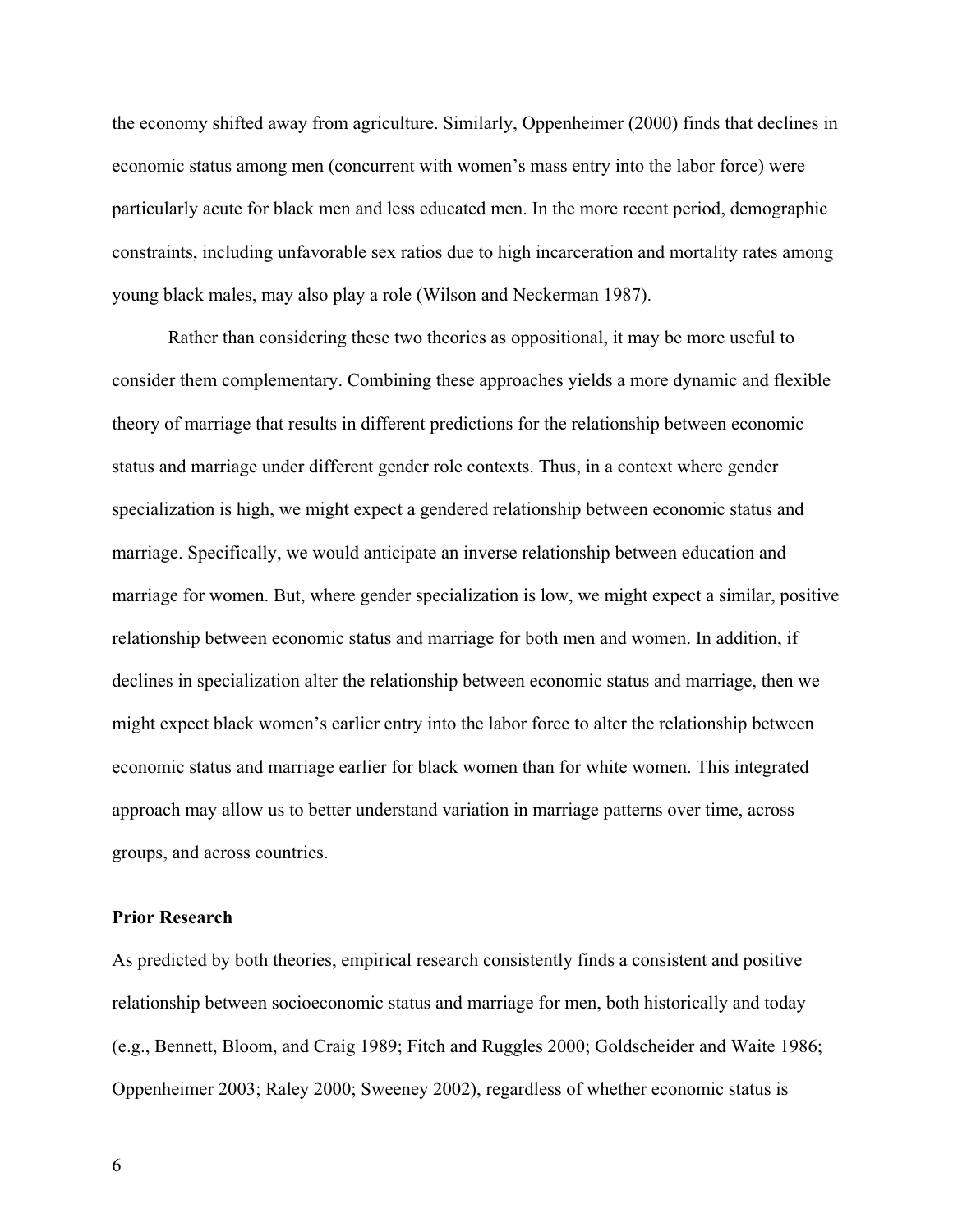measured as income, education, or employment. Although some recent evidence suggests that the effect of economic status on the likelihood of marriage for men has declined slightly across baby-boom cohorts (Sassler and Goldscheider 2004; Sweeney 2002), economic status remains a strong predictor of men's marriage.

In contrast, the evidence on the relationship between economic status and marriage for women is quite mixed. In keeping with theories of specialization and exchange, a few studies have found a negative effect of greater education on marriage both historically (Cookingham 1984; Fitch 2005) and in the more recent period (Bennett, Bloom, and Craig 1989; Fitch 2005), as well as in international contexts with high gender specialization (e.g., Raymo and Iwasawa 2006). However, most analyses of data for the post–baby boom era find either no relationship between educational attainment and the likelihood of marriage (Bloom and Bennett 1990; Blossfeld and Huinik 1991) or a positive relationship between education and/or income and marriage for women (Clarkberg 1999; Goldscheider and Waite 1986, 1991; Goldstein and Kenney 2001; Qian and Preston 1993; Sweeney 2002; Thornton, Axinn, and Teachman 1995). These contradictory findings suggest that the relationship between economic status and marriage for women may vary depending on the gender-role context.

## **Changes in Marriage Across Periods and Cohorts**

Almost all of the research described above on the relationship between economic status and marriage focuses on one particular point in time. Only a handful of studies examine changes across periods (Fitch and Ruggles 2000; Fitch 2005) or cohorts (Goldscheider and Sassler 2004; Goldstein and Kenney 2001; Sweeney 2002). Consistent with a story of changing relationships over time, Goldstein and Kenney (2001) find that, while for two earlier cohorts of baby boomers there was a negative relationship between education and the likelihood of ever-marrying, for two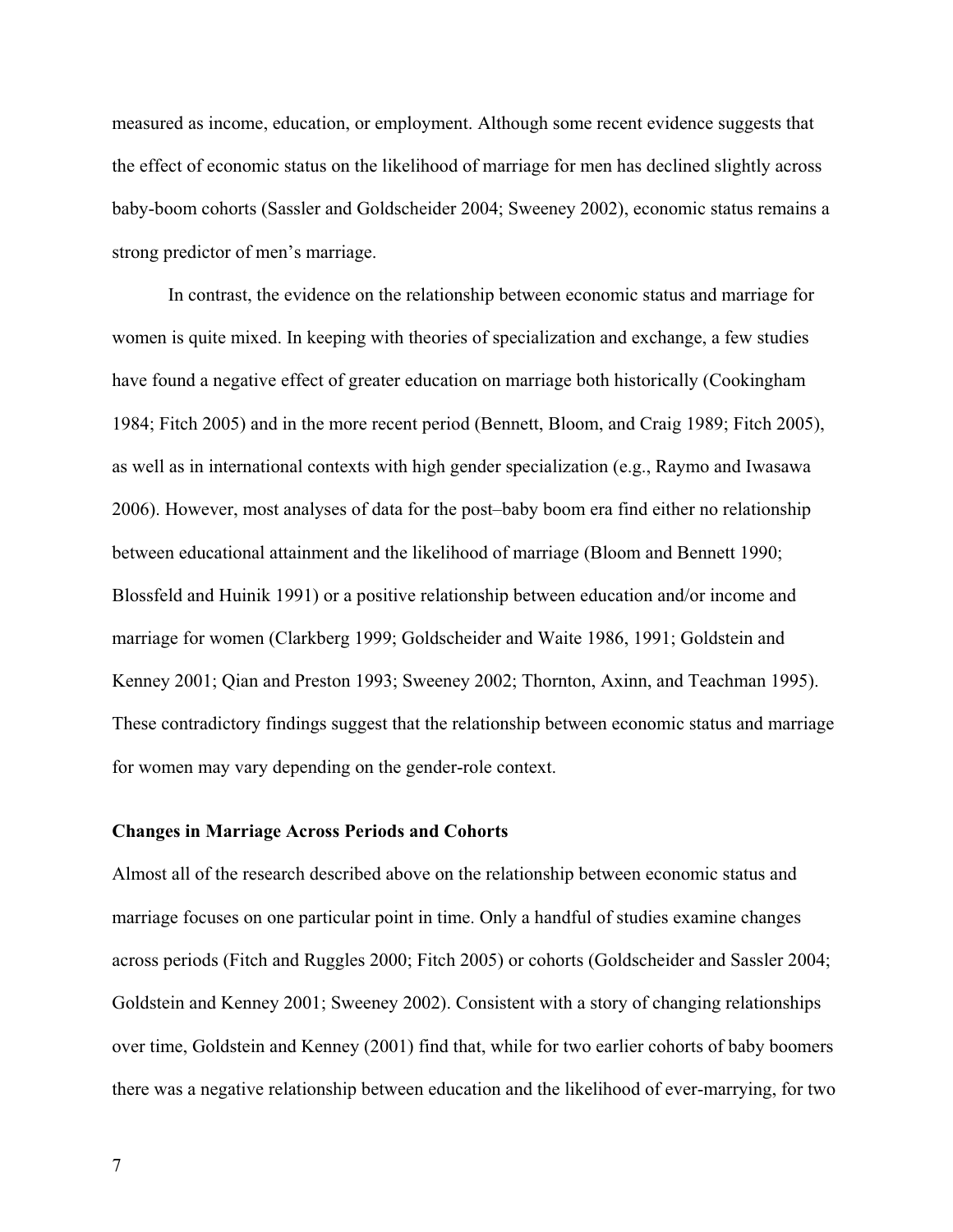later cohorts of baby boomers there was a positive relationship. Although highly educated women were less likely to marry at younger ages, at later ages they were more likely to marry, and thus more likely to marry overall. This change was evident for both black and white women, although it was evident in an earlier cohort for black women. Similarly, Fitch (2005) concludes that greater female economic opportunity is associated (at the bivariate level) with later ages at marriage across the period 1850 to 2000. However, in the early part of the period, greater economic opportunity for women resulted in lower marriage rates, while in the latter part of the period, economic opportunity had more of an effect on the timing of marriage than it had on marriage rates. Likewise, Sweeney (2002) finds a positive relationship between education and first-marriage rates for two baby-boom cohorts of men and women, net of earnings. Furthermore, the importance of earnings for women's marriage formation increased across the two cohorts, increasing similarity between men and women in the relationship between earnings and marriage.

This paper extends this work on changes over time in the relationship between economic status and marriage by examining both a longer time period and by focusing on all marital statuses, not just first marriages or ever-marriage rates. This analysis highlights changes over time in the U.S. and examines the changing relationship between education and marital status concurrent with changes in gender roles. In addition, this analysis examines whether the differential changes in marriage patterns for black and white women can be explained by the differential timing of changes in the economic status of women across the two groups. While this analysis focuses on past changes in the U.S., it is also relevant for assessing how marriage patterns may change in the future and why marriage patterns may differ across groups and across contexts.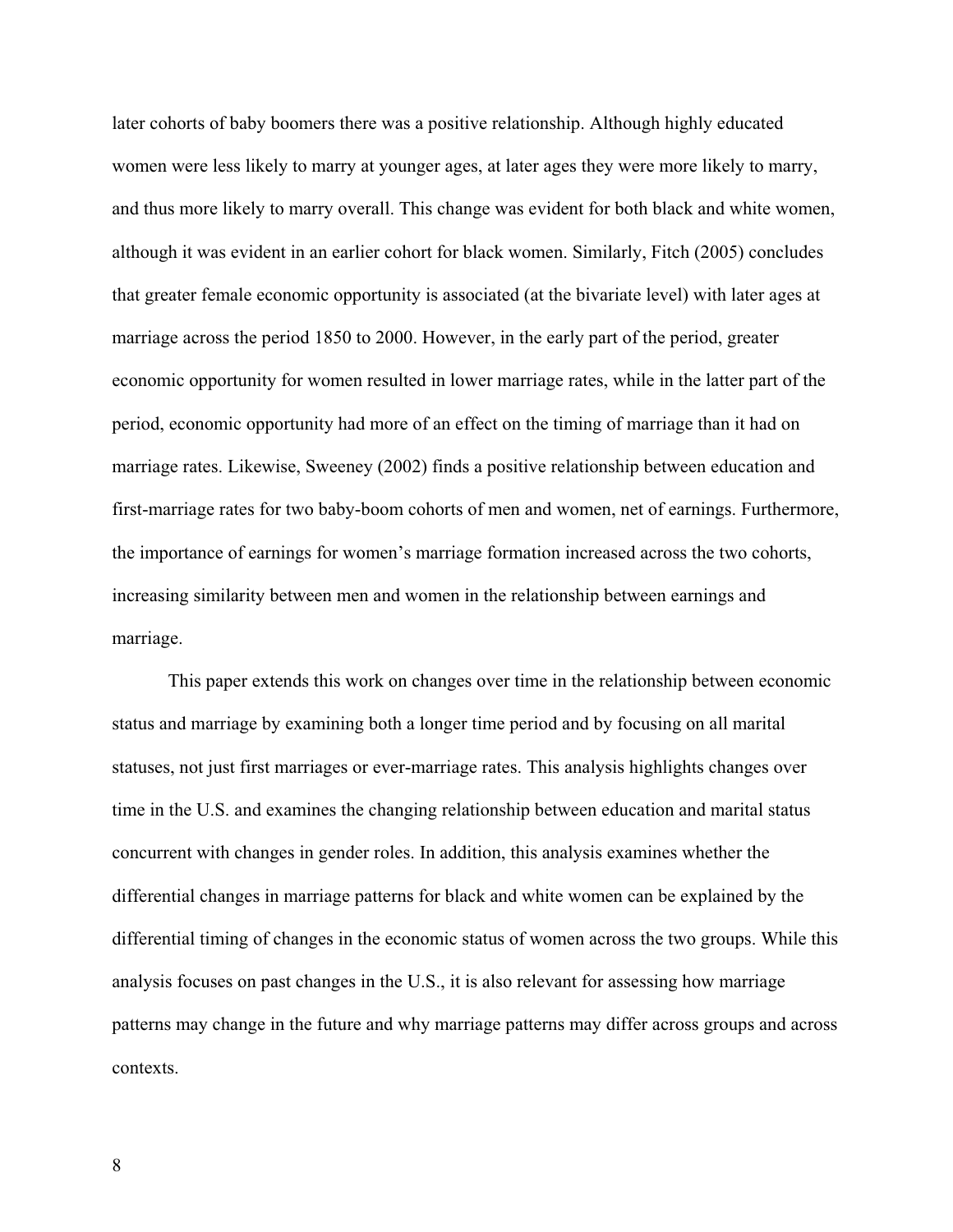#### **DATA AND METHODS**

#### **Data**

Data for this study come from the IPUMS-USA, Integrated Public Use Microdata Series, version 3.0, of the United States decennial censuses (Ruggles et al. 2004). The analytic sample includes data from the IPUMS one-percent samples for the seven census years, 1940 through 2000. This allows the examination of marriage patterns for persons born as early as 1901 and as late as 1982. IPUMS data are uniquely suited to an individual-level analysis of changes over time in marriage patterns by education and income. No other data allow the examination of these relationships using consistent measures<sup>1</sup> across the 60-year period. Furthermore, the large sample sizes allow the inclusion of characteristics that may have been relatively rare in one census, but common in another (e.g., farm residence). The major limitation of the IPUMS data i s that they are cross-sectional and thus provide a snapshot of educational attainment by marital status at the time of the census, rather than allowing for a longitudinal examination of th e effects of completed schooling on subsequent marriage. Unfortunately, no nationally representativ e samples with longitudinal data cover the entire period, including the pre–baby boom reference period. This pre–baby boom reference period is particularly important given the dramatic changes of the baby boom and the racial crossovers in family patterns observed in that era (e.g., Fitch and Ruggles 2000; Koball 1998).

The analytic sample is limited to women age 18 to 39 at the time of each census year, in order to best capture the population at risk of a becoming ever-married across the entire period. Clearly, some of the youngest adults in the sample have not yet completed their education, potentially underestimating the relationship between education and marital status. In order to assess the sensitivity of the results to the sample definition, alternative age restrictions for the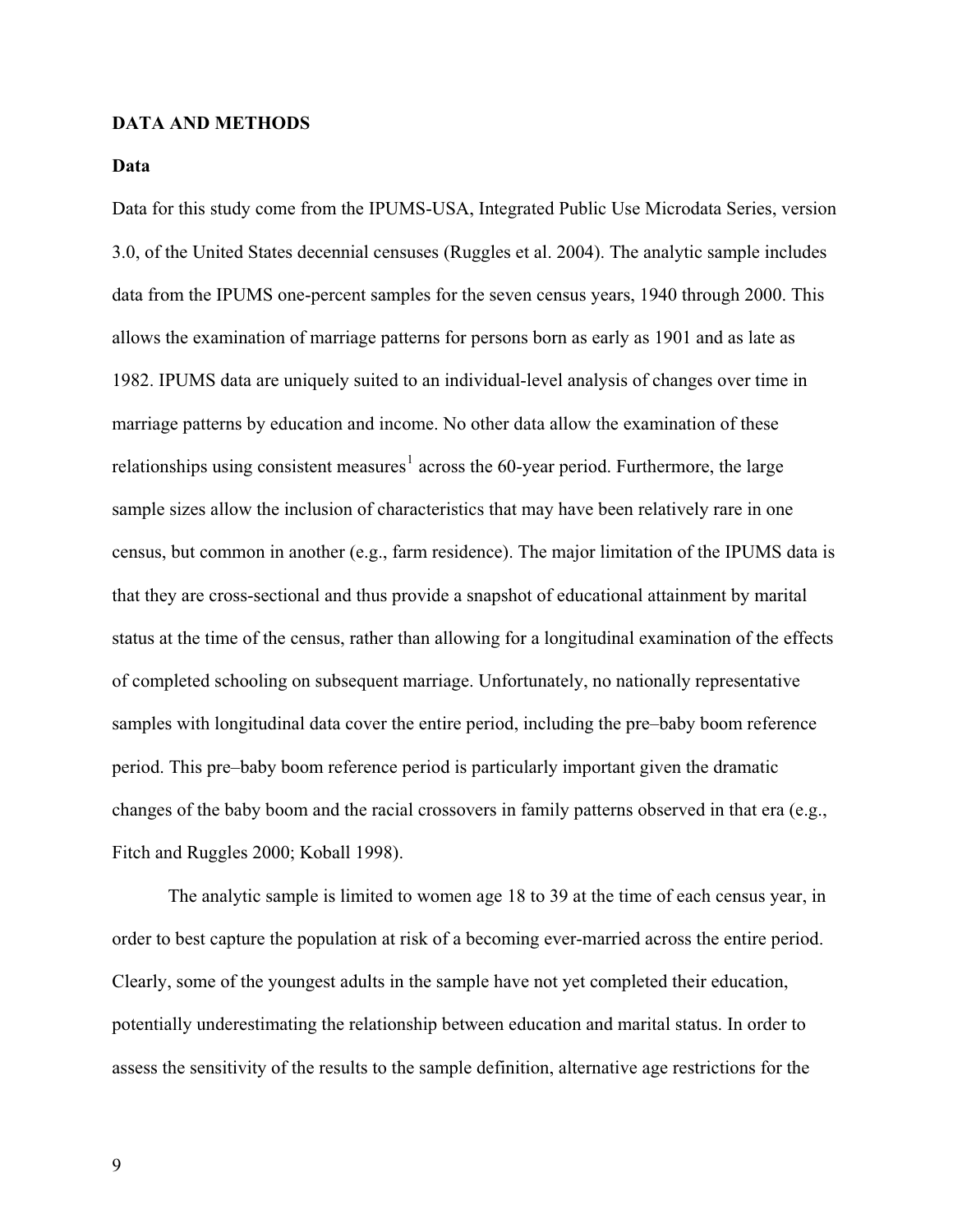sample were explored, limiting the analysis to those 21 and older, those 25 and older. In addition, different specifications of age (e.g., as a continuous variable) were also explored. Although the regression coefficients changed slightly with the different age restrictions and specifications, none of these alternative age specifications altered the substantive content of the findings reported here. That is, the results are not sensitive to the exclusion of younger or older women from the sample. Thus, I chose to use the wider sample age range in order to maximize sample size for the analysis of black women and the previously married across the entire period. Data are weighted where appropriate (e.g., 1940, 1950, 1990, and 2000); the other three years are selfweighting.

#### **Method**

I use multinomial logistic regression procedures (Stokes, Davis, and Koch 2000) in SAS to examine the relationship between education and marital status for women net of other characteristics. Models are analyzed separately for blacks and whites in each census year. Given the cross-sectional nature of census data, the findings reported here should be interpreted descriptively rather than causally. However, using a regression approach allows the assessment of the relationship between education and marital status net of other characteristics that may be related to marriage, and more importantly, whose distribution in the population may have changed over the period. Thus, for example, we can look at the cross-sectional relationship between education and marital status net of metropolitan residence, which prior research has shown to decrease the likelihood of marriage (McLaughlin, Lichter, and Johnston 1993), and which dramatically increased between 1940 and 2000 (see Table 1 below).

Multinomial logistic regression also has the major benefit of allowing comparisons across all three marital statuses. We can examine the likelihood of being 1) currently versus never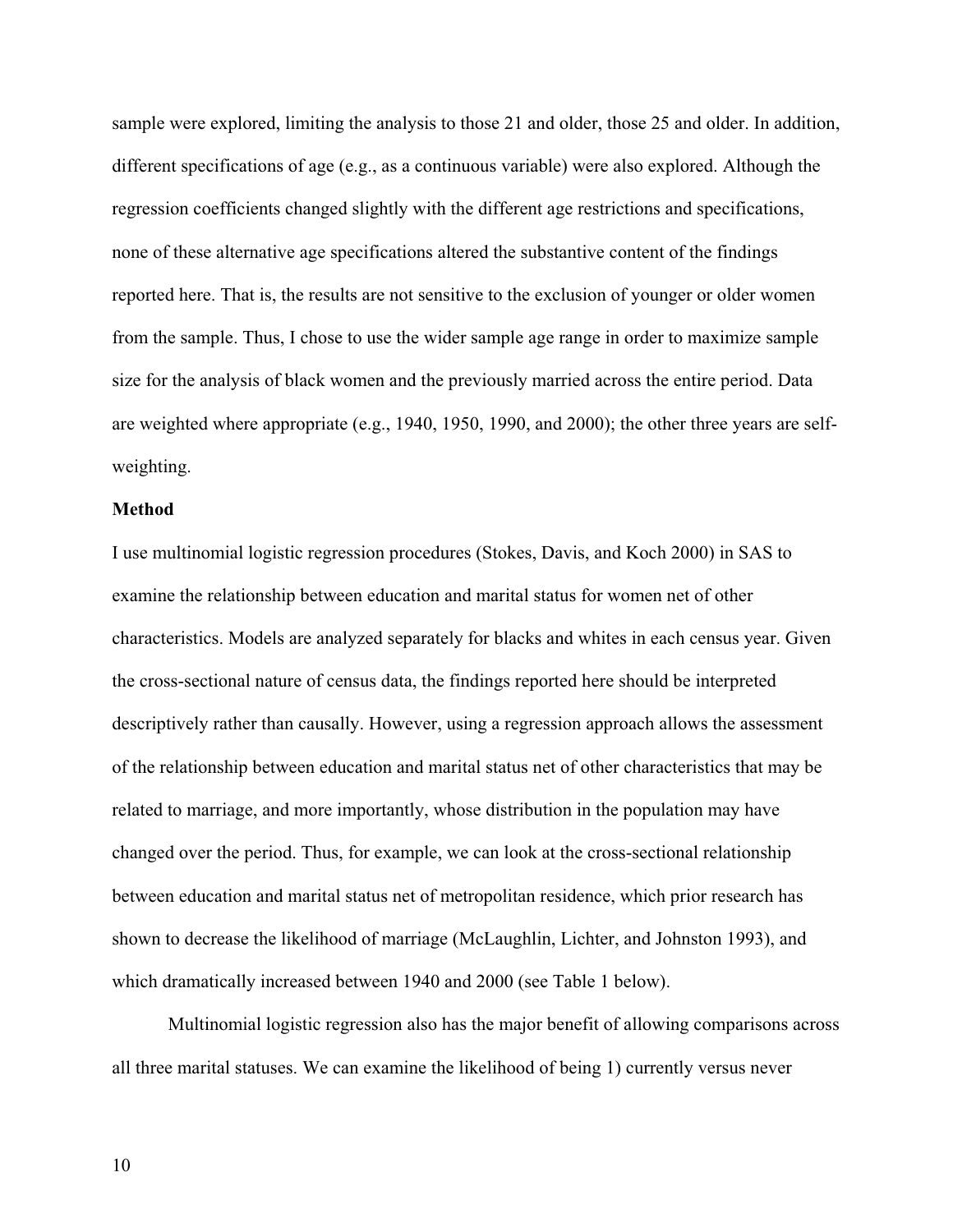married, 2) previously married versus never married, and 3) among the ever-married, the likelihood of being currently married versus previously married. For ease of discussion, the regression coefficients are then used to calculate the predicted probability of being never, currently, and previously married by education level, taking into account all three comparisons. Individual predicted probabilities are calculated by applying the regression coefficients to the data for each person, holding constant the education level of interest (Hosmer and Lemenshow 1989) and taking the mean across all individuals.

For ease of discussion, I focus on the results for 1940, 1970, and 2000. These years highlight the major changes in the relationship between economic status and marriage over the period, without obscuring these changes in a wealth of detail. In addition, these years also highlight the transition in gender roles and changes in women's status in the U.S.: 1940 serves as a pre–baby boom reference period and a time of high gender specialization; 1970 illustrates the relationship during the transitional period of women's mass entry into the labor force; and 2000 highlights the current era of low gender specialization in market work.

#### **Measures**

**Marital Status.** In each census year, the head of household (or person filling out the census form) was asked to provide the marital status of each person age 15 and older living in the household.<sup>2</sup> This information was used to create the dependent variable, a trichotomous measure of marital status that indicates whether the person was never married, currently married, or previously married at the time of the census. Previous work on the changes in the relationship between education and marriage has generally focused on first marriages (e.g., Sweeney 2002), marriage timing (e.g., Fitch 2005), or ever-marriage rates (Goldstein and Kenney 2001). These measures all largely ignore divorce and remarriage. This paper begins to fill that gap by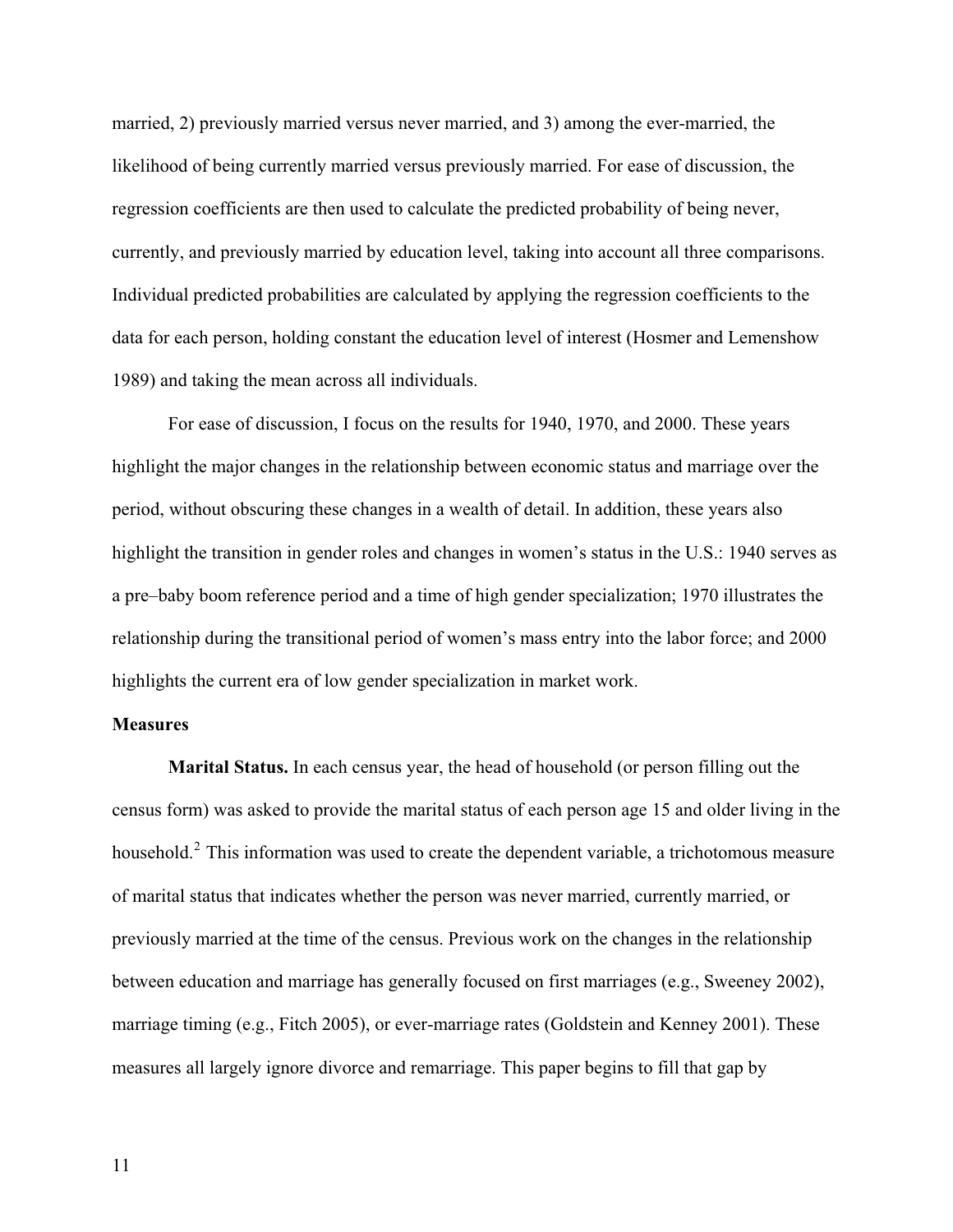examining the role that education plays in ever-married women's propensity to stay married or to remarry after divorce or widowhood. Unfortunately, no distinction can be made between first and higher-order marriages among the currently married using census microdata; we can only distinguish between the previously and currently married.

**Education.** On each census year since  $1940$ ,  $3$  information was collected on each person's highest level of education completed. For this analysis, educational attainment is measured categorically as a set of dummy variables for highest education level completed: grade school only, some high school, high school diploma, some college, and college degree or higher. Because many women do not work for pay,<sup>4</sup> educational attainment has a major advantage over income as a measure of economic status in cross-sectional data for women. The use of education as a measure of economic status eliminates the complication of having to estimate potential earnings for those not in the labor force (Goldstein and Kenney 2001). This is particularly relevant in the earlier part of the period, when women were likely to drop out of the labor force after marriage and married women often worked for pay outside the home only when faced with severe financial hardship (Goldin 1990).

**Period and Control Variables.** Although the models for each year do not include explicit measures of period, they function as full interactions by census year, allowing the examination of the changing effect of education on marital status over the 60-year period. In a sense, census years represent the historical context in which young adults made decisions about marriage at that time. The differences in periods, rather than simply marking the passage of time, are intended to represent the broad changes in historical contexts between 1940 and 2000, including the transformation of gender roles, expansion of education, changing occupational

12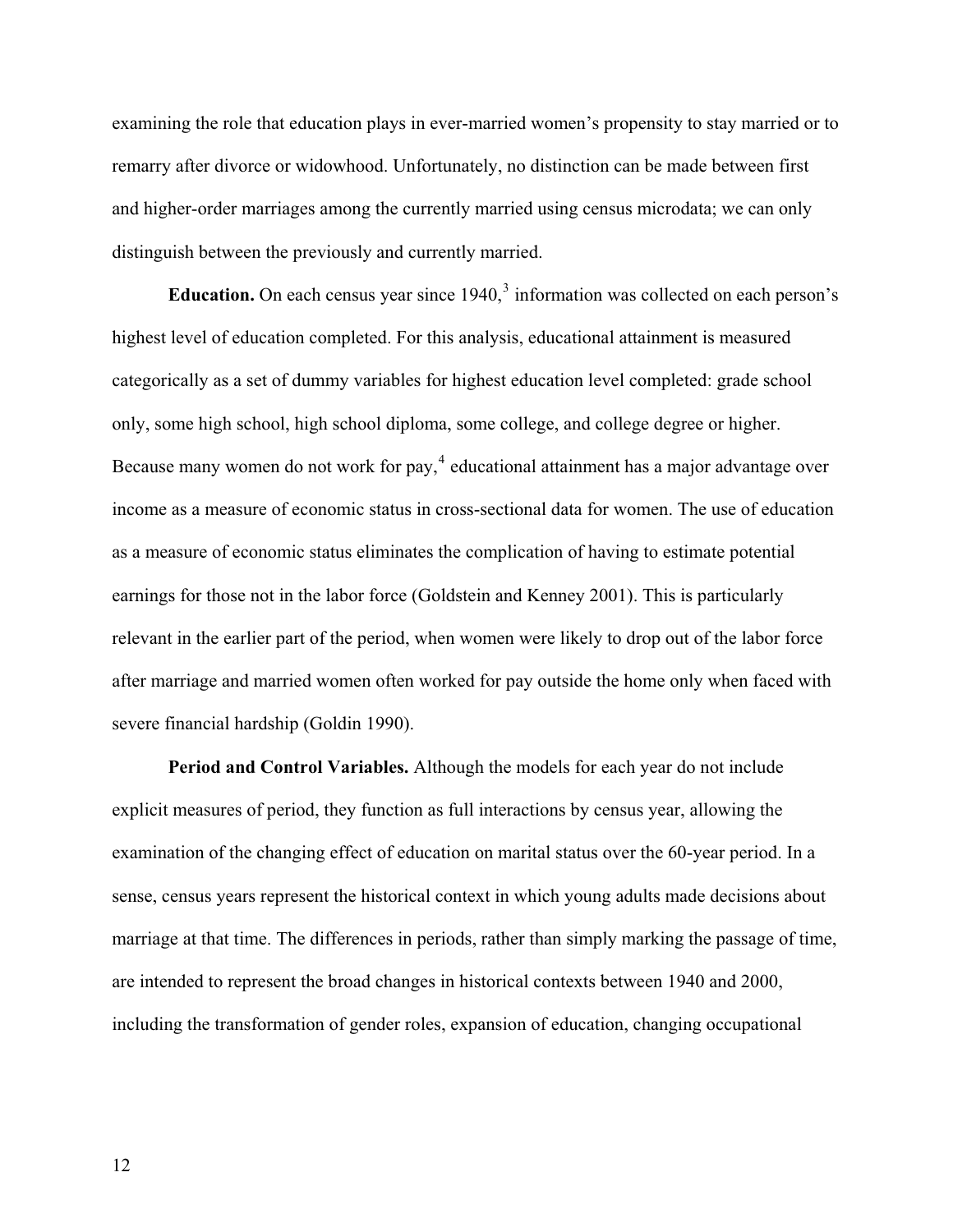structure, suburbanization, changes in fertility and contraception, and increases in divorce, cohabitation, nonmarital childbearing, and nonfamily living.

 All models include additional controls for population characteristics that may be related to marital status, and whose representation in the population may have changed over time. Lifecourse factors, such as younger age and school enrollment, may inhibit marriage (Goldscheider and Waite 1991; Thornton et al. 1995). Marriage and divorce rates differ by race and ethnicity (Cherlin 1992; Espenshade 1985; Fitch and Ruggles 2000; Koball 1998; Oropesa and Landale 2004), foreign-born status (Landale 1994; Sassler 1997), region (Fenelon 1971; Glenn and Shelton 1985; Goldscheider and Waite 1991), farm and metropolitan residence (Fitch and Ruggles 2000; McLaughlin, Lichter, and Johnston 1993), and home ownership (Lauster 2006). A dummy variable for Hispanic ethnicity is included for 1980 and later censuses to account for the dramatic growth in Hispanic white women in the recent period.

 Since census data are cross-sectional in nature, not all of the independent variables are causally prior to the dependent variable in the regression analysis. That is, they may be endogenous to the dependent variable. Using education as a measure of economic status minimizes this problem for the key independent variable, because most women complete their education prior to marriage. In order to assess the sensitivity of the results to issues of endogeneity for the control variables, alternative regression models were examined that alternately excluded and included different combinations of variables, such as school enrollment, home ownership, and other variables that may be particularly endogenous to marital status. As for the sensitivity tests for the sample age restrictions, the coefficients changed slightly, but there were no substantive differences in the results. The final model is presented in the appendix.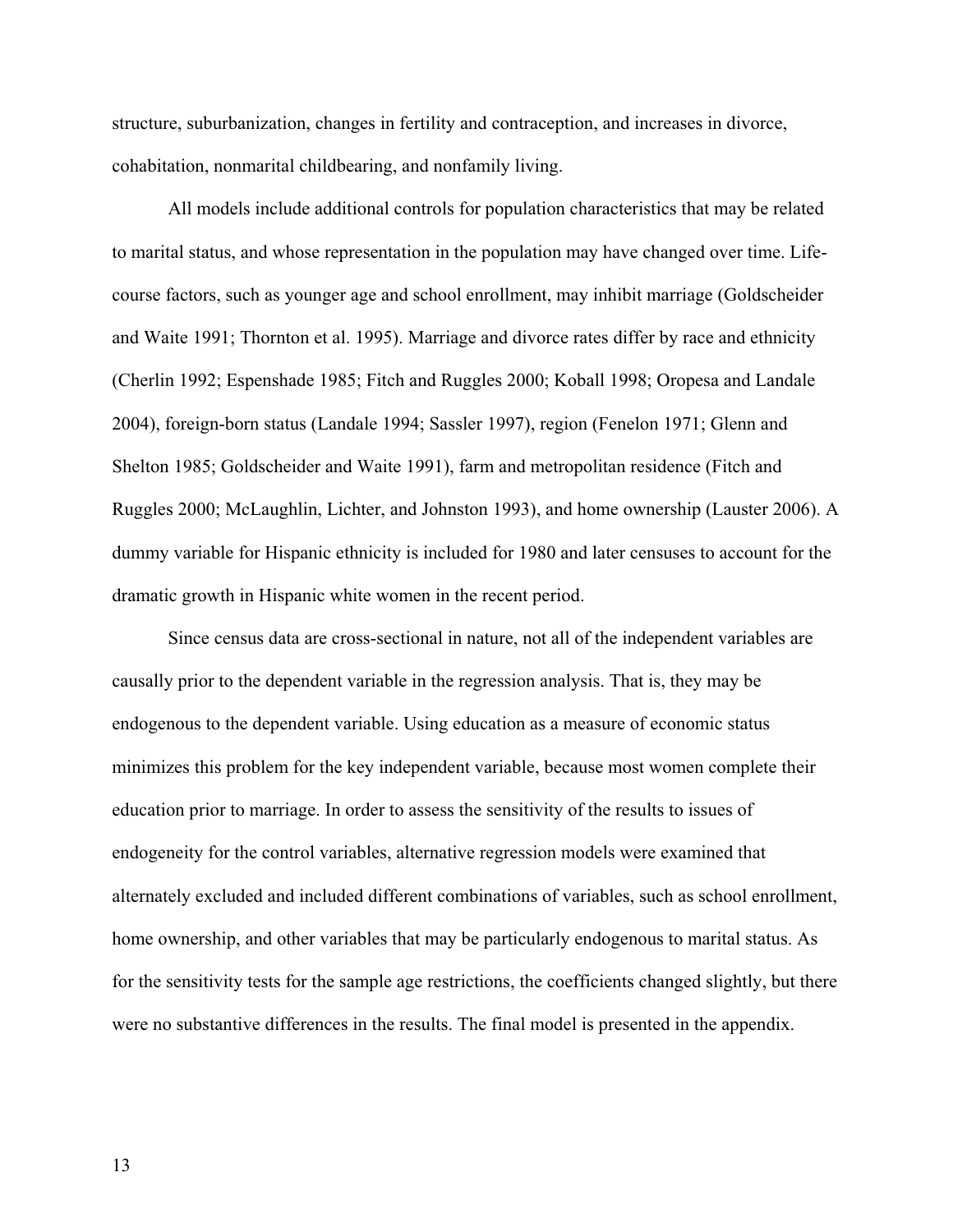Despite these limitations, the IPUMS samples are the best available data for analyzing the changing relationship between education and marriage between 1940 and 2000.

#### **The Changing Context: Changes in Marriage, Education, and Employment, 1940–2000**

The percentage of all women age 18 to 39 that were currently married declined between 1940 and 2000, from 62% in 1940 to 49% in 2000 (not shown). The percentage never married increased from 30% to 39%, and the percentage previously married also increased from 8% to 12% (not shown).

The overall changes in marital status hide substantial divergence in the marriage patterns for blacks and whites. Table 1 presents descriptive statistics for the samples in 1940, 1970, and 2000 for white women (first column) and black women (second column).The descriptive statistics for white women (as well as the regression results presented below) are very similar to those for all women, but those for black women differ substantially on a few key dimensions. In 1940, black women were less likely to be never married than white women (23% vs. 30%). They were also less likely to be currently married than white women (56% vs. 63%), and as a result were more substantially likely to be previously married (at 21% vs. 7%), likely due to higher mortality of black men at younger ages (Levine et al. 2001; Preston et al. 1996). As a result, black women were slightly more likely than white women to be ever-married in 1940. After 1950 (not shown), there was a crossover, and thereafter black women were more likely to be never married than white women (see also Fitch and Ruggles 2000; Koball 1998). Current marriage rates also declined more rapidly for black women over the period, and by 2000, only 27% of black women were currently married, compared to 52% of white women.

[Insert Table 1 here]

14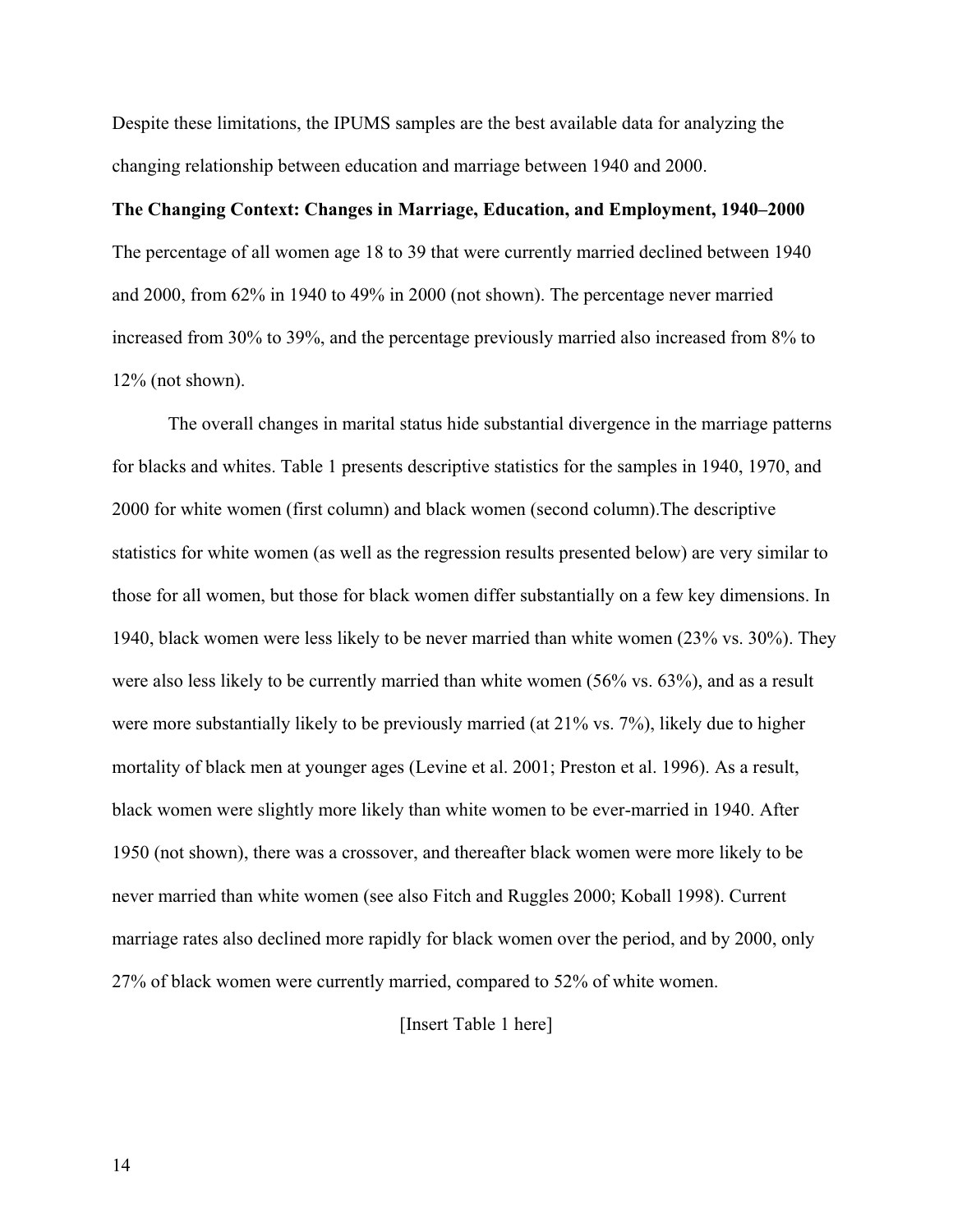Along with changes in marriage, access to education increased substantially between 1940 and 2000. A majority of women in the sample in 1940 had less than a high school diploma (88% of black women and 58% of white women), and a grade school education was the modal category. By 2000, the vast majority of women had at least a high school diploma (79% of black women and 87% of white women), and 49% of black women and over 62% of white women had a least some college education. The percentage of white women who were college graduates expanded from 4% in 1940 to 25% by 2000. Black women lagged behind (at 13%) with a college degree or higher in 2000, although this was a substantial increase from just 1% in 1940. By 2000, few women had just the lowest level of education. While some of the sample sizes for education groups were quite small in some years,  $5$  these same groups composed a substantial proportion of the population in other years.

Along with gains in education, women's employment more than doubled over the 60 year period, increasing from 32% in 1940 to 66% in 2000. Labor force participation is not included in the models because of its covariation with marriage for white women in the early part of the period. However, these descriptive statistics provide relevant context for the shift in gender roles over the period. This increase was particularly dramatic for married women, increasing from 16% to 65% (not shown). In 1940, 41% of black women were employed, compared to 31% of white women. Black women remained more likely than white women to be employed through 1970 (50% versus 45%), but after 1970 the growth in white women's employment outpaced the growth in black women's employment, and white women became more likely than black women to be employed. However, married white women continued to lag behind married black women in employment rates (data not shown). By 2000, more than twothirds of women in both groups were economically active.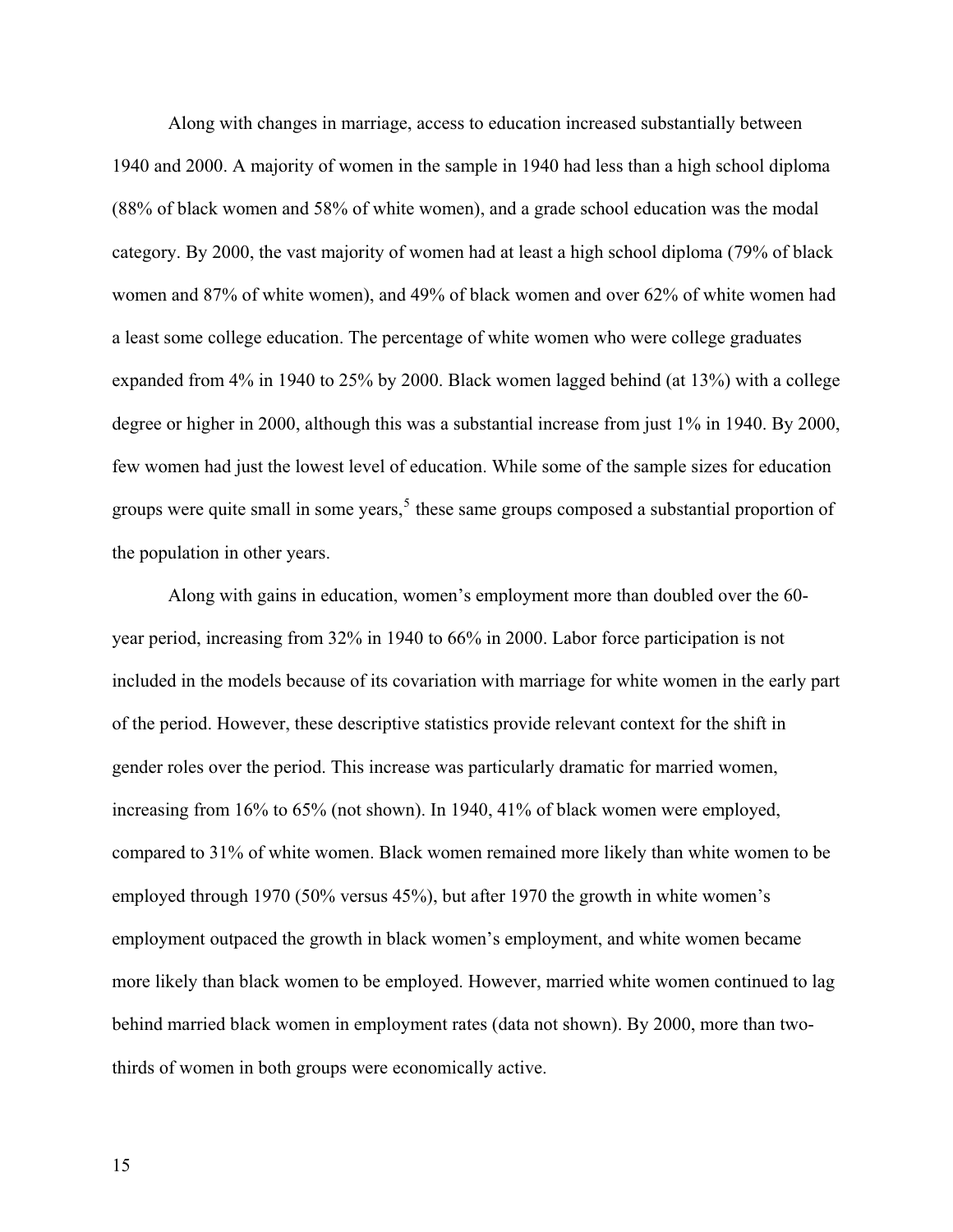#### **RESULTS**

#### **Currently Married**

In 1940, when gender specialization was high, college-educated women (black and white) were the least likely to be currently married. By 2000, when specialization was low, college-educated women were the most likely to be currently married. Panel A of Table 2 presents the predicted probabilities of being currently married for white and black women for 1940 through 2000, calculated based on the regression coefficients (regression results for 1940, 1970, and 2000 are presented in the appendix; results for other years are available from the author on request). For ease of presentation, I focus on 1940, 1970, and 2000 in the discussion.

#### [Insert Table 2 here]

In 1940, there was a negative relationship between education and the predicted probability of being currently married for white women. Forty-six percent of college-educated white women in 1940 were predicted to be currently married, all else equal. In contrast, almost 70% of white women with less than a high school diploma were predicted to be currently married.

Comparing 1940 to 2000, the predicted probability of being currently married declined for most white women (with the exception of those with college degrees, for whom it increased slightly). White women with some high school or grade school education experienced the largest decline in the predicted probability of being currently married (from 66% in 1940 to 47% in 2000); those with high school diplomas experienced a moderate decline (from 59% to 50%); while those with some college education experienced a smaller decline (from 56% to just over 50%). In contrast, the predicted probability of being currently married *increased* between 1940 and 2000 for white women with college degrees, from 46% to 53%. These changes occurred as a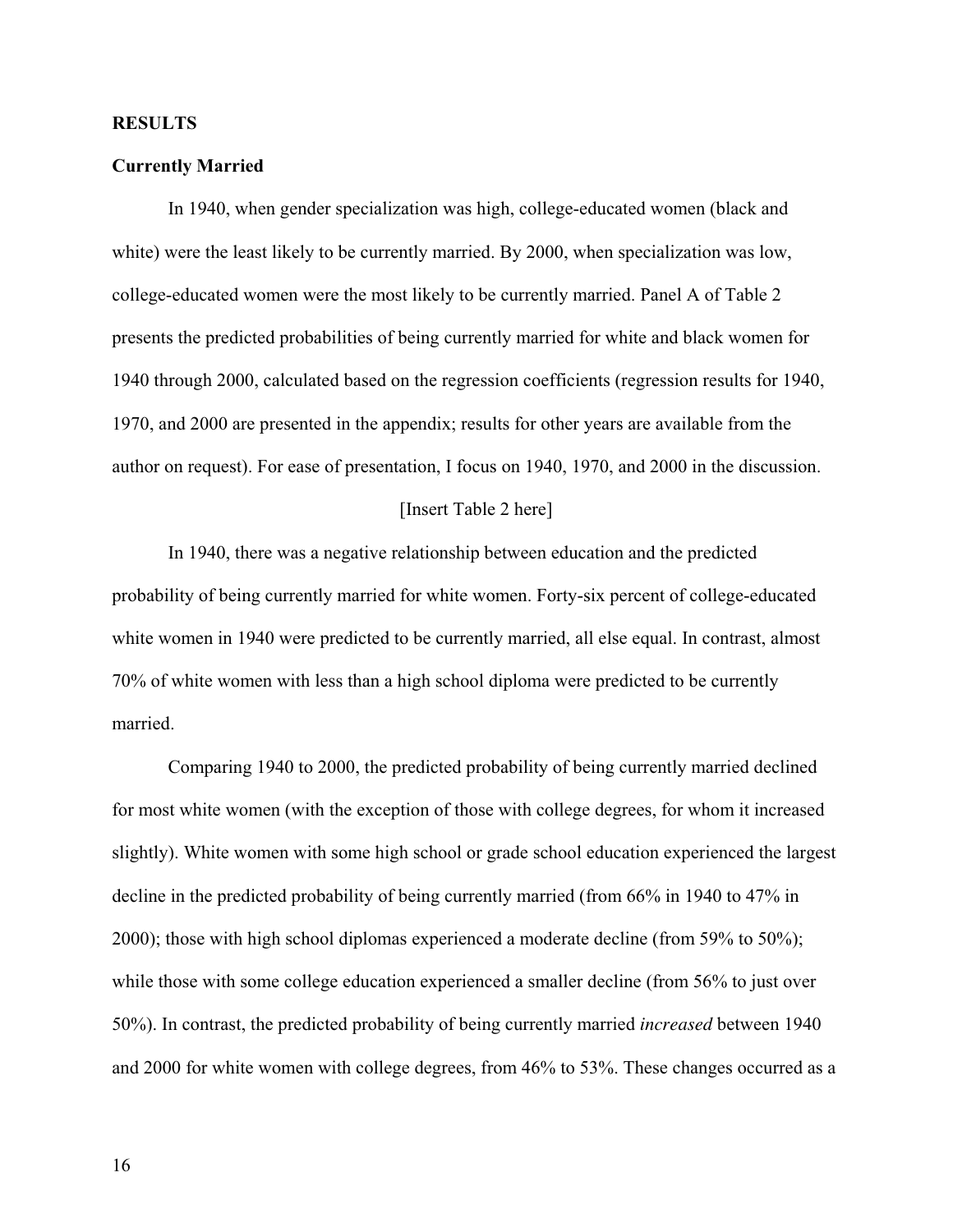result of increases in marriage during the baby-boom period followed by declines in the post-1970 period that more than offset the earlier rise for all white women—except those with college degrees. By the end of the period, white women with college degrees were most likely to be currently married (53%), while those with a grade school education were least likely to be currently married (47%).

Figure 1a highlights the reversal of the relationship between education and the predicted probability of being currently married for white women. The relationship between education and the predicted probability of being currently married was negative in 1940 and remained mostly negative in 1970. The probability of being currently married declined among the least educated women after 1970, but increased for all other women, resulting in an inverse U-shaped relationship in 1970. After 1970, the probability of being currently married declined for all women, but more rapidly for the less educated. By 2000, the relationship was positive.

#### [Insert Figure 1a about here]

Black women had a lower predicted probability of being currently married than white women at all education levels in all years, but the relationship between education and the predicted probability of being currently married was similar to that for white women. In 1940, there was a negative relationship between education and the predicted probability of being currently married. Thirty-seven percent of all college-educated black women in 1940 were predicted to be currently married, all else equal. In contrast, 56% of black women with a grade school education were predicted to be currently married.

Comparing 1940 to 2000, the predicted probability of being currently married declined for all black women. Black women with some high school or grade school education experienced the largest decline in the predicted probability of being currently married (from 58% and 56%,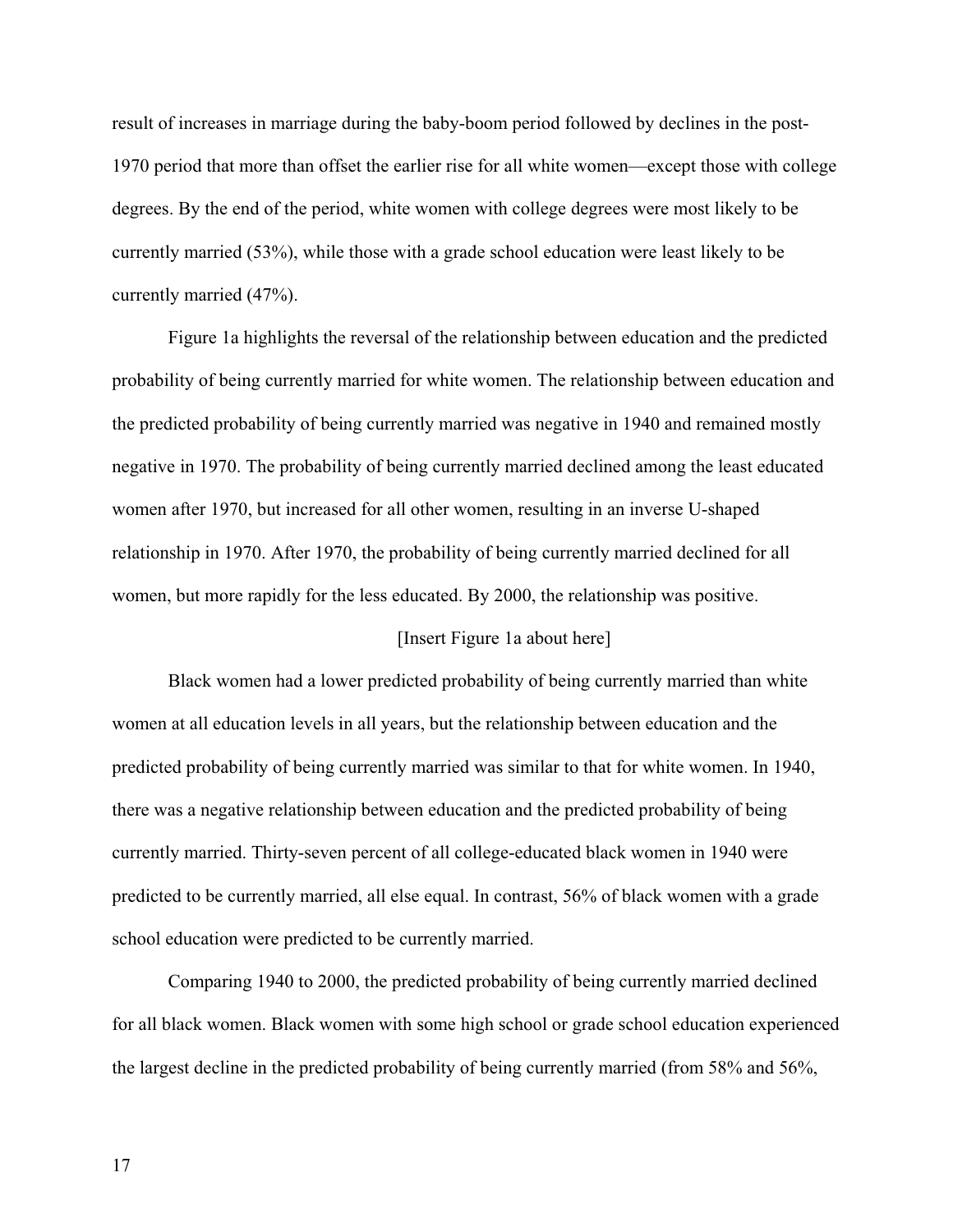respectively, in 1940 to 21% and 20% in 2000); those with high school diplomas experienced a moderate decline (from 51% to 30%); while black women with some college education experienced a smaller decline (from 47% to 30%). In contrast to their white counterparts, black women with college degrees also experienced a decline in the predicted probability of being currently married between 1940 and 2000, but it was the smallest decline for black women (from 37% to 33%). For black women with a high school diploma or less, the overall decline in the predicted probability of being currently married occurred as a result of continuous declines over the entire period, although the declines were larger in the post-1970 period. For black women with at least some college education, a small increase in the early period was offset by later declines. Just as for white women, black women with college degrees were most likely to be currently married (33%) in 2000, while those with a grade school education were least likely to be currently married (20%).

Figure 1b shows a similar pattern of change for black women to that shown in Figure 1a for white women, from a negative relationship in 1940, to a transitional relationship in 1970, to a positive relationship in 2000. The main differences are the larger overall decline in the probability of being currently married for black women at all education levels and the 1970 patterns. Figure 1b highlights that the positive relationship between education and the predicted probability of being currently married was observed as early as 1970 for black women, primarily because black women with at least some college education became more likely to be currently married between 1940 and 1970, while less educated black women became less likely to be currently married. Despite declines in the likelihood of being currently married for all black women in the post-1970 period, the positive relationship between education and the predicted probability of being currently married remained. Furthermore, the reversal in the relationship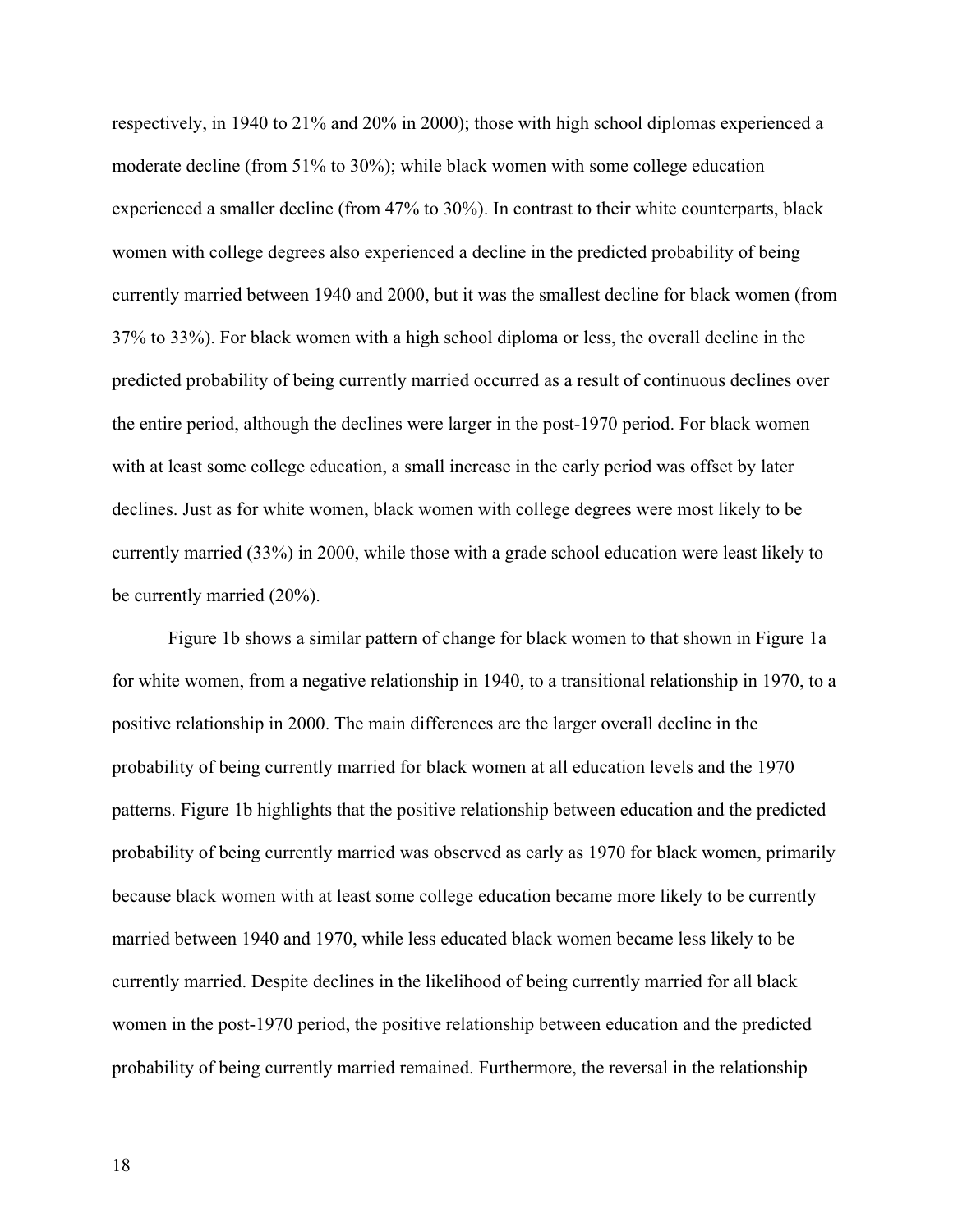between education and marital status was mostly complete before the most dramatic declines in marriage rates began for black women in the post-1970 period. White women's mass entry into the labor force did not occur until after 1970, which may explain some of their lag behind black women in the timing of changes in marriage.

[Insert Figure 1b about here]

#### **Previously Married**

Black and white women with college degrees have the lowest predicted probability of being previously married in all years and experienced the smallest increase between 1940 and 2000. However, there are two main differences between black and white women in the probability of being previously married. First, white women were less likely than black women at similar education levels to be previously married, in all years. Second, between 1940 and 2000 the predicted probability of being previously married increased for white women in all educational groups, but declined substantially for all black women.

Panel B of Table 2 shows the predicted probability of being previously married by education level for white and black women. In 1940, 4% of white women with college degrees were predicted to be previously married. For white women at all other education levels, the predicted probability in 1940 of being previously married was roughly similar (5 to 7%). The predicted probability of being previously married increased 3 percentage points for collegeeducated white women between 1940 and 2000 (to 7%). White women at all other education levels experienced a slightly greater increase of 8 to 10 percentage points between 1940 and 2000 (to 15 to 17%). The predicted probability of being previously married increased gradually across the entire period. The only exception to this pattern of gradual increase was for white women with a grade school education: They experienced a dramatic increase in the predicted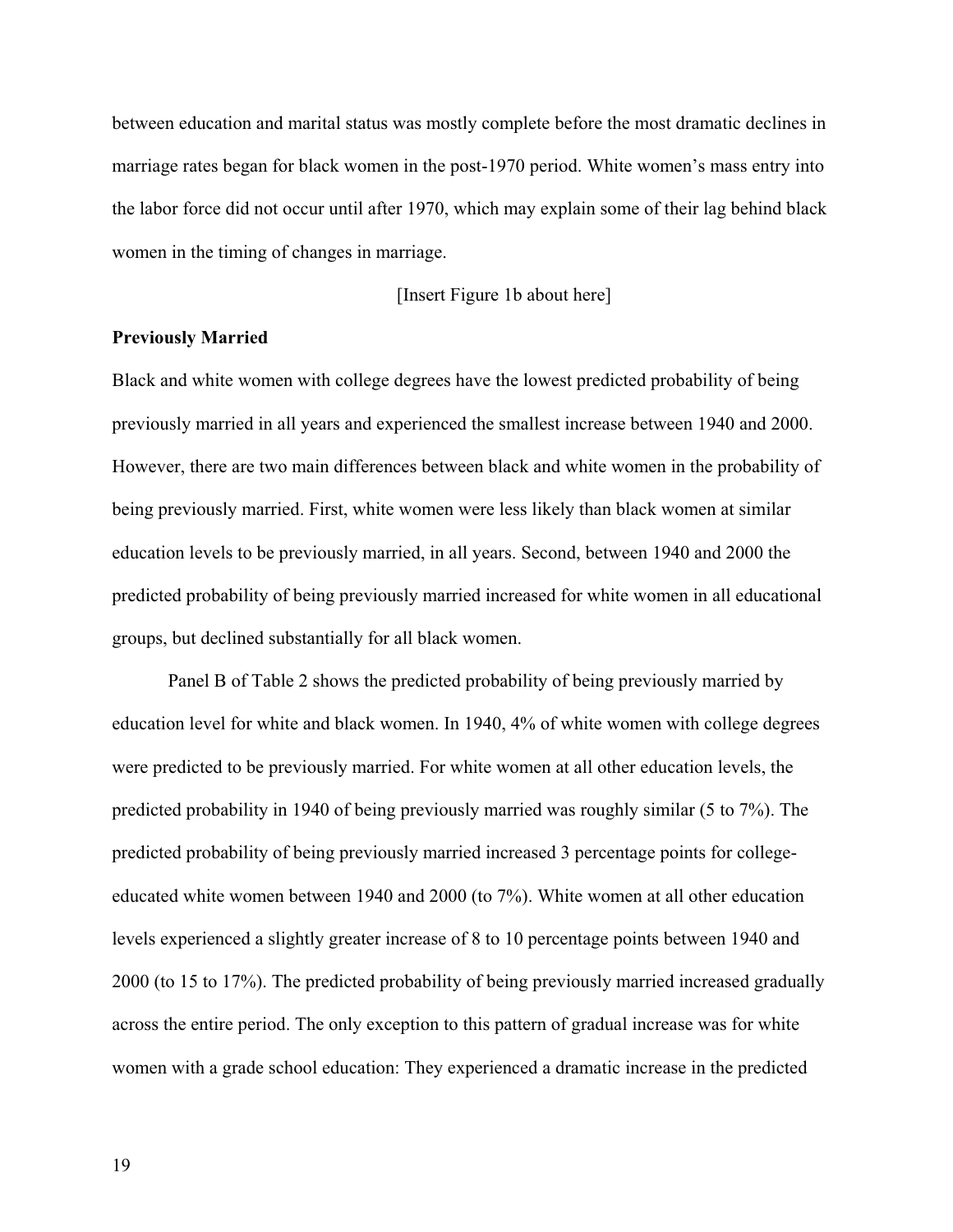probability of being previously married between 1940 and 1970, followed by a decline in the post-1970 period.

The predicted probability of being previously married started out substantially higher for black women than for white women. In 1940, 11% of black women with college degrees were predicted to be previously married, compared to 21% of black women with only a grade school education. Similar to the pattern for the least educated white women (and in contrast to the pattern for all other white women), the predicted probability of being previously married increased for all black women between 1940 and 1970 before falling dramatically in the post-1970 period. However, this decline in the post-1970 period for black women is due in part to large increases in the predicted probability of being never married, which reduced the pool of women eligible to be previously married.

Summing the predicted probability of being currently and previously married gives us the probability that women will be *ever*-married (not shown, but calculated by summing the predicted probabilities from Panels A and B of Table 2)—that is, the predicted probability of having been married at least once. For both black and white women, there was a negative relationship between education and the predicted probability of being ever-married in 1940. Although there was a decline in the predicted probability of being ever-married for black women at all educational levels between 1940 and 2000, this decline was accompanied by a clear transition from a negative to a positive relationship between education and the predicted probability of being ever-married, similar to the transition for the currently married.

In contrast to the declines for black women, the predicted probability of being evermarried increased 10 percentage points for highly educated white women over the period (to 60%) and there were smaller increases for white women at lower education levels. Furthermore,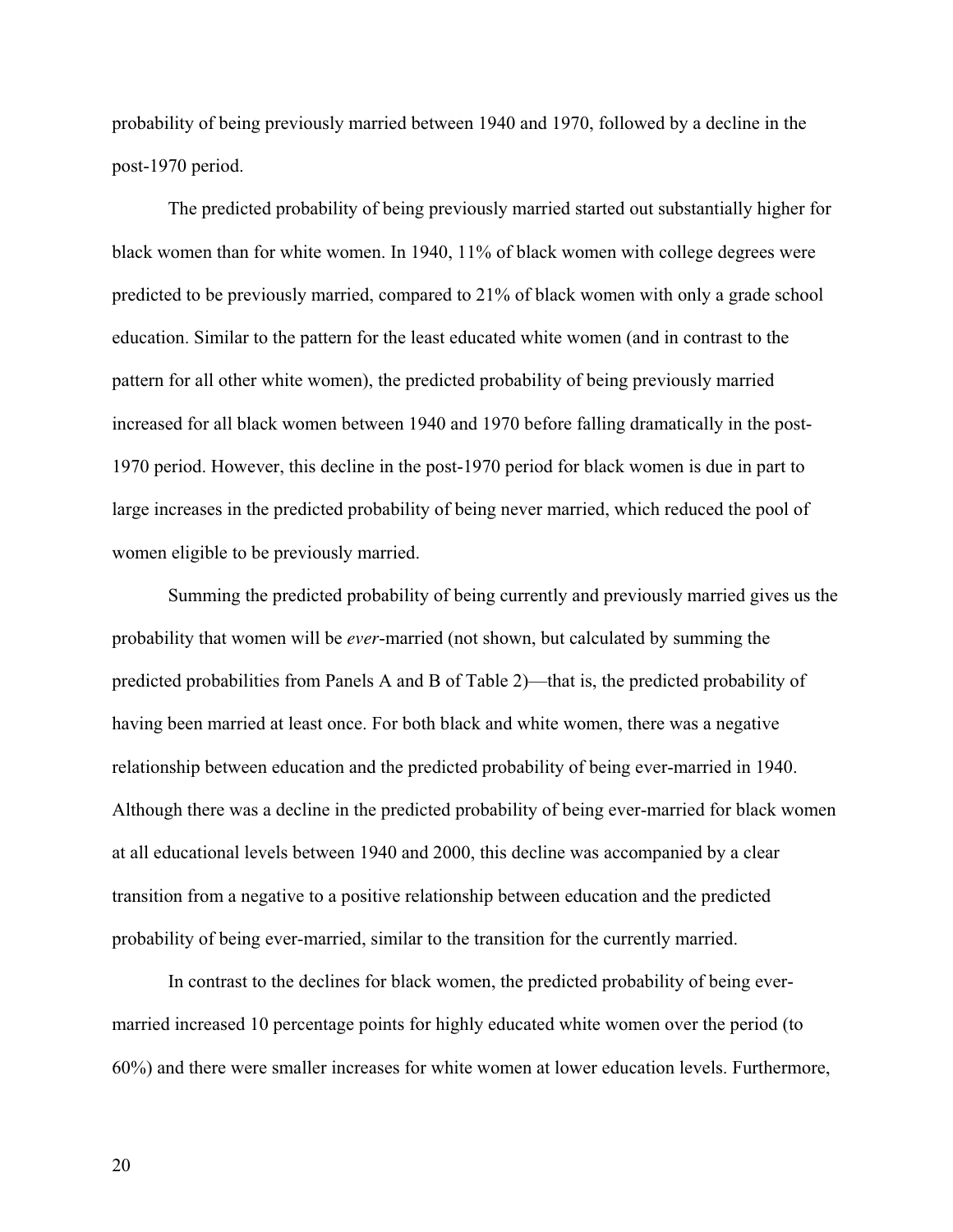college-educated white women continued to have a slightly lower predicted probability of being ever-married (60%) than those with some college (67%) through 2000. That is, the relationship remained U-shaped for white women, in contrast to the transition to the positive relationship for black women. However, the regression coefficients suggest that among ever-married white women, those with college educations were more likely to be currently married than previously married after 1970.

#### **Never Married**

There was a racial crossover in the likelihood of being never married over the period. In 1940, black women were less likely to be never married than white women, at all education levels except those with a college degree. By 2000, black women were more likely than white women at similar education levels to be never married. However, between 1940 and 2000, both groups experienced a transition in the relationship between education and the predicted probability of being never married. For black women, there was a clear transition from a negative relationship in 1940 to a positive relationship in 2000. This transition proceeded more slowly for white women, and the relationship remained U-shaped in 2000, similar to the relationship observed for black women in 1970. If white women continue to follow a similar transition as black women, then we might expect this relationship to be positive in the future.

In 1940, 50% of college-educated white women were predicted to be never married, compared to 39% for those with some college, 36% for those with a high school diploma, and just 27% of white women with a grade school education (see Panel C of Table 2). During the baby boom period, the predicted probability of being never married declined for white women at all education levels. After 1970, the predicted probability of being never married increased for all white women, but the increase was larger among the less educated. Comparing 1940 to 2000, the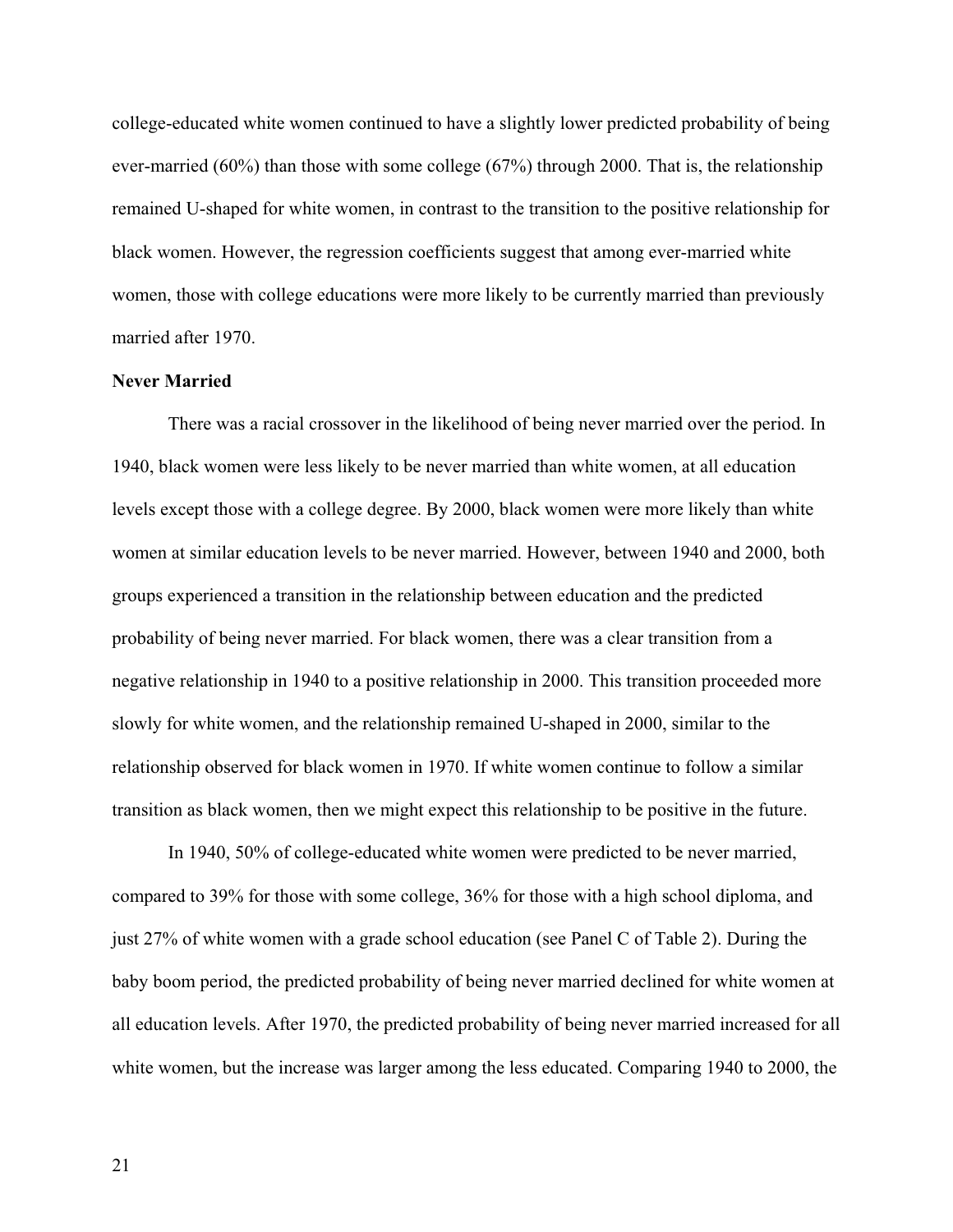predicted probability of being never married declined 10 percentage points for college-educated white women (from 40% to 50%) over the entire period. In contrast, white women with less than a high school diploma became more likely to be never married over the period (increasing from approximately 27% in 1940 to over 35% in 2000). As a result, there was a U-shaped relationship between education and the predicted probability of being never married in 2000 for white women. College-educated white women continued to have a higher predicted probability of being never married than their less educated counterparts (50% vs. 35%) but the education gap in the predicted probability of being never married narrowed considerably, from 23 percentage points in 1940 to just 3 percentage points in 2000.

In 1940, college-educated black women, like college-educated white women, had the highest predicted probability of being never married, at 52%, compared to 37% of those with some college education, 29% for those with a high school diploma, and 23% of black women with a grade school education (see Panel C of Table 2). Between 1940 and 1970, black women with at least some college education experienced a decline in the predicted probability of being never married, while black women at lower education levels experienced an increase. This led to a U-shaped relationship between education and the predicted probability of being never married for black women in 1970, similar to that observed for white women in 2000. After 1970, the predicted probability of being never married increased for black women at all education levels, resulting in an overall increase between 1940 and 2000. The increase over the period was smallest for those with at least some college education (4 percentage points) and largest for women with less than a high school education (over 40 percentage points). By 2000, collegeeducated black women had the lowest predicted probability of being never married, at 56%, compared to 66% of those with a grade school education.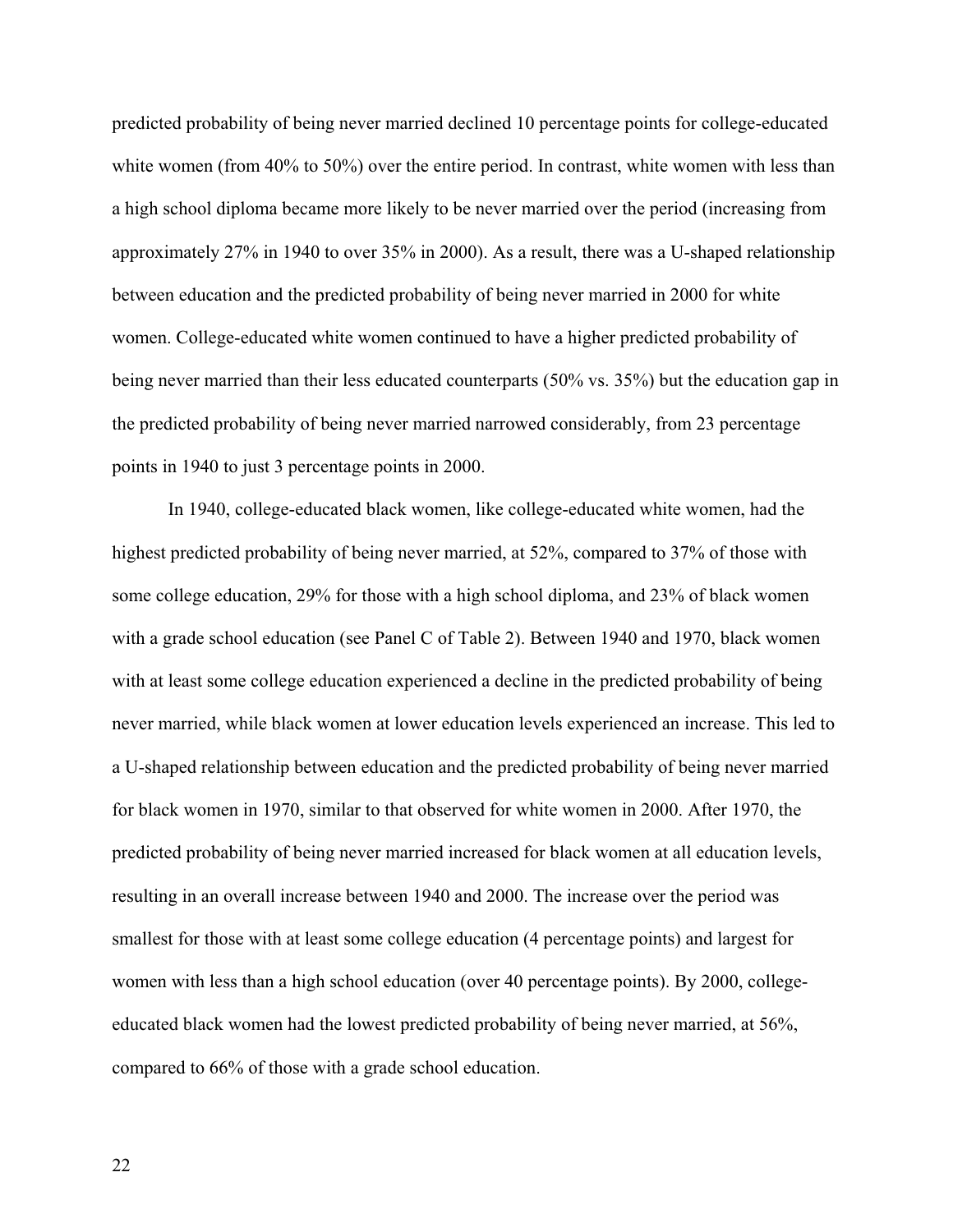### **Decomposing the Change**

The above results show a clear change in the relationship between education and the predicted probabilities of being currently and never married. However, changes in these predicted probabilities have two components: 1) change due to changes in population characteristics and 2) change due to changes in the relationship between education and marriage. The regression coefficients in the appendix indicate that the changes in the predicted probabilities are not simply due to changes in population characteristics, because there has been a change in the coefficients for education. In addition, using a counterfactual simulation, or standardization, we can also decompose the change in the predicted probabilities. This allows us to asses the contributions of changes in population characteristics and changes in the relationship between education and marriage to the observed changes in predicted probabilities.

Table 3 shows the predicted probabilities of being currently and never married for black and white women in 1940 and 2000, along with a counterfactual simulation applying the 1940 model to the 2000 population—in effect, a standardization on the 2000 population. This standardization allows us to decompose the observed changes in the predicted probability of being never and currently married into 1) the percentage of the change due to changes in population characteristics and 2) the percentage of the observed change due to changes in the model. The percentage of change due to changes in population characteristics is calculated by comparing the counterfactual change between columns 1 and 2 (holding the model constant) in Table 3 to the observed change in columns 1 and 3. The percentage of change due to changes in the model is calculated by comparing the counterfactual change between columns 2 and 3 (holding the population constant) in Table 3 to the observed change in columns 1 and 3. Panel A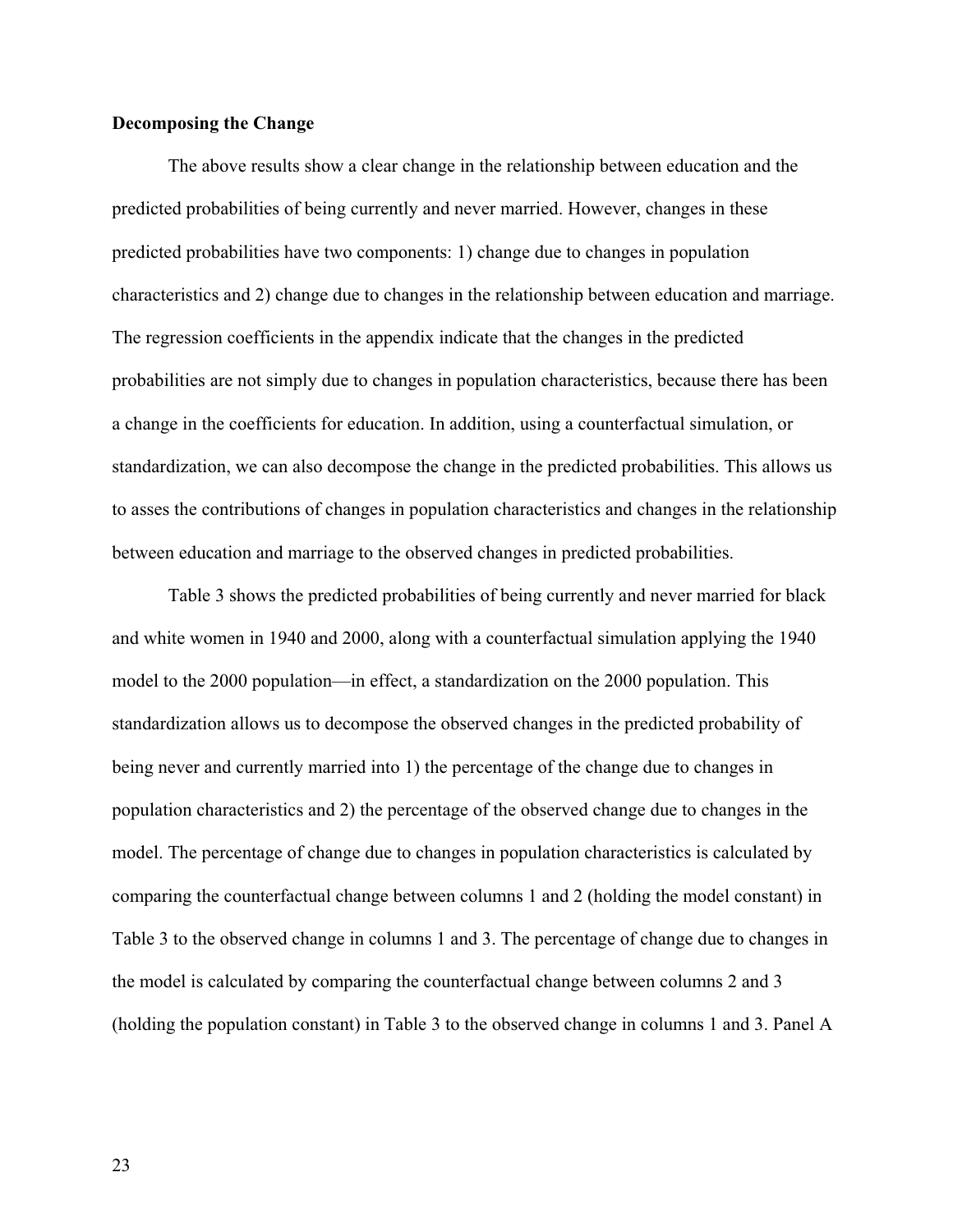shows this decomposition for white women and Panel B shows the decomposition for black women.

#### [Insert Table 3 about here]

For white women with a high school diploma or less, the majority of change in the predicted probability of being currently married and never married occurred is explained simply by changes in population characteristics (explaining 67% to 84% of the decline for currently married, and more than the observed change in the probability of being never married). In contrast, changes in the model play a larger role in explaining changes in marriage among college-educated white women. Changes in the relationship between education and marital status offset changes in the population for those with some college, and explain almost all of the observed increase in the predicted probability of being currently married among white women with a college degree (86%). In addition, changes in the relationship explain the majority (60%) to 80%) of the decline in the probability of being never married among college-educated white women.

In contrast, for black women, changes in the relationship between education and marriage play more of a role. Changes in population characteristics explain one-third to two-thirds of the decline in the predicted probability of being currently married among those with some college or less, while changes in population characteristics explain the rest. Changes in the relationship between education and marriage offset changes in population characteristics among collegeeducated black women, resulting in a smaller decline in the probability of being currently married for college-educated black women. Similar contributions of changes in population characteristics and changes in the relationship explain the observed increases in the predicted probability of being never married for black women.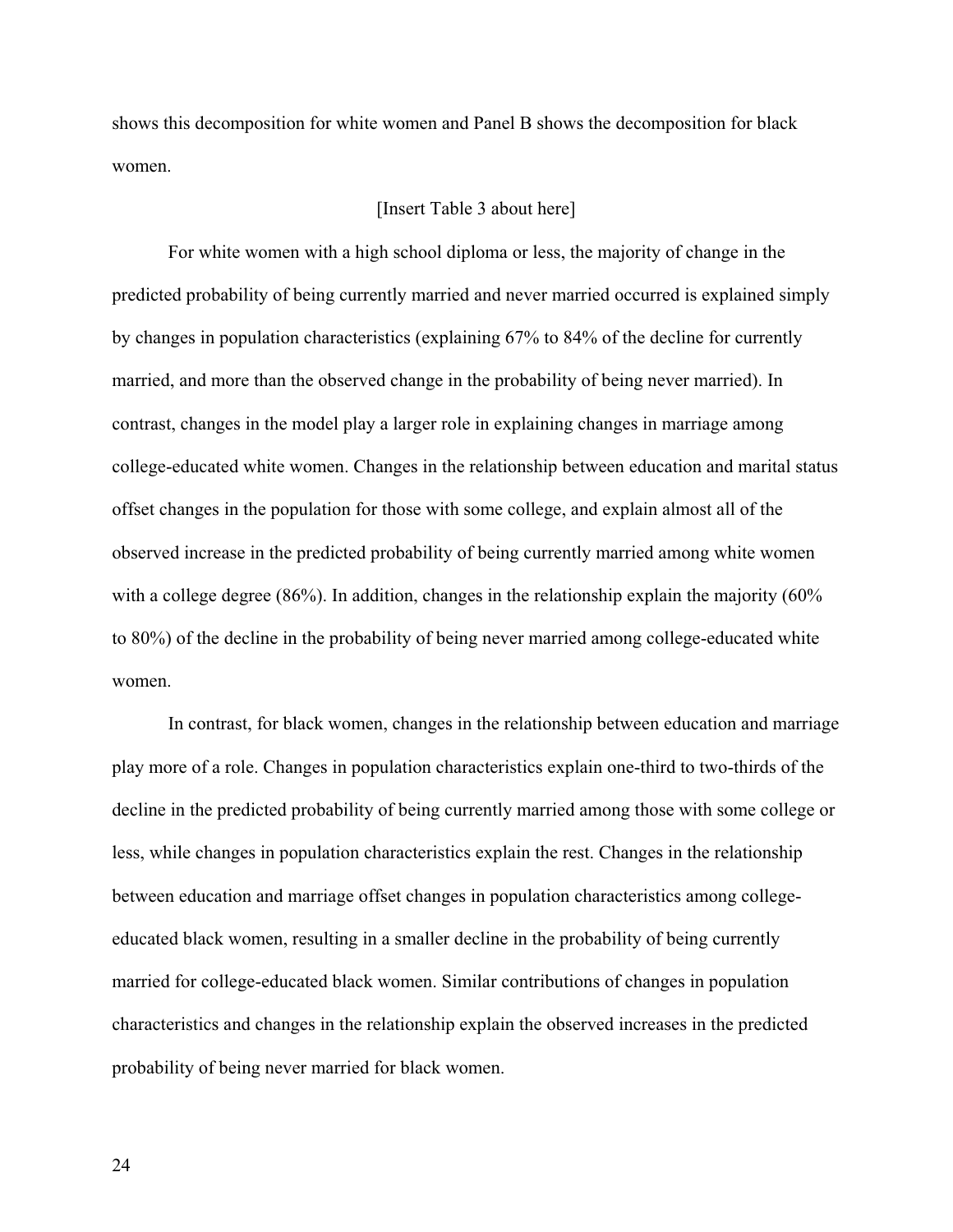Thus, both 1) changes in population characteristics and 2) changes in the relationship between education and marriage play a role in changing marriage patterns. For less-educated black and white women, changes in population characteristics are responsible for much of the decline in current marriage probabilities and increase in nonmarriage probabilities. In contrast, among college-educated white women, the changing relationship between education and marriage plays a substantial role in explaining the increase in the predicted probability of being currently married and the decrease in the predicted probability of being never married. For college-educated black women, changes in the relationship between education and marriage offset declines in the predicted probability of being currently married and increases in the predicted probability of being never married due to changes in population characteristics. As a result, college-educated women were more likely to be currently married and less likely to be never married than if the relationship between education and marriage had not changed. Thus, while changes in population characteristics play a role in declining marriage rates among the less educated, the observed transformation of the relationship between education and the predicted probability of being currently or never married is primarily the result of changes in the relationship between education and marriage.

#### **SUMMARY AND CONCLUSION**

#### **Marriage Is a Dynamic Institution**

This analysis extends previous work on the changing relationship between economic status and marriage. A major contribution of this analysis is the use of IPUMS data, which allows the inclusion of a longer time period than has been previously examined in a multivariate context. Thus we can examine the relationship between economic status and marriage before, during, and after the baby boom. This study also extends the definition of marital status to include the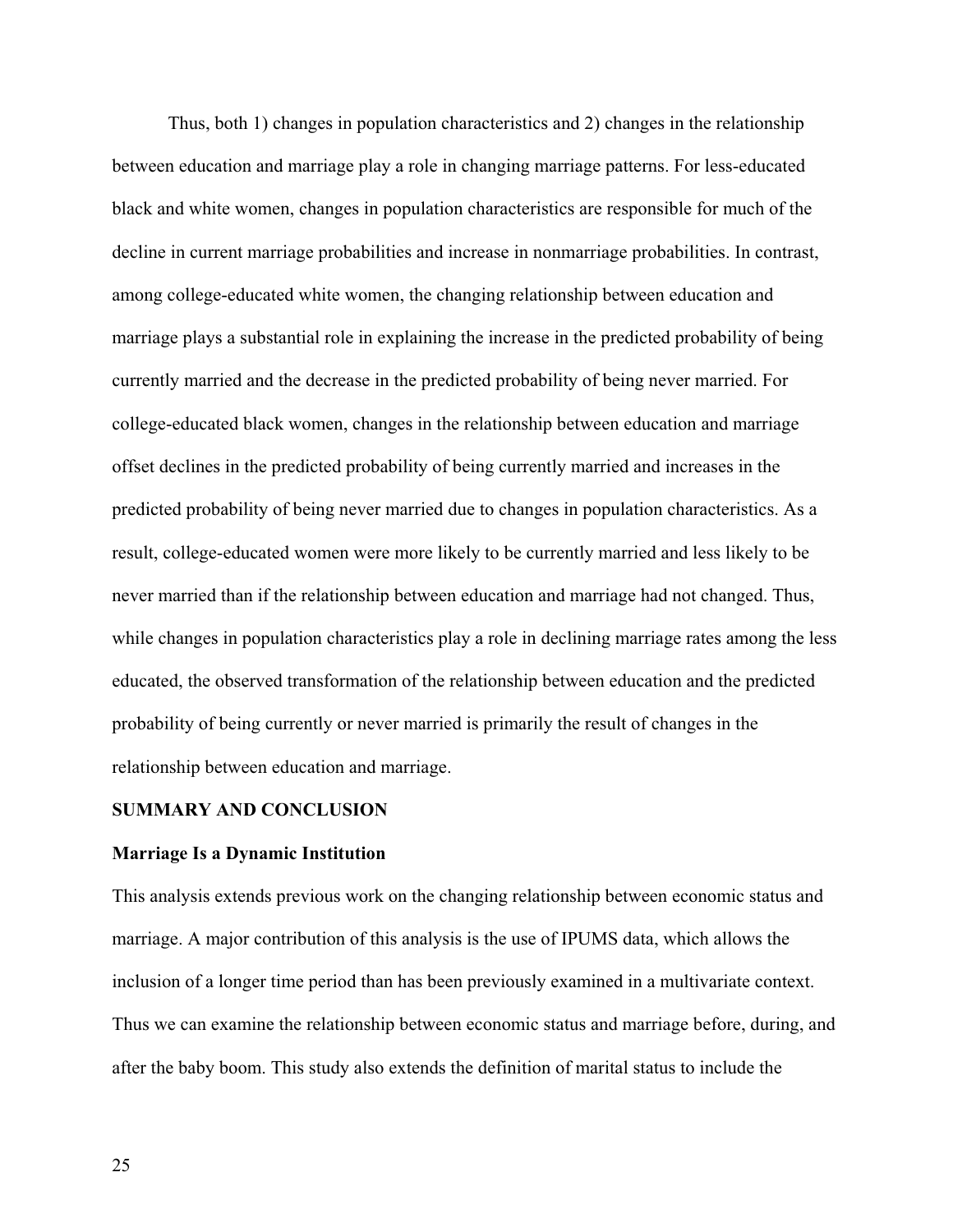currently, previously, and never married, which allows the examination of the relationship between education and the likelihood of both getting and staying married. While the crosssectional nature of the IPUMS data limits what we can conclude about the causal ordering of the relationship between education and marriage, there is a clear and changing association between education and marital status for women between 1940 and 2000, net of other characteristics.

In 1940, there was a clear negative relationship between education and marriage for both black and white women, consistent with specialization and exchange theory. College-educated women (black and white) were most likely to be never married and least likely to be currently married. The opposite was true for women with less than a high school diploma—they were the least likely to be never married and the most likely to be currently married. By 2000, the relationship between education and marriage was positive, and college graduates were most likely to be currently married. College-educated black women were also least likely of all black women to be never married, while for white women the gap in the probability of being never married probabilities narrowed substantially, but college-educated women remained slightly more likely than other white women to be never married.

In short, in the early part of the period, when separate spheres and the specialization of gender roles were more likely to prevail, greater education decreased the likelihood of marriage for women. By the end of the period, gender roles became increasingly similar, and so too did the relationship between economic status and marriage for men and women. In the most recent era, in which gender roles are more symmetrical, greater education increases the likelihood of both getting and staying married (or remarrying after divorce or widowhood).

Although the reversal of the relationship between education and marriage occurred for both black and white women, there are some notable differences in the patterns of change over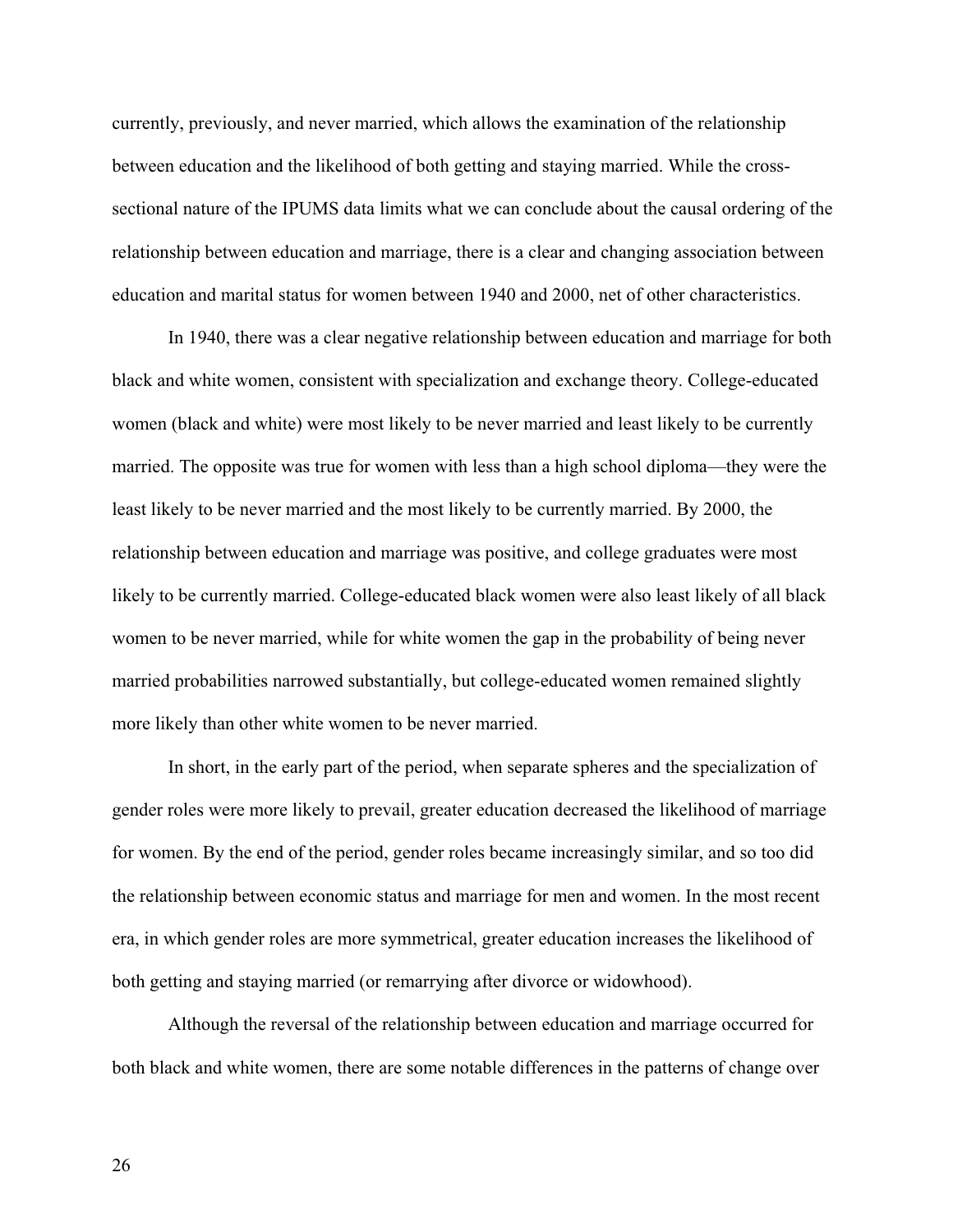time for the two groups. First, the transition occurred earlier for black women. Second, a clear transition is observed across all three marital statuses for black women. Third, black women experienced a substantial decline in current marriage rates between 1940 and 2000 at all education levels, due in part to changes in the characteristics of the population. White women with a college degree experienced an increase in current marriage rates between 1940 and 2000, while black women with college degrees experienced smaller declines than all other black women. Current marriage probabilities declined for all other women.

Although it may be coincidental, both the timing of white women's mass entry into the labor force and the change in the relationship between education and marriage for white women lagged behind black women. It is feasible that black women's earlier mass entry into the labor force increased both the benefit of education (DiPrete and Buchmann 2006) and the symmetry of gender roles at an earlier point leading to an earlier transition in the relationship between education and marital status. The relatively poor position of black men in the labor market after 1940 likely helped facilitate these changes. However, the standardization analysis suggests that at least some of the decline in marriage rates over time can be explained simply by the changing characteristics of the population. In addition, at least some of the black-white difference in marriage is explained by differences in group characteristics. White women's marriage rates have not yet experienced the same sizeable declines as black women, and if those declines are a result of the uniquely disadvantaged position of black men, it is unlikely that white women will experience the same large declines.

Overall, the transformation of the relationship between education and marital status occurred primarily as a result of the decreasing likelihood of marriage (and remarriage) among less educated women. These declines were accompanied by small increases in marriage (and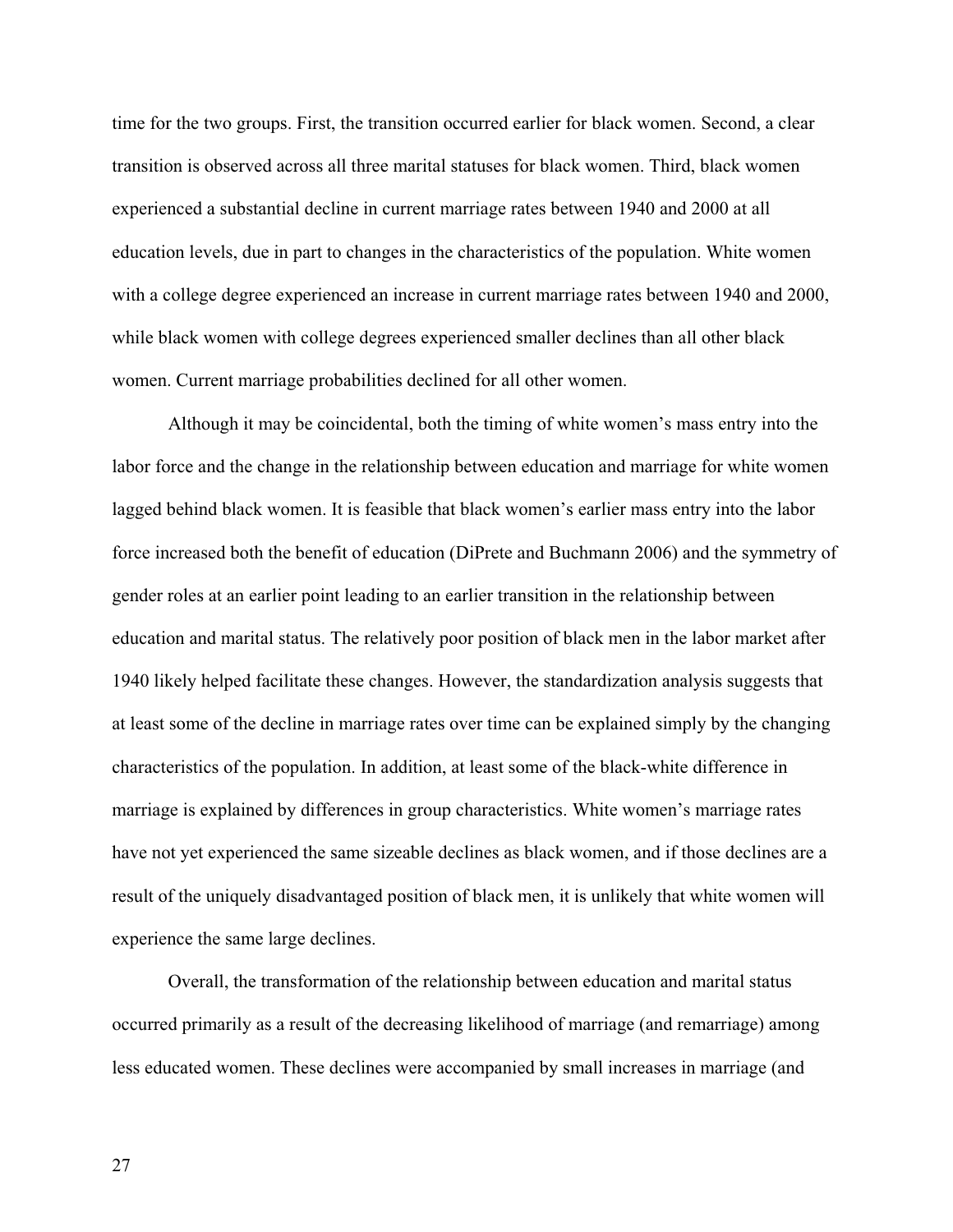remarriage) among highly educated white women and smaller decreases in marriage among highly educated black women relative to other black women. Consistent with Oppenheimer's (1998, 2000) findings that the increasing disadvantage of men led to declines in marriage rates, economic disadvantage among women also decreases the likelihood of marriage, at least in contexts where gender specialization is low. Furthermore, the dramatic decline in marriage rates for black women occurred after the relationship between education and marriage had already become positive, suggesting that population characteristics and the increasing disadvantage of the least educated women in the marriage market, rather than women's increased economic status and independence, is the likely explanation for the "retreat from marriage" among black women.

Another important component of the change in the relationship between education and marriage is the increased propensity of ever-married women with at least some college education to be currently married, particularly among white women. Given the increases in divorce and remarriage over the period, it is crucial to understand the role that economic status plays in both getting married and staying married. This analysis provides a first step, suggesting that higher education increases the probability of staying married, or of remarrying after divorce. Highly educated women, black or white, are least likely to be previously married in all years. However, the change over time in the predicted probability of being previously married seems to be largely driven by period changes in mortality and divorce laws. While this analysis provides a first step toward a more thorough understanding of the role of education in lowering previous marriage rates, additional analysis on this topic is needed.

#### **Consequences for Inequality**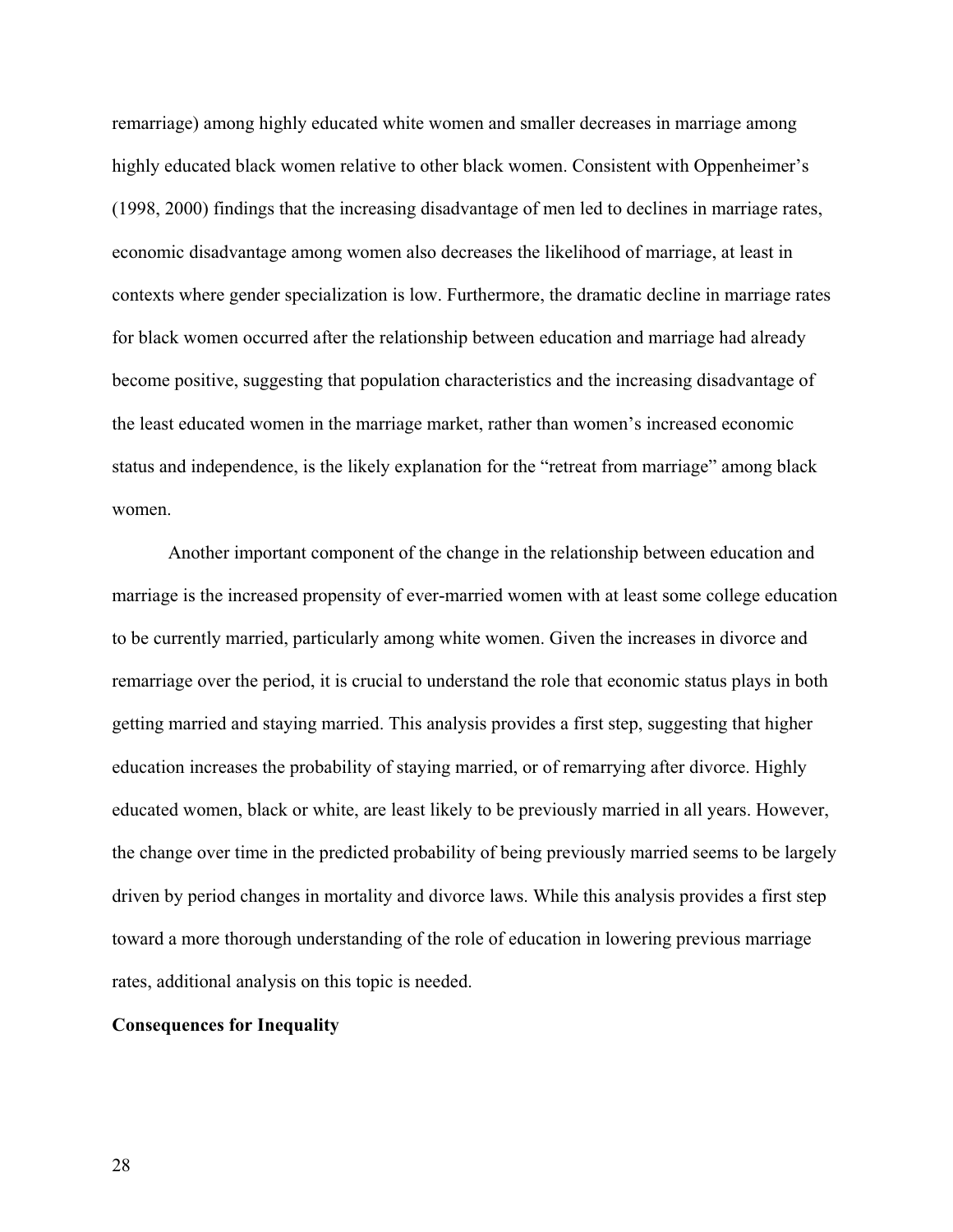Highly educated women are now more likely than their less educated counterparts to be currently married, and highly educated black women are more likely to be ever-married. This suggests that although marriage rates declined coincident with substantial increases in women's status between 1940 and 2000, the declines in marriage rates did not result from declines in marriage among highly educated women, as predicted by specialization and exchange theory. Rather, declines in marriage, as well as the transformation in the relationship between education and marital status for women, were largely driven by declines in marriage among the most disadvantaged women.

This finding has serious consequences for inequality, and particularly intergenerational inequality. Not only has there been a dramatic decline in the likelihood of marriage among the most disadvantaged women, but over the same period there have been increases in educational homogamy (Kalmjin 1991; Mare 1991; Schwartz and Mare 2006). Thus, less educated women are less likely to marry, and when they do marry, they are more likely to marry men with similar economic disadvantages than in the past. When gender specialization was high, marriage as an institution helped mitigate economic disadvantages for women with little education. However, as specialization declined, marriage may increasingly exacerbate socioeconomic inequalities.

This analysis provides substantial support for the idea that the relationship between economic status and marriage is dependent on the gender-role context. When specialization is high, highly educated women are likely to opt out (or be forced out) of the marriage market. However, when specialization is low, those women most able to live independently are also the most likely to be married. In contrast, those who might benefit most (in financial terms) from marriage are the least likely to be married. This raises interesting questions about what the revolution in gender roles and expectations mean for economically disadvantaged women. The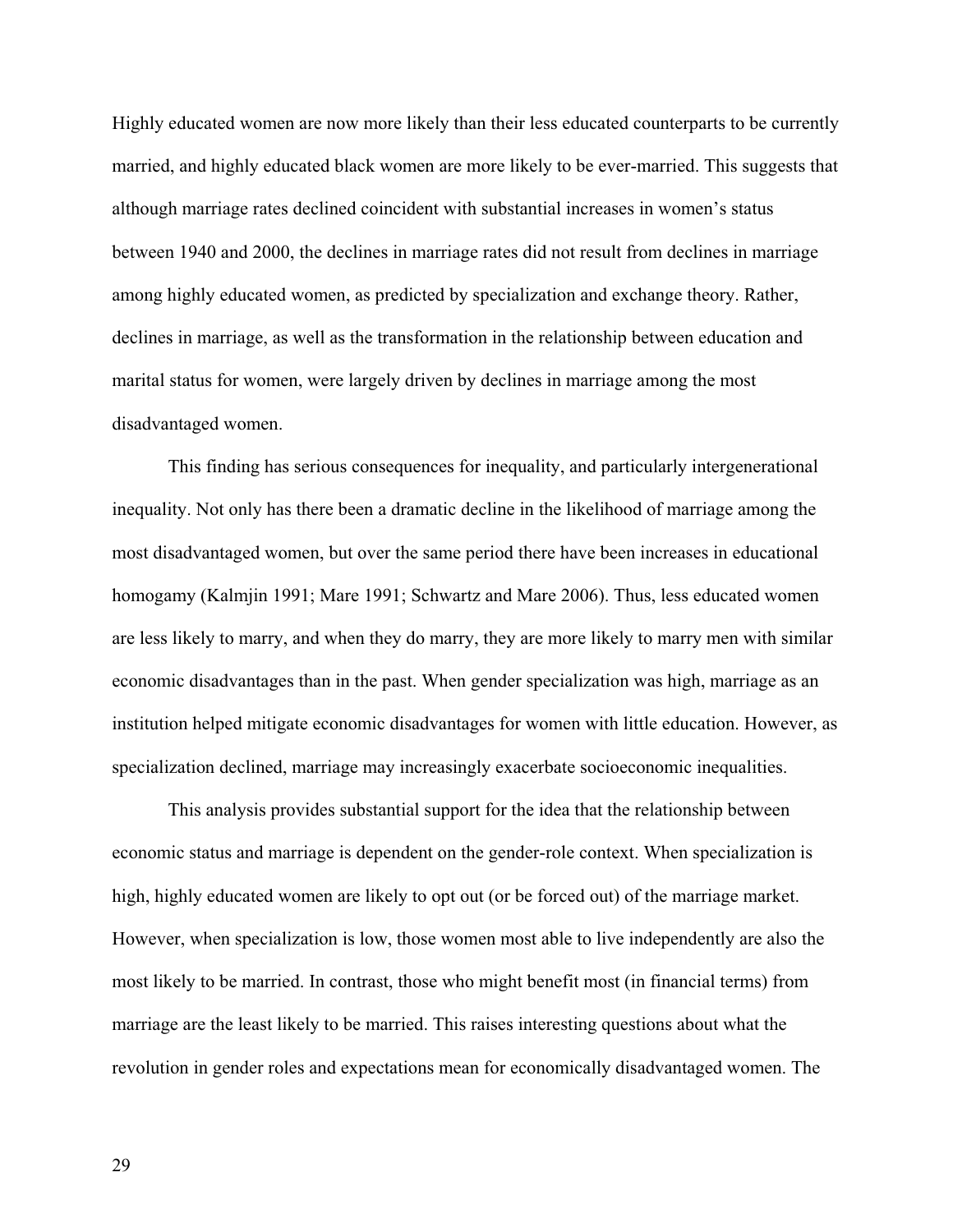gender revolution is not just about micro-level increases in women's employment and economic status. Rather it profoundly altered the roles and statuses available to women. One possible explanation is that less educated women are using macro-level increases in the acceptance of women's independence outside of marriage to opt out of what they see as "bad" or undesirable marriages (e.g., Edin and Kefalas 2007; Edin and Reed 2005). The alternative interpretation is that changing expectations about what make women good marriage partners has made economically disadvantaged women, like lower socioeconomic status men, less attractive marriage partners. Although both interpretations have implications for inequality, distinguishing between these to interpretations is an important avenue for further research.

Increases in nonmarital childbearing and single parenthood have reduced some children's access to both parents' economic and emotional resources. However, some of the increase in nonmarital childbearing and single parenthood has been offset by increases in cohabitation (Bumpass and Raley 1995; Bumpass and Sweet 1989), particularly among those of lower socioeconomic status (Bumpass, Sweet, and Cherlin 1991; Clarkberg 1999; Oppenheimer 2003). If the less educated are increasingly more likely to cohabit than to marry over the period, than this might explain the changing relationship between education and marriage over the period. Alternative specifications of the models, which treat cohabiting couples as currently married in 2000 (data not shown), do not alter the patterns of change observed in the relationship between education and marriage for women. Thus, the changing relationship between education and marriage for women does not appear to be a result of increases in cohabitation.

The changing relationship between education and marriage between 1940 and 2000 suggests that marriage is a dynamic institution. Thus, it may be useful to think about the theories of marriage based on specialization and exchange and those based on similarities in the marriage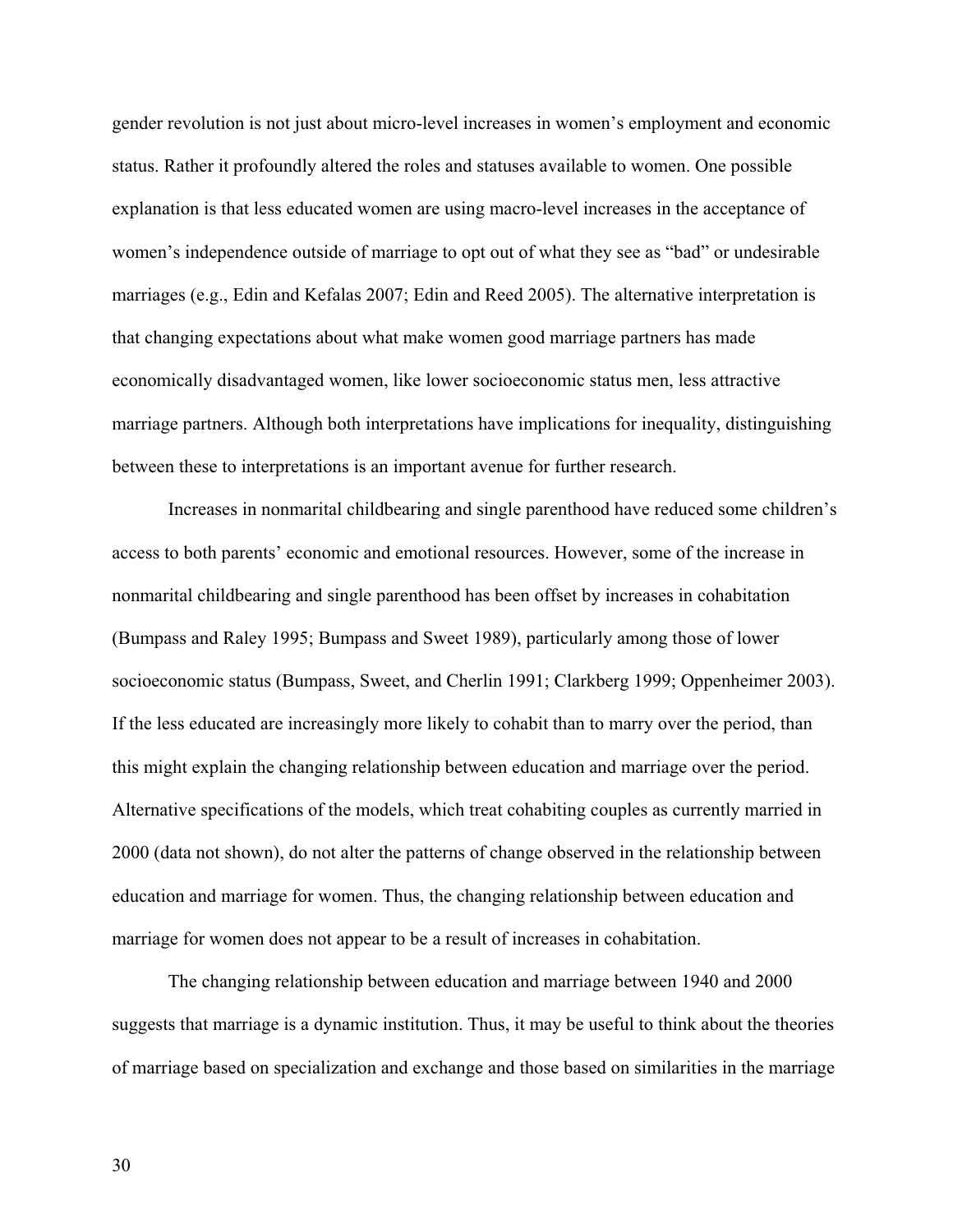market as complementary rather than oppositional. When gender specialization is high, greater economic status decreases the likelihood of marriage for women, but increases it for men. However, the increased symmetry of men's and women's gender roles in market work in the recent period appears to have increased the symmetry of the characteristics that make an attractive marriage partner. In the process, the relationship between education and marital status for women has been transformed. This dynamic interpretation allows us to assess how the gender-role context shapes, and reshapes, the relationship between economic status and marriage. Such an approach is useful for thinking about past changes over time in marriage, and theorizing about future changes. It is also useful for thinking about differences in marriage patterns and differential timing of changes in marriage across groups, and across countries with different gender-role contexts.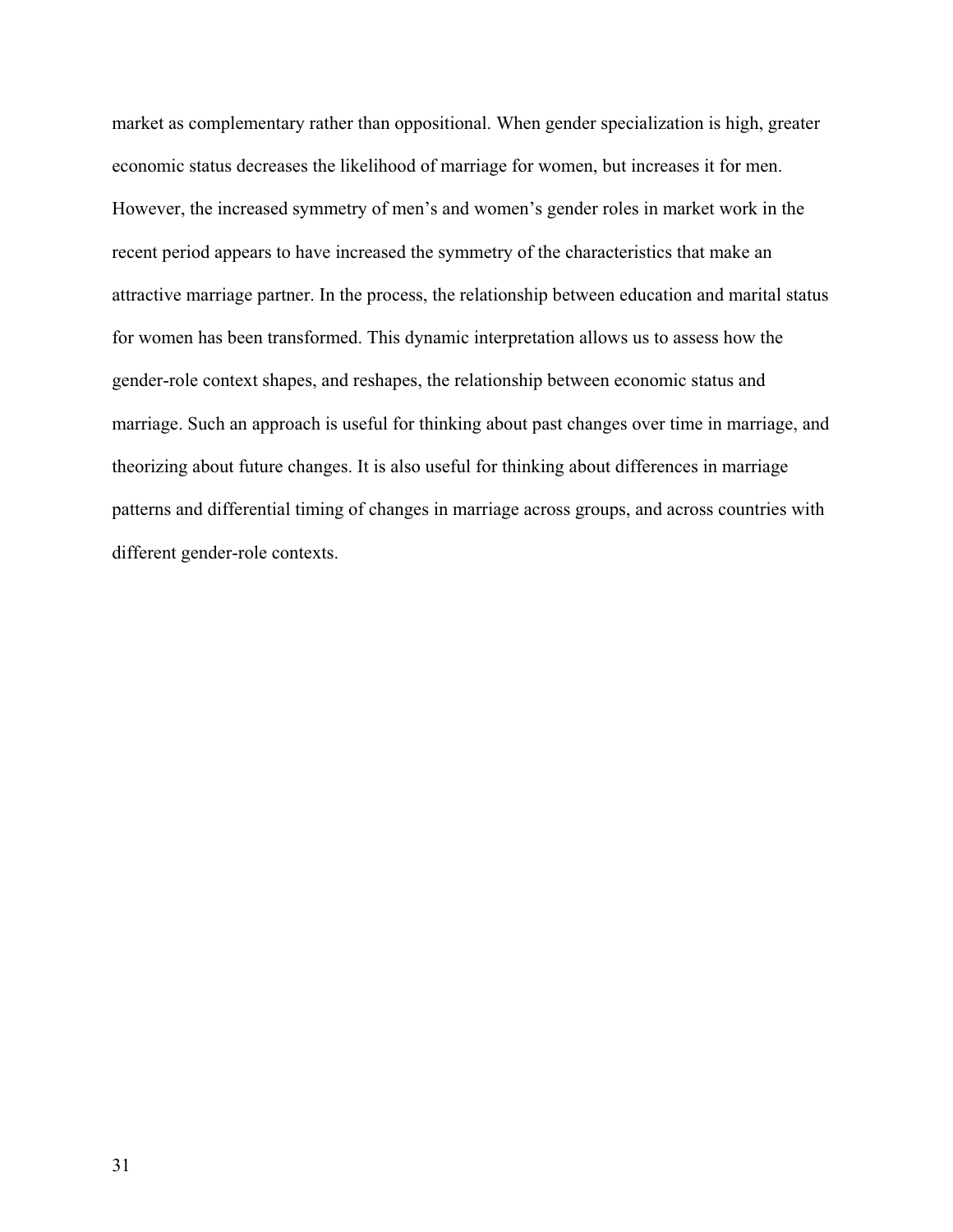#### **REFERENCES**

- Axinn, W.G. and A. Thornton. 2000. "The Transformation in the Meaning of Marriage." Pp. 147-165 in *The Ties That Bind: Perspectives on Marriage and Cohabitation*, edited by L. Waite, C. Bachrach, M. Hindin, E. Thomson, and A.Thorton. New York: Aldine de Gruyter.
- Becker, G. [1981] 1992. *A Treatise on the Family*. Cambridge, MA: Harvard University Press.
- Bennett, N.G., D.E. Bloom, and P H. Craig. 1989. "The Divergence of Black and White Marriage Patterns." *American Journal of Sociology*, 95(3):692-722.
- Bernard, J. [1972] 1982. *The Future of Marriage*. New Haven, CT: Yale University Press.
- Bloom, D.E. and N.G. Bennett. 1990. "Modeling American Marriage Patterns." *Journal of American Statistical Association*, 85(412):1009-1017.
- Blossfeld, H. and J. Huinink. 1991. Human Capital Investments or Norms of Role Transition? How Women's Schooling and Career Affect the Process of Family Formation." *American Journal of Sociology*, 97(1):143-168.
- Bumpass, L., and R.K. Raley. 1995. "Redefining Single-Parent Families: Cohabitation and the Changing Family Reality." *Demography*, 32(1)"97-109.
- Bumpass, L. and J. Sweet. 1989. "National Estimates of Cohabitation." Demography, 26:615-25.
- Bumpass, L., J.A. Sweet, and A. Cherlin. 1991. "The Role of Cohabitation in Declining Rates of Marriage." *Journal of Marriage and the Family*, 53(4):913-927.
- Cherlin, A.J. 2004. "The Deinstitutionalization of American Marriage." *Journal of Marriage and Family*, 66:848-861.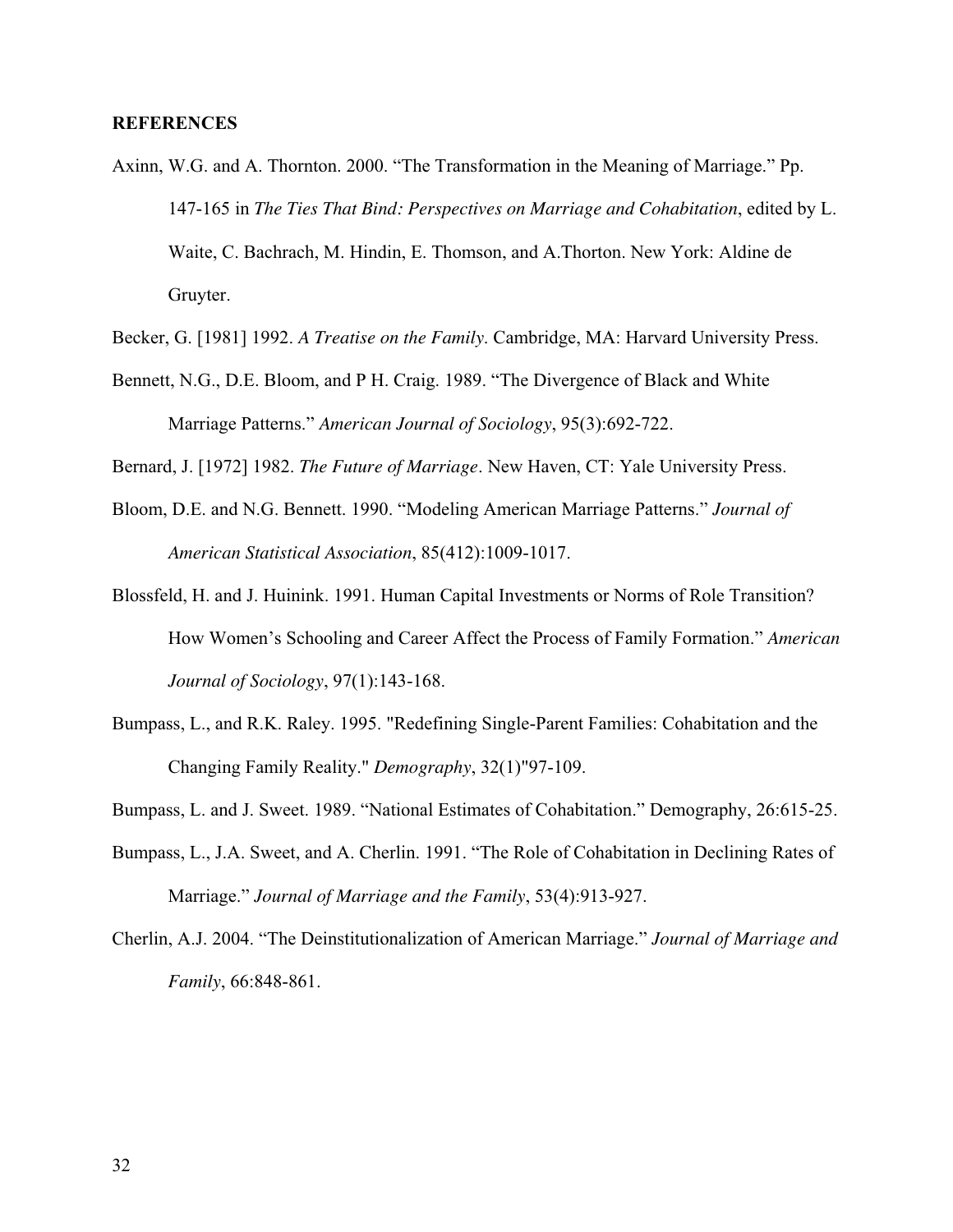\_\_\_\_\_\_. 2000. "Toward a New Home Socioeconomics of Union Formation," Pp. 126-146 in *The Ties That Bind: Perspectives on Marriage and Cohabitation*, edited by L. Waite, C. Bachrach, M. Hindin, E. Thomson, and A.Thorton. New York: Aldine de Gruyter.

\_\_\_\_\_\_. 1992. *Marriage, Divorce, and Remarriage*. Cambridge, MA: Harvard University Press.

- Chesnais, J.C. 1996. "Fertility, Family, and Social Policy in Contemporary Western Europe," *Population and Development Review,* 22(4): 729–739.
- Clarkberg, M. 1999. "The Price of Partnering: The Role of Economic Well-Being in Young Adults' First Union Experiences." *Social Forces*, 77(3):945-968.
- Cookingham, M.E. 1984. "Bluestockings, Spinsters, and Pedagogues: Women College Graduates, 1865 to 1910. *Population Studies*, 38:349-64.
- DiPrete, T.A. and C. Buchmann. 2006. "Gender-Specific Trends in the Value of Education and the Emerging Gender Gap in College Completion." *Demography*, 43(1):1-24.
- Edin, K. and M. Kefalas. 2007. *Promises I Can Keep: Why Poor Women Put Motherhood Before Marriage*. Berkeley: University of California Press.
- Edin, K. and J.M. Reed. 2005. "Why Don't They Just Get Married? Barriers to Marriage Among the Disadvantaged." *The Future of Children*, 15(2):117-137.
- Espenshade, T.J. 1985. "Marriage Trends in America: Estimates, Implications, and Underlying Causes." *Population and Development Review*, 11(2):193-245.
- Fenelon, B. 1971. "State Variations in United States Divorce Rates." *Journal of Marriage and Family*, 33(2):321-327.
- Fitch, C.A. 2005. *Transitions to Marriage in the United States, 1850-2000*. Ph.D. Dissertation, Department of History, University of Minnesota, Minneapolis, MN.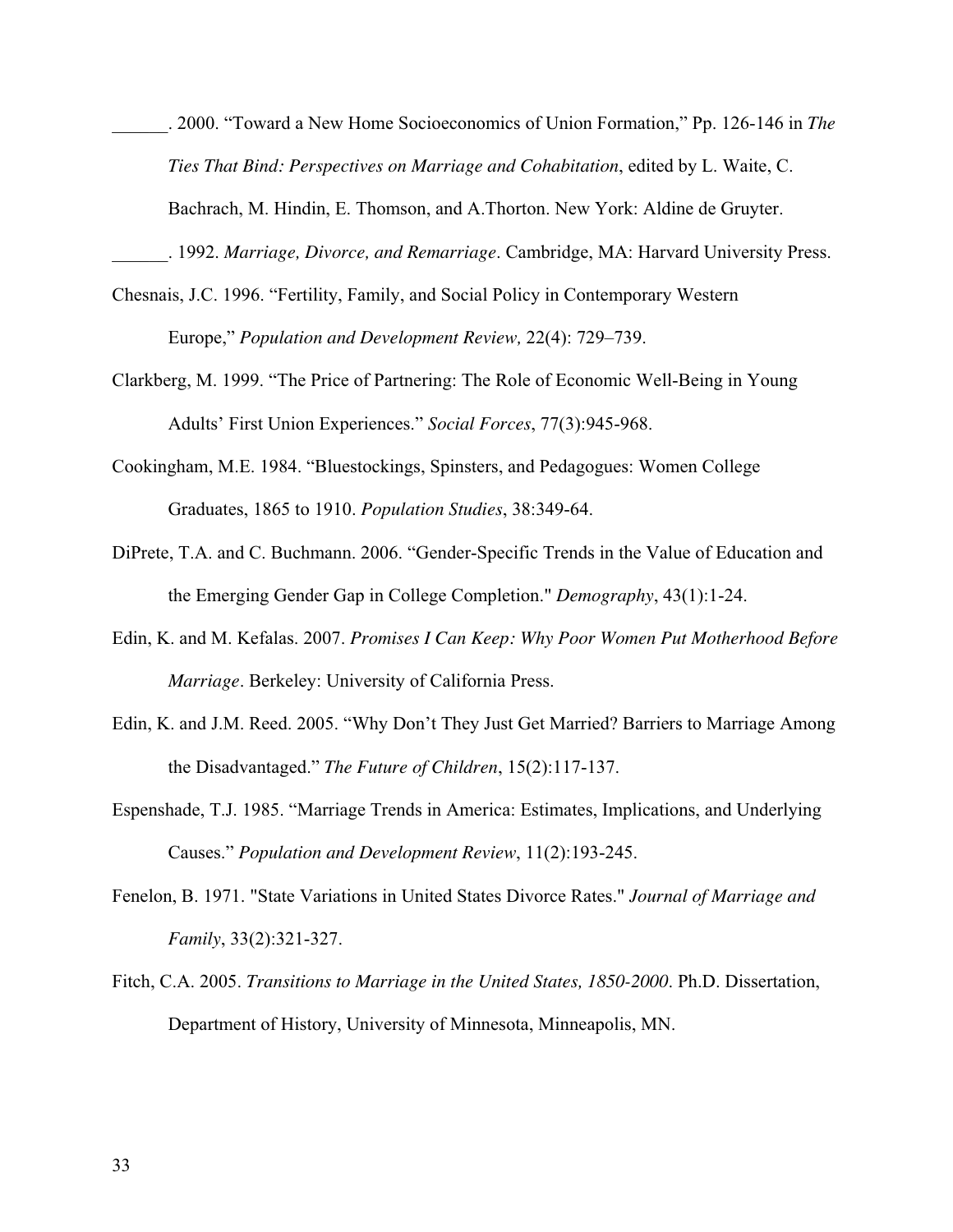- Fitch, C.A. and S. Ruggles. 2000. "Historical Trends in Marriage Formation: The United States 1850-1990." Pp. 59-90 in *The Ties That Bind: Perspectives on Marriage and Cohabitation*, edited by L. Waite, C. Bachrach, M. Hindin, E. Thomson, and A.Thorton. New York: Aldine de Gruyter.
- Glenn, N. D. and B. A. Shelton. 1985. "Regional Differences in Divorce in the United States." *Journal of Marriage and the Family*, 47(3): 641-652.
- Goldin, C. 1990. *Understanding the Gender Gap: An Economic History of American Women.* New York: Oxford University Press.
- Goldscheider, F.K. and L.J. Waite. 1986. "Sex Differences in the Entry Into Marriage." *American Journal of Sociology*, 92(1):91-109.
- \_\_\_\_\_\_. 1991. *New Families, No Families: The Transformation of the American Home.* Berkeley: University of California Press.
- Goldstein, J.R. and C.T. Kenney. 2001. "Marriage Delayed or Marriage Foregone? New Cohort Forecasts of First Marriage for U.S. Women." *American Sociological Review*, 66(4):506- 519.
- Hosmer, D.W. and S. Lemenshow. 1989. *Applied Logistic Regression*. New York: John Wiley and Sons.
- Kalmjin, M.S. 1991. "Status Homogamy in the United States." *American Journal of Sociology*, 97(2):496-523.
- Koball, H. 1998. "Have African American Men Become Less Committed to Marriage? Explaining the Twentieth Century-Racial Cross-Over in Men's Marriage Timing." *Demography*, 35(2):251-258.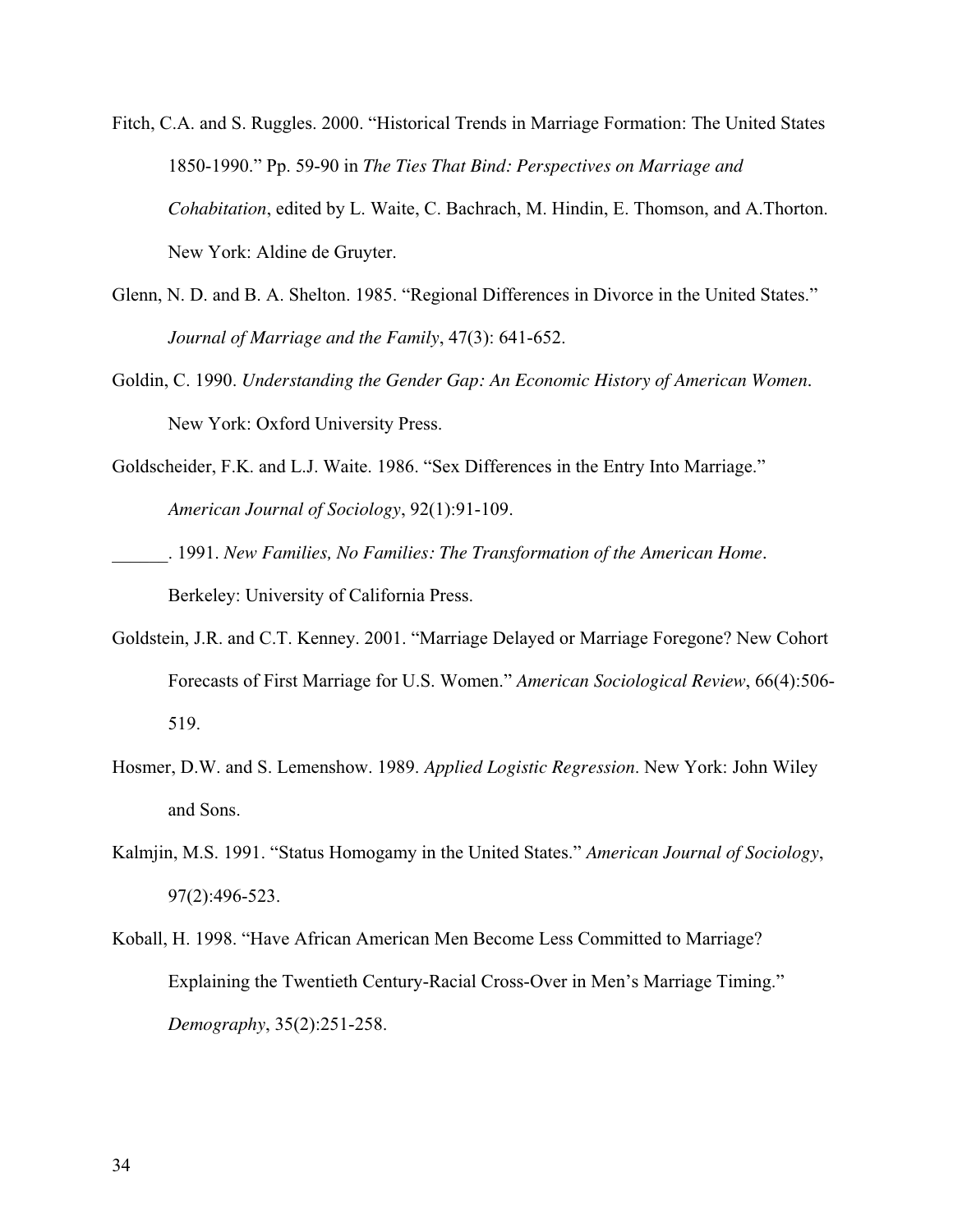- Landale, N. S. 1994. "Migration and the Latino Family: The Union Formation Behavior of Puerto Rican Women." *Demography*, 31(1):133-157.
- Lauster, N. 2006. "This Land is My Land: Establishing the Historical Link Between Housing and Family Status Within Middle Class Life Course in the USA." Presented at the annual meeting of the *Population Association of America*, April 2006, Los Angeles, CA.
- Levine, R.S., J.E. Foster, R.E. Fullilove, M.T. Fullilove, N.C. Briggs, P.C. Hull, B.A. Husaini, and C.H. Hennekens. 2001. "Black-White Inequalities in Mortality and Life Expectancy, 1933-1999: Implications for Healthy People 2010." *Public Health Reports*, 116(5):474- 483.
- Mare, R.D. 1991. "Five Decades of Assortative Mating." *American Sociological Review*, 56(1):15-32.
- McDonald, P. 2000. "Gender Equity in Theories of Fertility Transition," *Population and Development Review,* 26(3): 427–439.
- McLaughlin, D.K., D.T. Lichter, and G.M. Johnston. 1993. "Some Women Marry Young: Transitions to First Marriage in Metropolitan and Nonmetropolitan Areas." *Journal of Marriage and Family*, 55(4):827-838.
- Oppenheimer, V.K. 2003. "Cohabiting and Marriage During Young Men's Career-Development Process." *Demography*, 40(1):127-149.

\_\_\_\_\_\_. 2000. "The Continuing Importance of Men's Economic Position in Marriage Formation," Pp. 283-301 in *The Ties That Bind: Perspectives on Marriage and Cohabitation*, edited by L. Waite, C. Bachrach, M. Hindin, E. Thomson, and A.Thorton. New York: Aldine de Gruyter.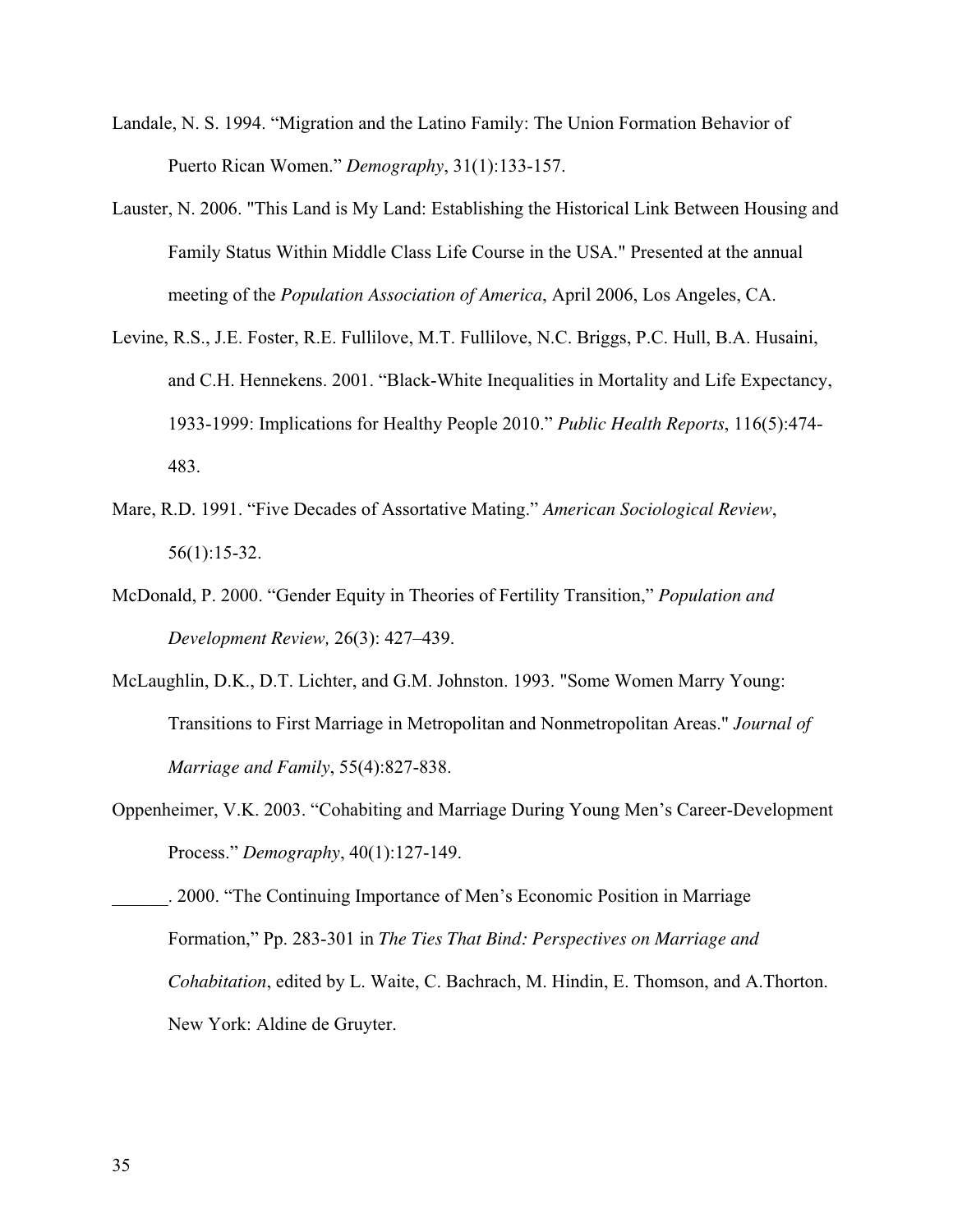- \_\_\_\_\_\_. 1997. "Comment on 'The Rise of Divorce and Separation in the United States, 1880- 1990,'" *Demography*, 34(4):467-472.
- \_\_\_\_\_\_. 1994. "Cohabiting Women's Rising Employment and the Future of the Family in Industrial Societies." *Population and Development Review*, 20(2):293-342.

\_\_\_\_\_\_. 1988. "A Theory of Marriage Timing." *American Journal of Sociology*, 94(3):563-591.

- Oppenheimer, V.K. M. Kalmjin, and N. Lim. 1997. "Men's Career Development and Marriage Timing during a Period of Rising Inequality." *Demography*, 34(3):311-330.
- Oropesa, R.S. and N.S. Landale. 2004. "The Future of Marriage and Hispanics." *Journal of Marriage and Family*, 66:901-920.
- Qian, Z. and S. H. Preston. 1993. "Changes in American Marriage, 1972 to 1987: Availability and Forces of Attraction by Age and Education." *American Sociological Review*, 58(4):482-495.
- Preston, S.H., I.T. Elo, I. Rosenwaike, and M. Hill. 1996. "African-American Mortality at Older Ages: Results of a Matching Study." *Demography*, 33(2):193-205.
- Raley, R. Kelly. 2000. "Recent Trends and Differentials in Marriage and Cohabitation: The United States," Pp. 19-39 in *The Ties That Bind: Perspectives on Marriage and Cohabitation*, edited by L. Waite, C. Bachrach, M. Hindin, E. Thomson, and A.Thorton. New York: Aldine de Gruyter.
- Raymo, J.M. and M. Iwasawa. 2006. "Marriage Market Mismatches in Japan." *American Sociological Review*, 70(5):801-822.
- Ruggles, S., M. Sobek, T. Alexander, C.A. Fitch, R. Goeken, P.K. Hall, M. King, and C. Ronnander. *Integrated Public Use Microdata Series: Version 3.0* [Machine-readable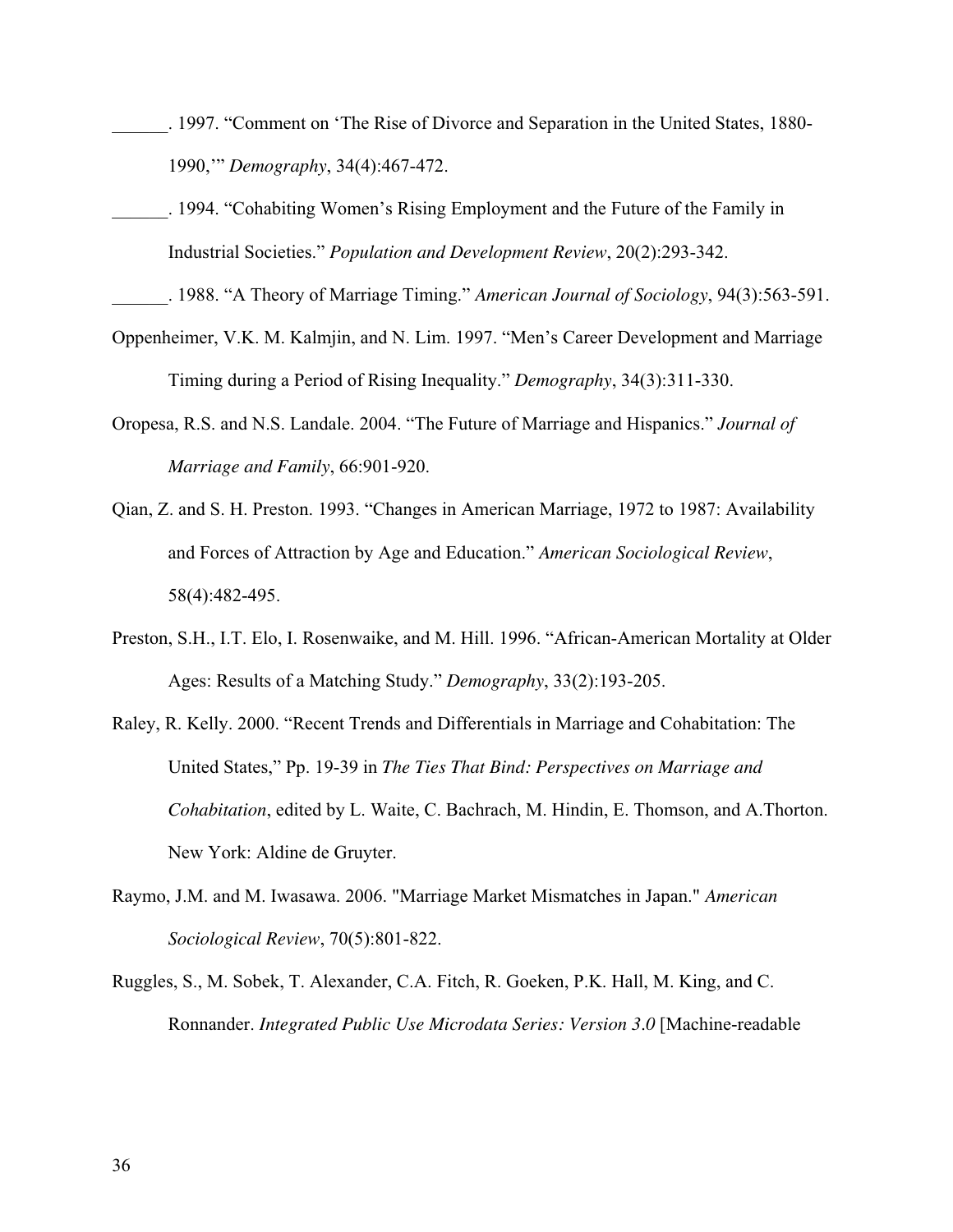database]. Minneapolis, MN: Minnesota Population Center [producer and distributor], 2004.<http://www.ipums.org>

- Sassler, S. 1997. "Women's Marital Timing At the Turn of the Century: Generational and Ethnic Differences." *Sociological Quarterly*, 38(4):567-585.
- Sassler, S. and F. Goldscheider. 2004. "Revisiting Jane Austen's Theory of Marriage Timing: Changes in Union Formation Among American Men in the Late 20th Century." *Journal of Family Issues*, 25(2):139-166.
- Schwartz, C. and R.D. Mare. 2005. "Trends in Educational Assortative Marriage from 1940 to 2003." *Demography*, 42(4):621-646.
- Simmons, T. and M. O'Connell. 2003. *Married-Couple and Unmarried-Partner Households: 2000.* Census 2000 Special Report, CENSR-5. U.S. Census Bureau, Washington, DC.
- Stokes, M.E., C.S. Davis, and G.G. Koch. 2001. *Categorical Data Analysis Using the SAS System,* 2nd Ed. WA: Wiley.
- Sweeney, M.M. 2002. "Two Decades of Family Change: The Shifting Economic Foundations of Marriage." *American Sociological Review*, 67(1):132-147.
- Thornton, A., W.G. Axinn, and J.D. Teachman. 1995. "The Influence of School Enrollment and Accumulation on Cohabitation and Marriage in Early Childhood." *American Sociological Review,* 60(5):762-774.
- Torr, B.M. and S. Short. 2004. "Second Births and the Second Shift: A Research Note on Gender Equity and Fertility." *Population and Development Review*, 30(1):109-130.
- Wilson, W.J. with K. Neckerman. 1987. "Poverty and Family Structure: The Widening Gap Between Evidence and Public Policy Issues." Pp. 63-92 in *The Truly Disadvantaged: The Inner City, The Underclass, and Public Policy*. Chicago: University of Chicago Press.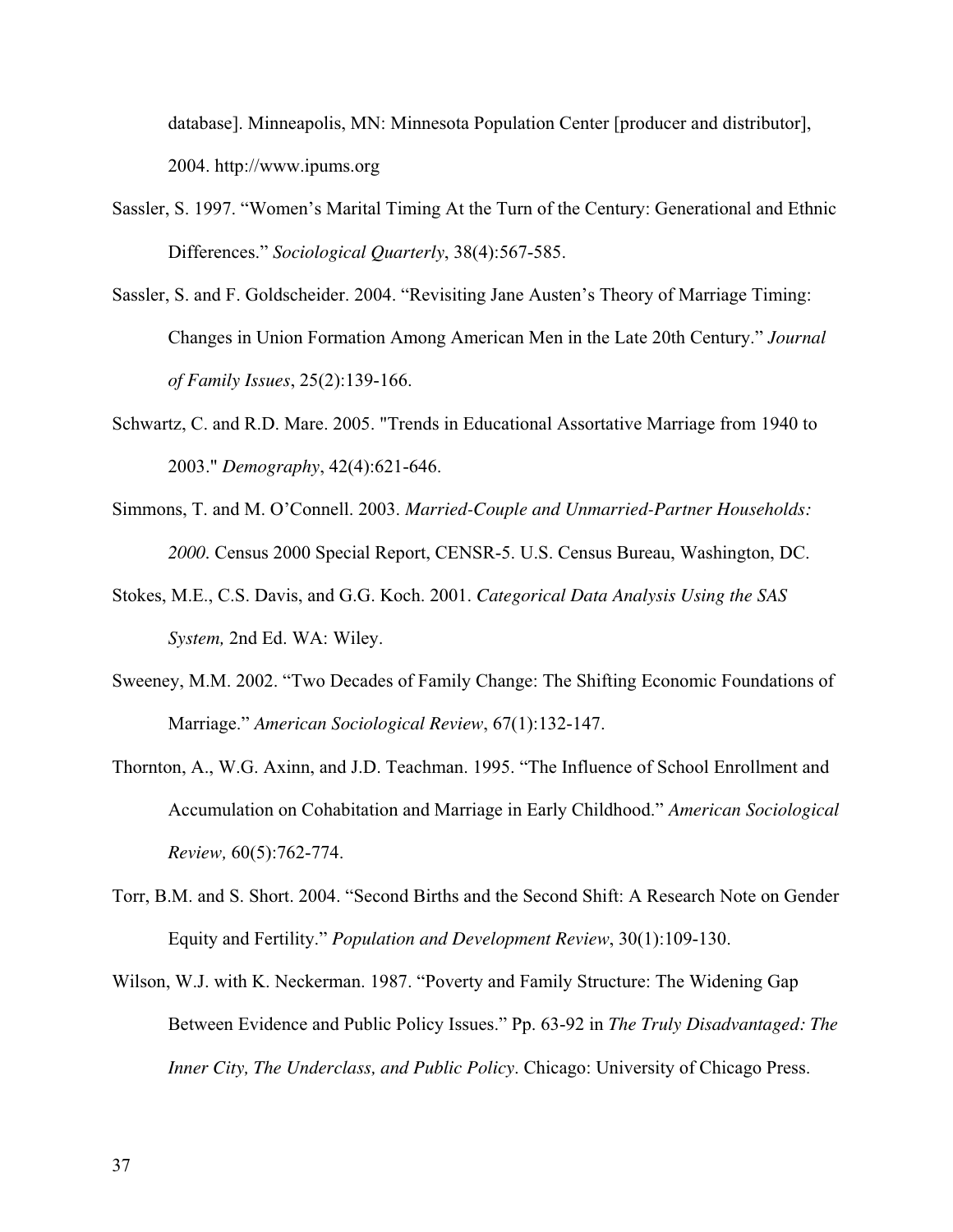Xie, Y., J.M. Raymo, K. Goyette, and A. Thornton. 2003. "Economic Potential and Entry Into Marriage and Cohabitation." *Demography,* 40(20):351-367.

## **NOTES**

<sup>1</sup> While the basic structure and format of the files is similar across years, there are some minor differences in sampling frames, coverage, and definitions. Alaska and Hawaii were not included prior to 1960; no comparable income data are available prior to 1950; multiple race categories were added in 2000; and metropolitan area definitions vary across years. In 1940 and 1950, the sampling procedures used by the Census Bureau collected education and income data for "sample line individuals" only, resulting in a smaller analytic sample for these two census years.  $2 \text{ In } 1940$ , there were five possible categories: married spouse present, married spouse absent, divorced, widowed, and single. In 1950 and all subsequent years, the additional category of separated was added and "single" was renamed "never married." For the marital status variable used in this analysis, those whose reported martial status was "married spouse present" were coded as currently married, while those whose reported marital status was single (1940) or never married (1950–2000) were coded as never married. Finally, those whose reported marital status was married spouse absent, separated (1950–2000), divorced, or widowed were all coded as being previously married. Although there was no separated category in 1940, IPUMS-USA documentation (Ruggles et. al 2004) indicates that such individuals would have been coded as "married spouse absent" and thus included in the previously married category used here. <sup>3</sup> Prior to 1940, the census asked about literacy rather than educational attainment.

<sup>4</sup> Prior to 1980, married women were much less likely than unmarried women to be employed and/or have any earnings (data not shown).

 $<sup>5</sup>$  In all cases, there were at least 1,000 observations in each cell.</sup>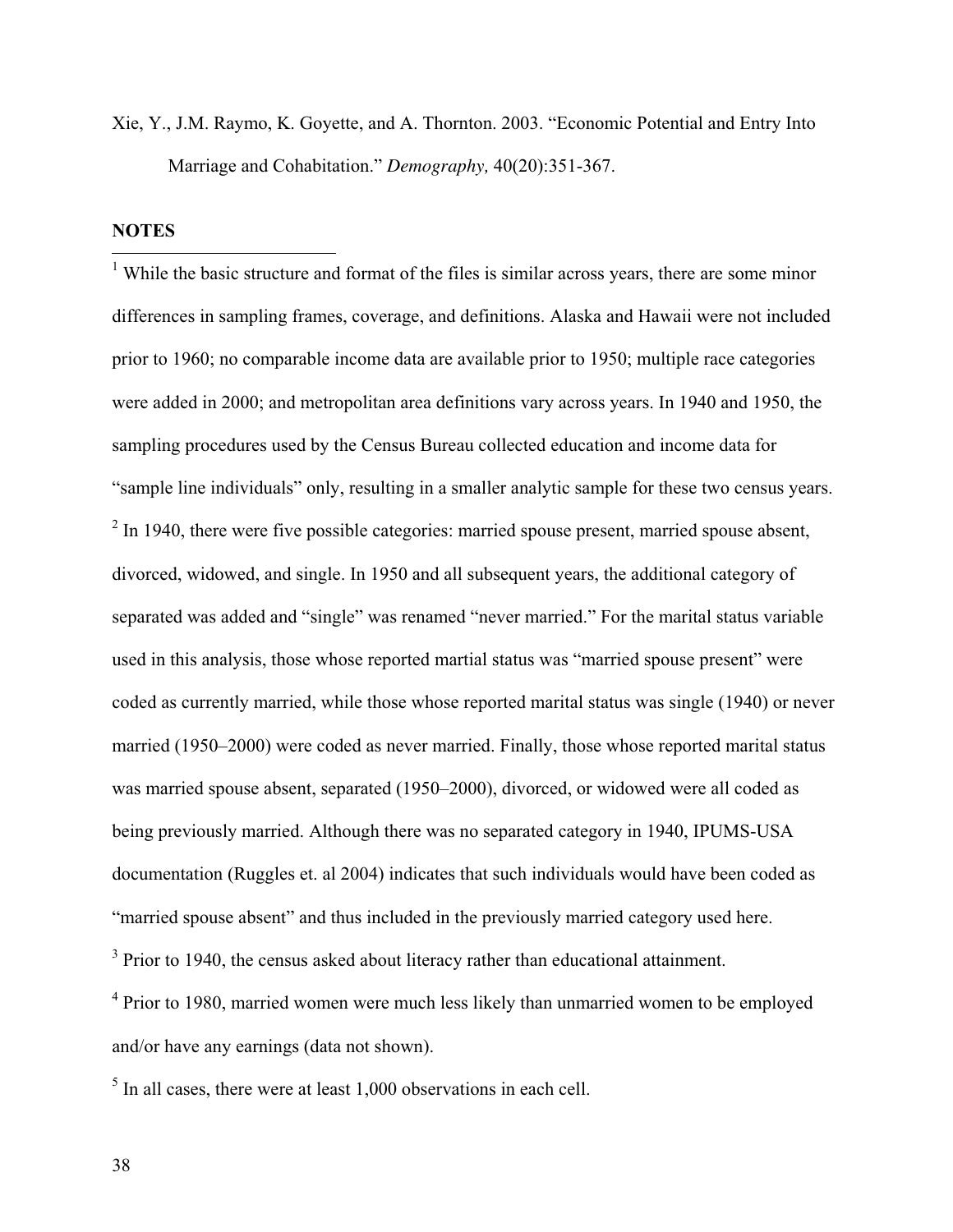|                               |            | <b>White Women</b> |            |            | <b>Black Women</b> |            |
|-------------------------------|------------|--------------------|------------|------------|--------------------|------------|
|                               | 1940       | 1970               | 2000       | 1940       | 1970               | 2000       |
|                               | Value or   | Value or           | Value or   | Value or   | Value or           | Value or   |
|                               | Proportion | Proportion         | Proportion | Proportion | Proportion         | Proportion |
| <b>Never Married</b>          | 0.30       | 0.23               | 0.36       | 0.23       | 0.30               | 0.58       |
| <b>Currently Married</b>      | 0.63       | 0.68               | 0.52       | 0.56       | 0.47               | 0.27       |
| <b>Previously Married</b>     | 0.07       | 0.09               | 0.12       | 0.21       | 0.23               | 0.14       |
| Grade School                  | 0.35       | 0.08               | 0.03       | 0.72       | 0.15               | 0.02       |
| Some HS                       | 0.23       | 0.18               | 0.10       | 0.16       | 0.33               | 0.19       |
| <b>HS Diploma</b>             | 0.29       | 0.46               | 0.25       | 0.08       | 0.38               | 0.30       |
| Some College                  | 0.09       | 0.18               | 0.37       | 0.03       | 0.10               | 0.36       |
| College Degree or Higher      | 0.04       | 0.10               | 0.25       | 0.01       | 0.04               | 0.13       |
| Age (mean)                    | 27.93      | 27.41              | 29.16      | 27.97      | 27.37              | 28.72      |
| Hispanic                      | ---------- |                    | 0.09       |            |                    | 0.02       |
| Foreign Born                  | 0.07       | 0.05               | 0.09       | 0.01       | 0.02               | 0.08       |
| Employed                      | 0.31       | 0.45               | 0.69       | 0.41       | 0.50               | 0.62       |
| Unemployed                    | 0.04       | 0.03               | 0.04       | 0.05       | 0.06               | 0.10       |
| Not in Labor Force            | 0.65       | 0.52               | 0.27       | 0.54       | 0.45               | 0.28       |
| Currently In School           | 0.04       | 0.13               | 0.21       | 0.03       | 0.12               | 0.23       |
| Northeast                     | 0.30       | 0.24               | 0.19       | 0.14       | 0.21               | 0.18       |
| Midwest                       | 0.32       | 0.29               | 0.26       | 0.12       | 0.21               | 0.19       |
| South                         | 0.27       | 0.29               | 0.35       | 0.73       | 0.50               | 0.55       |
| West                          | 0.10       | 0.18               | 0.20       | 0.01       | 0.08               | 0.08       |
| Metropolitan                  | 0.57       | 0.64               | 0.56       | 0.50       | 0.73               | 0.72       |
| Farm                          | 0.17       | 0.03               | 0.01       | 0.26       | 0.02               | 0.00       |
| <b>Owner Occupied Housing</b> | 0.38       | 0.58               | 0.61       | 0.19       | 0.37               | 0.38       |
| $\overline{\mathsf{N}}$       | 30,142     | 264,018            | 310,000    | 3,561      | 34,673             | 54,033     |

Table 1. Descriptive Characteristics For White and Black Women Aged 18-39

Source: IPUMS-USA

Notes: The large changes in the percent living in metropolitan areas between 1990 and 2000 are due to changes in definitions between the 1990 and 2000 Censuses.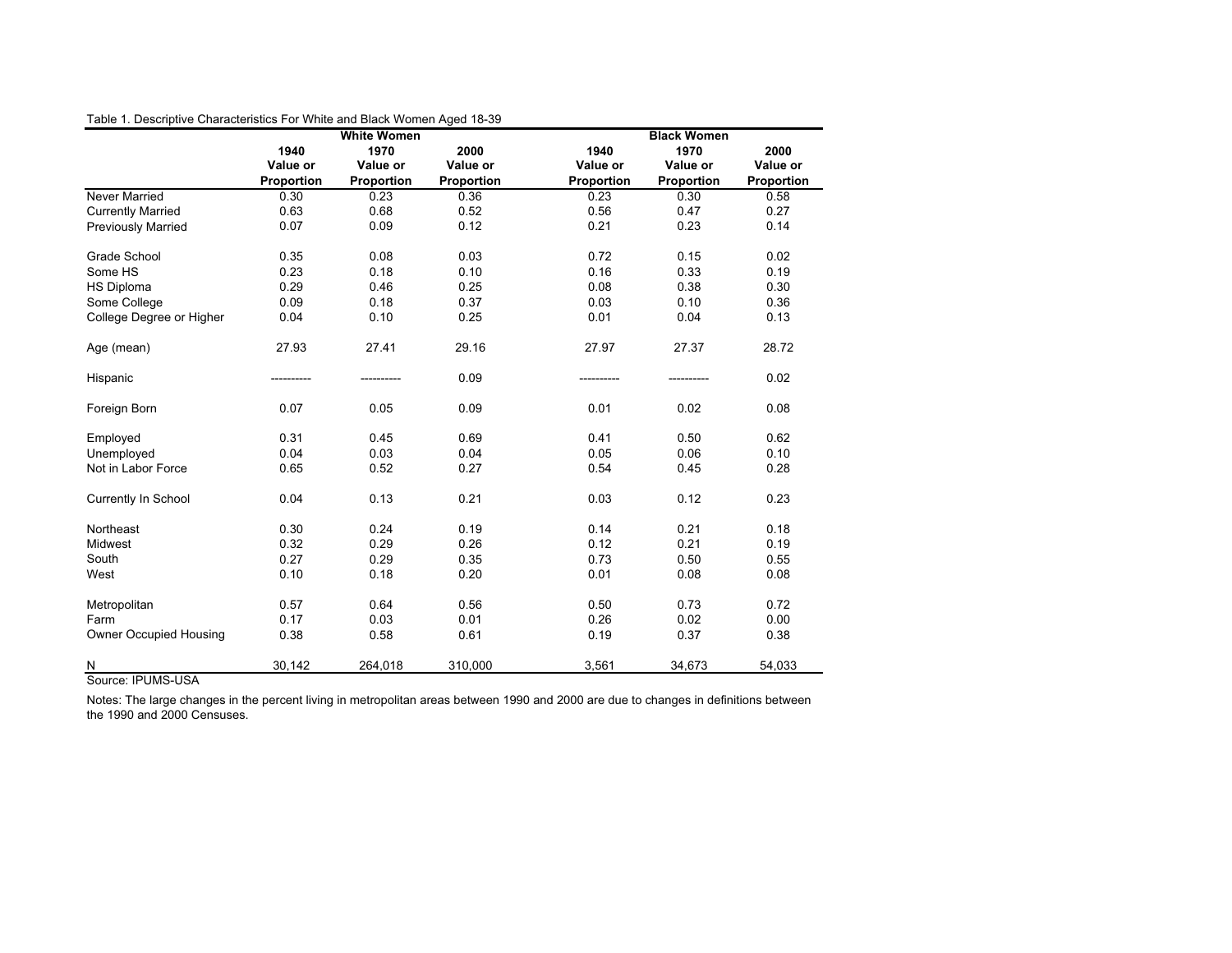#### **Panel A: Currently Married Table 2. Predicted Probability of Being Currently Married, Previously Married, and Never Married by Education, Women 18 to 39**

| 1.11                     |      |      |      |                    |      |      |                    |      |      |      |      |      |      |        |
|--------------------------|------|------|------|--------------------|------|------|--------------------|------|------|------|------|------|------|--------|
|                          |      |      |      | <b>White Women</b> |      |      | <b>Black Women</b> |      |      |      |      |      |      |        |
|                          | 1940 | 1950 | 1960 | 1970               | 1980 | 1990 | 2000               | 1940 | 1950 | 1960 | 1970 | 1980 | 1990 | 2000   |
| College Degree or Higher | 46%  | 62%  | 69%  | 63%                | 55%  | 56%  | 53%                | 37%  | 48%  | 52%  | 53%  | 36%  | 36%  | 33%    |
| Some College             | 56%  | 67%  | 74%  | 68%                | 60%  | 58%  | 52%                | 47%  | 49%  | 55%  | 51%  | 34%  | 31%  | $30\%$ |
| High School Diploma      | 59%  | 75%  | 75%  | 69%                | 63%  | 60%  | 50%                | 51%  | 55%  | 56%  | 48%  | 35%  | 27%  | 26%    |
| Some High School         | 67%  | 78%  | 79%  | 71%                | 64%  | 56%  | 47%                | 58%  | 58%  | 56%  | 46%  | 28%  | 20%  | 21%    |
| Grade School             | 66%  | 74%  | 72%  | 59%                | 59%  | 53%  | 47%                | 56%  | 58%  | 54%  | 40%  | 23%  | 16%  | 20%    |

#### **Panel B: Previously Married**

|                          |      |      |      | <b>White Women</b> |      |      | <b>Black Women</b> |      |      |      |      |      |      |      |
|--------------------------|------|------|------|--------------------|------|------|--------------------|------|------|------|------|------|------|------|
|                          | 1940 | 1950 | 1960 | 1970               | 1980 | 1990 | 2000               | 1940 | 1950 | 1960 | 1970 | 1980 | 1990 | 2000 |
| College Degree or Higher | 4%   | 4%   | 4%   | 5%                 | 7%   | 7%   | 7%                 | 11%  | 18%  | 17%  | 12%  | 15%  | 12%  | 11%  |
| Some College             | 5%   | 6%   | 6%   | 7%                 | 10%  | 13%  | 15%                | 15%  | 17%  | 19%  | 18%  | 23%  | 19%  | 17%  |
| High School Diploma      | 5%   | 6%   | 7%   | 8%                 | 11%  | 15%  | 16%                | 20%  | 21%  | 19%  | 20%  | 23%  | 20%  | 14%  |
| Some High School         | 7%   | 8%   | 9%   | 12%                | 15%  | 19%  | 17%                | 20%  | 24%  | 24%  | 25%  | 27%  | 21%  | 15%  |
| Grade School             | 7%   | 10%  | 18%  | 29%                | 13%  | 16%  | 16%                | 21%  | 26%  | 23%  | 23%  | 24%  | 19%  | 14%  |

#### **Panel C: Never Married**

|                          | <b>White Women</b> |      |      |      |      |      |      |      | <b>Black Women</b> |      |      |      |      |      |  |
|--------------------------|--------------------|------|------|------|------|------|------|------|--------------------|------|------|------|------|------|--|
|                          | 1940               | 1950 | 1960 | 1970 | 1980 | 1990 | 2000 | 1940 | 1950               | 1960 | 1970 | 1980 | 1990 | 2000 |  |
| College Degree or Higher | 50%                | 33%  | 27%  | 31%  | 38%  | 37%  | 40%  | 52%  | 35%                | 32%  | 35%  | 49%  | 53%  | 56%  |  |
| Some College             | 39%                | 27%  | 20%  | 25%  | 30%  | 29%  | 34%  | 37%  | 35%                | 26%  | 32%  | 43%  | 50%  | 54%  |  |
| High School Diploma      | 36%                | 19%  | 18%  | 23%  | 26%  | 26%  | 34%  | 29%  | 24%                | 25%  | 32%  | 43%  | 53%  | 59%  |  |
| Some High School         | 26%                | 14%  | 12%  | 18%  | 21%  | 26%  | 35%  | 21%  | 18%                | 20%  | 29%  | 45%  | 59%  | 63%  |  |
| Grade School             | 27%                | 16%  | 18%  | 12%  | 28%  | 31%  | 37%  | 23%  | 16%                | 23%  | 36%  | 54%  | 65%  | 66%  |  |

Source: From authors calucation based on the regression models (see Appendix) applied to population characteristics for each year.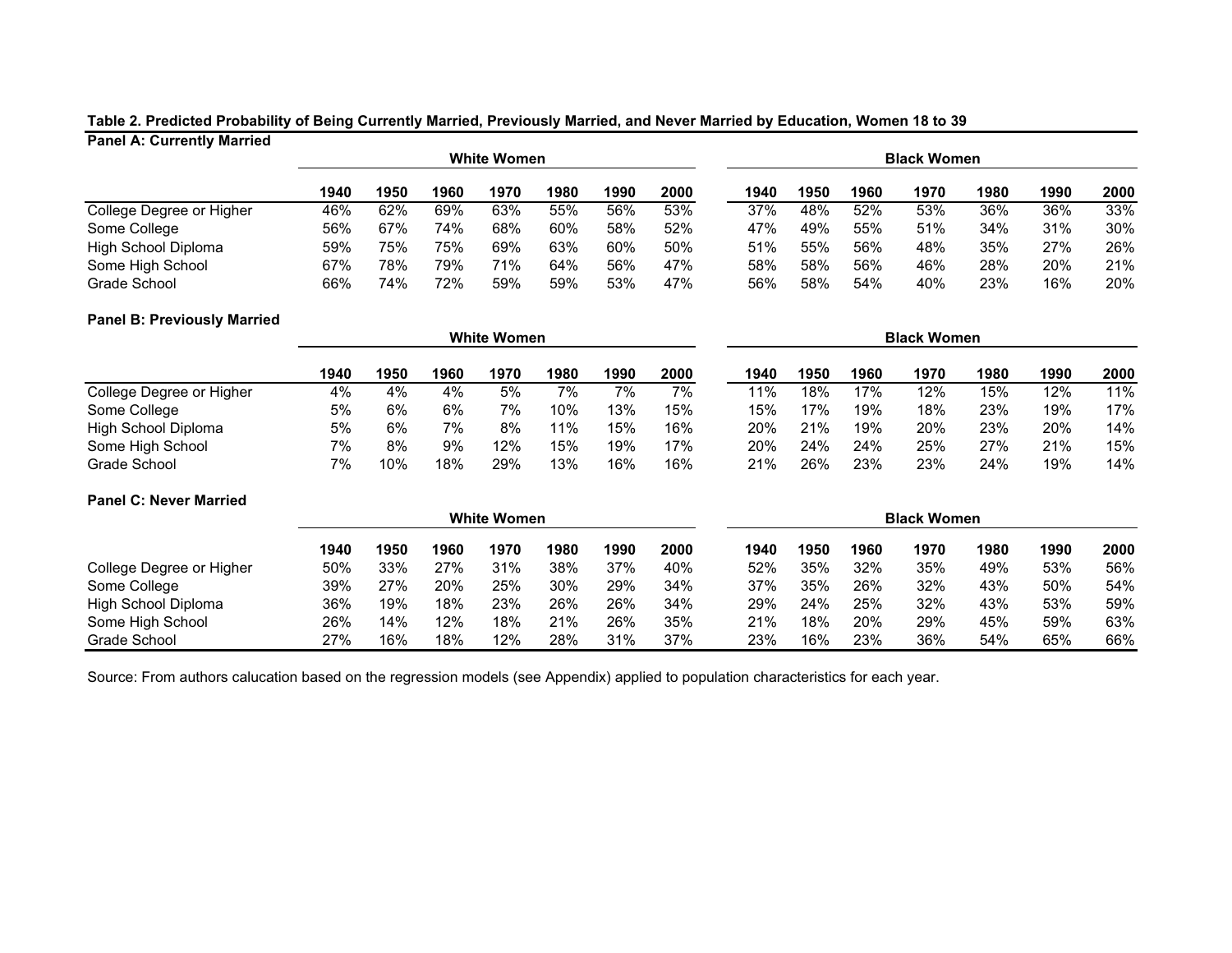#### **Table 3. Predicted Probabilities of Being Currently and Never Married for Black and White Women, 1940, Standardized 1940, and 2000**

#### **Panel A. White Women**

|                          | <b>Currently Married</b> |         |         |                   | <b>Percent of Difference Due to</b> |         | <b>Never Married</b> |              | <b>Percent of Difference Due to</b> |                   |  |
|--------------------------|--------------------------|---------|---------|-------------------|-------------------------------------|---------|----------------------|--------------|-------------------------------------|-------------------|--|
|                          | 1940 on                  | 1940 on | 2000 on | Changes in        | <b>Changes in</b>                   | 1940 on | 1940 on              |              | <b>Changes in</b>                   | <b>Changes in</b> |  |
|                          | 1940                     | 2000*   | 2000    | <b>Population</b> | <b>Relationship</b>                 | 1940    | 2000*                | 2000 on 2000 | <b>Population</b>                   | Relationship      |  |
|                          |                          |         |         |                   |                                     |         |                      |              |                                     |                   |  |
| Grade School             | 66%                      | 50%     | 47%     | 84%               | 16%                                 | 27%     | 43%                  | 37%          | 160%                                | $-60%$            |  |
| Some High School         | 67%                      | 50%     | 47%     | 85%               | 15%                                 | 26%     | 42%                  | 35%          | 178%                                | -78%              |  |
| High School Diploma      | 59%                      | 53%     | 50%     | 67%               | 33%                                 | 36%     | 39%                  | 34%          | $-150%$                             | 250%              |  |
| Some College             | 56%                      | 47%     | 52%     | 225%              | $-125%$                             | 39%     | 38%                  | 34%          | 20%                                 | 80%               |  |
| College Degree or Higher | 46%                      | 47%     | 53%     | 14%               | 86%                                 | 50%     | 46%                  | 40%          | 40%                                 | 60%               |  |

#### **Panel B. Black Women**

|                          | <b>Currently Married</b> |                  |                 |                                 | <b>Percent of Difference Due to</b> |                 | <b>Never Married</b> | <b>Percent of Difference Due to</b> |                                 |                                   |
|--------------------------|--------------------------|------------------|-----------------|---------------------------------|-------------------------------------|-----------------|----------------------|-------------------------------------|---------------------------------|-----------------------------------|
|                          | 1940 on<br>1940          | 1940 on<br>2000* | 2000 on<br>2000 | Changes in<br><b>Population</b> | Changes in<br>Relationship          | 1940 on<br>1940 | 1940 on<br>2000*     | 2000 on 2000                        | <b>Changes in</b><br>Population | <b>Changes in</b><br>Relationship |
| Grade School             | 56%                      | 43%              | 20%             | 37%                             | 63%                                 | 23%             | 32%                  | 66%                                 | 20%                             | 80%                               |
| Some High School         | 58%                      | 45%              | 21%             | 35%                             | 65%                                 | 21%             | 30%                  | 63%                                 | 22%                             | 78%                               |
| High School Diploma      | 51%                      | 39%              | 26%             | 46%                             | 54%                                 | 29%             | 37%                  | 59%                                 | 27%                             | 73%                               |
| Some College             | 47%                      | 37%              | 30%             | 61%                             | 39%                                 | 37%             | 45%                  | 54%                                 | 48%                             | 52%                               |
| College Degree or Higher | 37%                      | 29%              | 33%             | 193%                            | $-93%$                              | 52%             | 58%                  | 56%                                 | 148%                            | $-47%$                            |

Source: From authors calucation based on the regression models (see Appendix) applied to population characteristics for each year.

\* Standardization applying 1940 regression coefficients to the 2000 population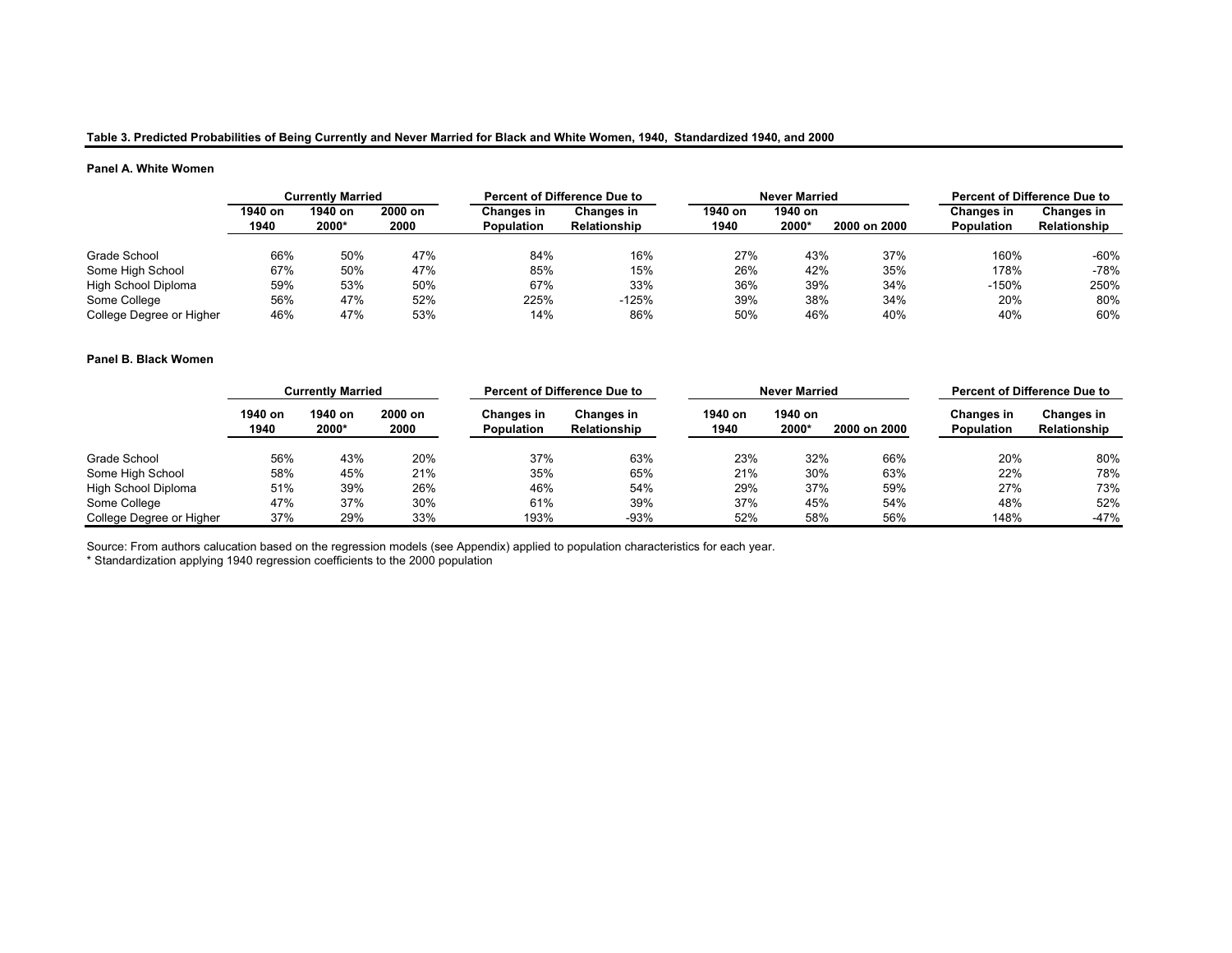

# **Figure 1a. Predicted Probabilty of Being Currently Married for White Women by Education Level, 1940-2000**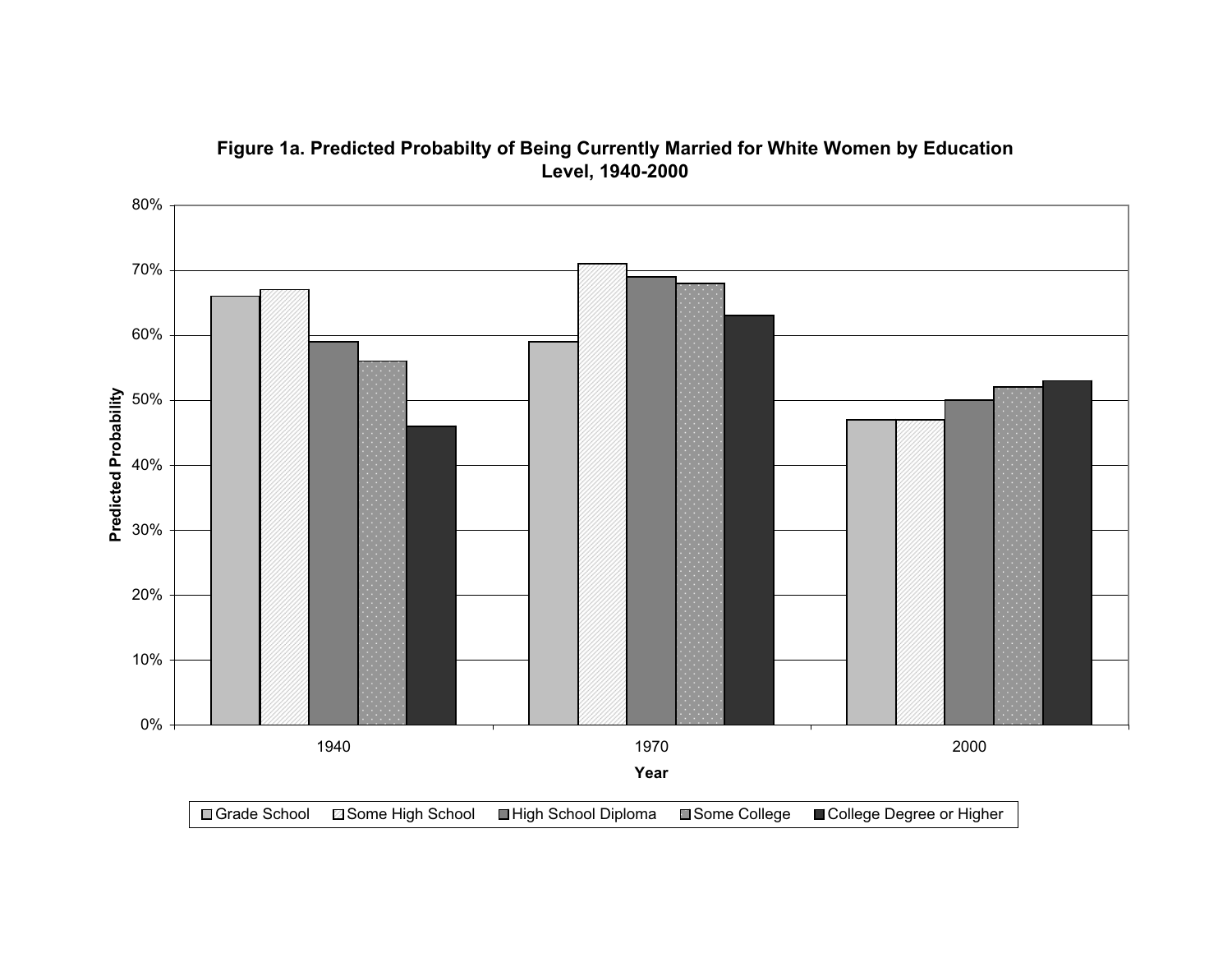

# **Figure 1b. Predicted Probabilty of Being Currently Married for Black Women by Education Level, 1940-2000**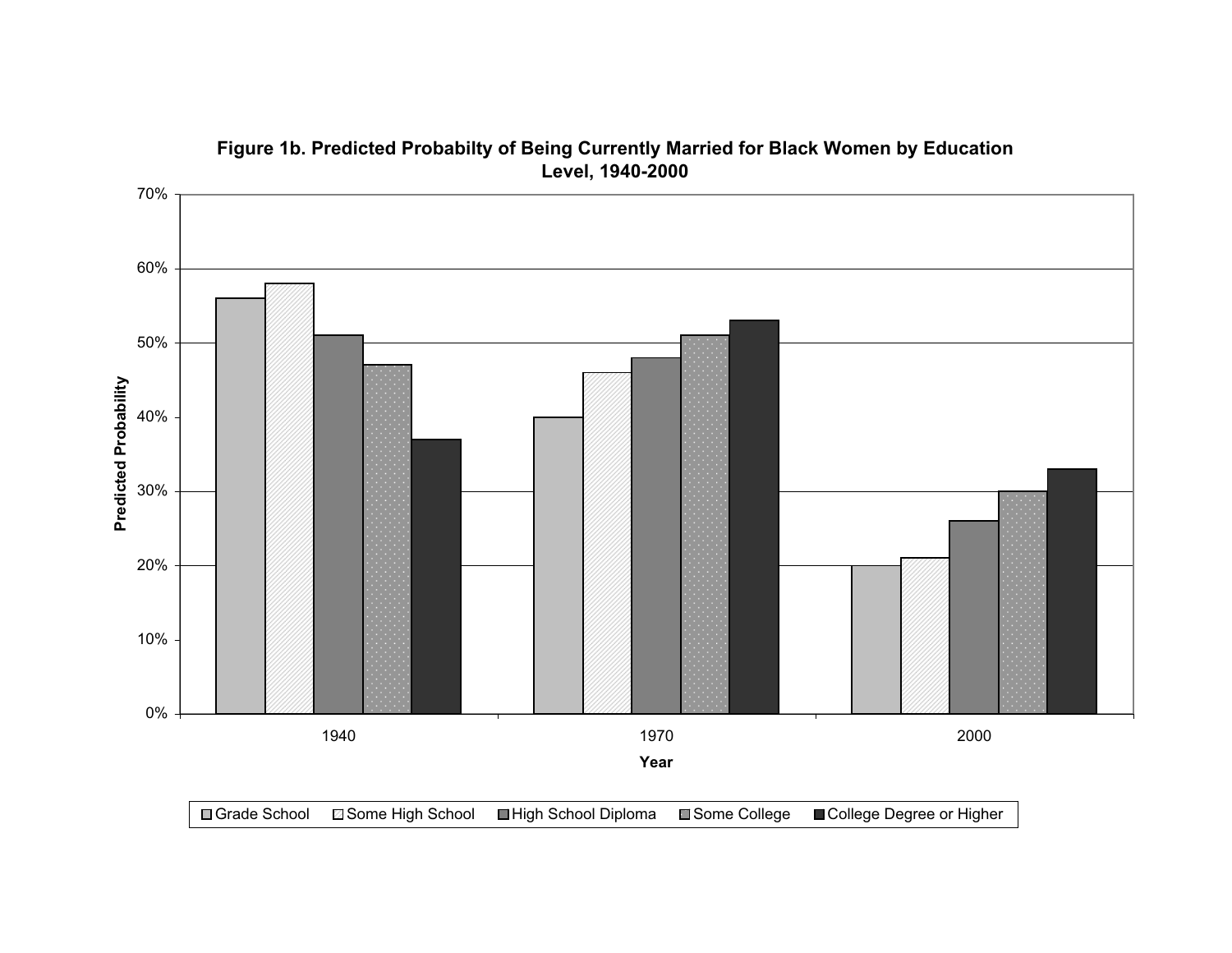| ו מווסו רז. איווונס איטוווסוו      |                |                                               |             |             |                                                |             | <b>Currently Versus Previously Married</b> |             |             |  |
|------------------------------------|----------------|-----------------------------------------------|-------------|-------------|------------------------------------------------|-------------|--------------------------------------------|-------------|-------------|--|
|                                    | 1940           | <b>Currently Versus Never Married</b><br>1970 | 2000        | 1940        | <b>Previously Versus Never Married</b><br>1970 | 2000        | 1940                                       | 1970        | 2000        |  |
| <b>Education (HS is reference)</b> |                |                                               |             |             |                                                |             |                                            |             |             |  |
| Grade School                       | $0.61***$      | $-0.56$ ***                                   | $-0.25$ *** | $0.82***$   | $-0.01$                                        | $-0.22$ *** | $-0.21$ **                                 | $-0.54$ *** | $-0.03$     |  |
| Some High School                   | $0.63$ ***     | $0.49***$                                     | $-0.15$ *** | $0.82***$   | $0.80***$                                      | 0.00        | $-0.19*$                                   | $-0.31$ *** | $-0.15$ *** |  |
|                                    |                |                                               |             |             |                                                |             |                                            |             |             |  |
| <b>HS Diploma</b>                  | --------       | ---------                                     | ---------   | --------    | ---------                                      | ---------   | --------                                   | ---------   | --------    |  |
| Some College                       | $-0.18$ *      | $-0.14$ ***                                   | $0.04$ *    | $-0.17$     | $-0.29$ ***                                    | $-0.08$ *** | $-0.02$                                    | $0.15***$   | $0.12***$   |  |
| College Degree or Higher           | $-0.79$ ***    | $-0.62$ ***                                   | $-0.25$ *** | $-0.70$ *** | $-0.99$ ***                                    | $-1.11$     | $-0.09$                                    | $0.37***$   | $0.88***$   |  |
| Age (mean)                         | $0.18***$      | $0.22***$                                     | $0.18***$   | $0.20***$   | $0.22***$                                      | $0.22***$   | $-0.02$ ^                                  | 0.00        | $-0.04$ *** |  |
| <b>Hispanic</b>                    | --------       |                                               | 0.03        |             | --------                                       | $-0.10**$   |                                            |             | $0.13***$   |  |
| <b>Foreign Born</b>                | 0.06           | $0.01^$                                       | $0.69***$   | $-0.16$     | $-0.30$ ***                                    | $-0.03$     | $0.22^{\circ}$                             | $0.31***$   | $0.72***$   |  |
| <b>Currently In School</b>         | $-2.75$ ***    | $-2.2$ ***                                    | $-1.12$ *** | $-1.57$ *** | $-1.68$ ***                                    | $-0.33$ *** | $-1.18$ ***                                | $-0.52$ *** | $-0.79$ *** |  |
| Region (Northeast is reference)    |                |                                               |             |             |                                                |             |                                            |             |             |  |
| Midwest                            | $0.48$ ***     | $0.46***$                                     | $0.37***$   | $0.44***$   | $0.35***$                                      | $0.39***$   | 0.03                                       | $0.10***$   | $-0.02$     |  |
| South                              | $0.66***$      | $0.70***$                                     | $0.60***$   | $0.97***$   | $0.74***$                                      | $0.75***$   | $-0.31$ ***                                | $-0.03$     | $-0.15$ *** |  |
| West                               | $0.98***$      | $0.52***$                                     | $0.32***$   | $1.42***$   | $0.75***$                                      | $0.35***$   | $-0.44$ ***                                | $-0.23$ *** | $-0.03$     |  |
| <b>Metropolitan</b>                | $-0.35$ ***    | $-0.30***$                                    | $-0.44$ *** | $-0.20$ *   | $-0.17$ ***                                    | $-0.40$ *** | $-0.16$ *                                  | $-0.14$ *** | $-0.04$ *   |  |
| Farm                               | $0.10^{\circ}$ | $-0.40$ ***                                   | $0.18***$   | $-0.61$ *** | $-0.75$ ***                                    | $-0.86$ *** | $0.72$ ***                                 | $0.36***$   | $1.04***$   |  |
| <b>Owner Occupied Housing</b>      | $-0.83$ ***    | $-0.25$ ***                                   | $0.70***$   | $-0.87$ *** | $-0.91$ ***                                    | $-0.56$ *** | 0.03                                       | $0.88***$   | $1.28***$   |  |
| <b>Intercept</b>                   | $-4.22$        | $-4.17$                                       | $-5.05$     | $-7.35$     | $-5.06$                                        | $-6.78$     | 3.16                                       | 1.89        | 7.73        |  |

#### Table A1. Multinomial Logistic Regression Coefficients for Black and White Women Aged 18-39

Panel A. White Women